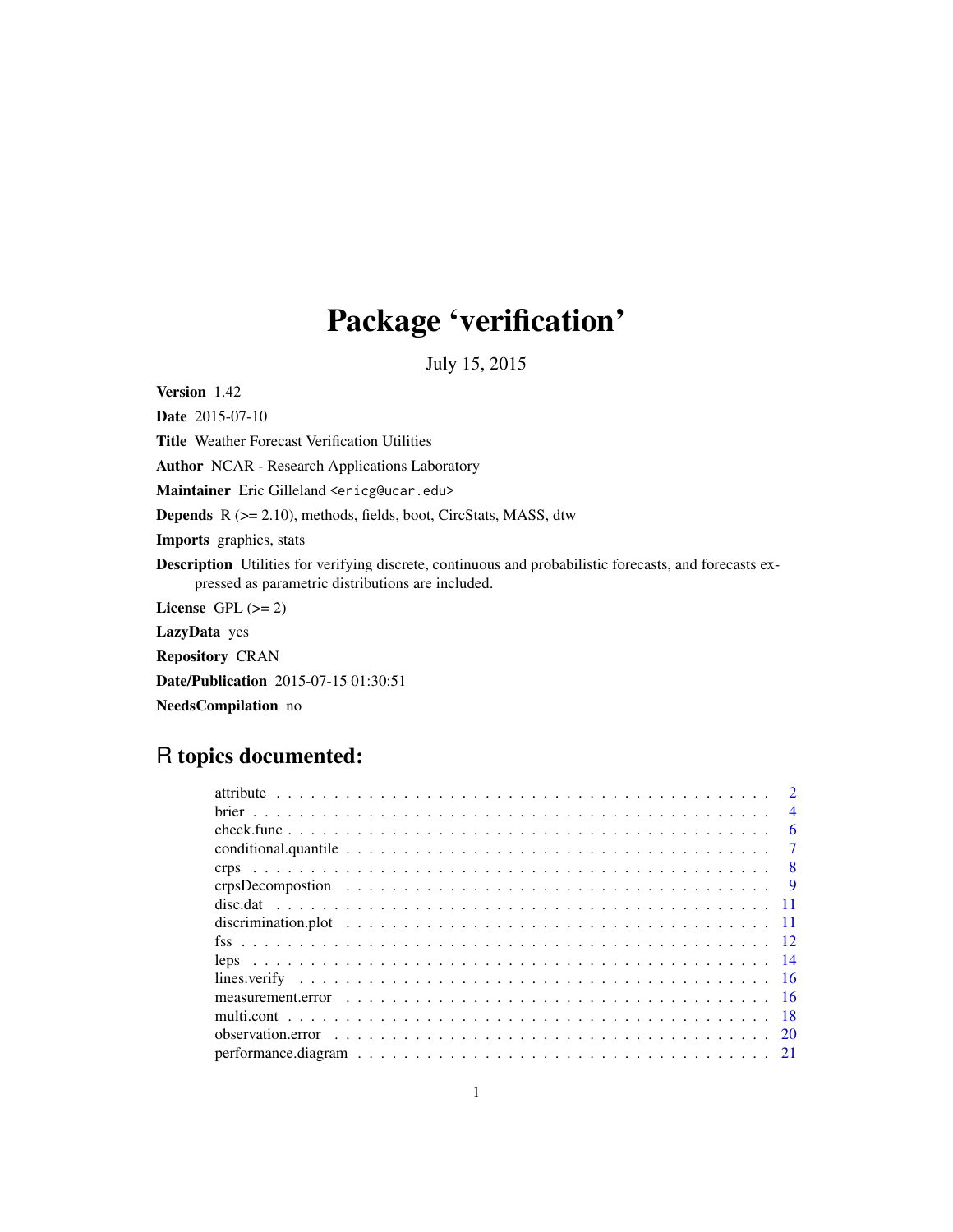#### <span id="page-1-0"></span> $2 \times 2$

| Index | 50 |
|-------|----|

attribute *Attribute plot*

#### Description

An attribute plot illustrates the reliability, resolution and uncertainty of a forecast with respect to the observation. The frequency of binned forecast probabilities are plotted against proportions of binned observations. A perfect forecast would be indicated by a line plotted along the 1:1 line. Uncertainty is described as the vertical distance between this point and the 1:1 line. The relative frequency for each forecast value is displayed in parenthesis.

## Usage

```
## Default S3 method:
attribute(x, obar.i, prob.y = NULL, obar = NULL,class = "none", main = NULL, CI = FALSE, n.boot = 100, alpha = 0.05,
   tck = 0.01, freq = TRUE, pred = NULL, obs = NULL, thres = thres,
   bins = FALSE, ...)## S3 method for class 'prob.bin'
attribute(x, ...)
```
#### Arguments

| X      | A vector of forecast probabilities or a "prob.bin" class object produced by the<br>verify function. |
|--------|-----------------------------------------------------------------------------------------------------|
| obar.i | A vector of observed relative frequency of forecast bins.                                           |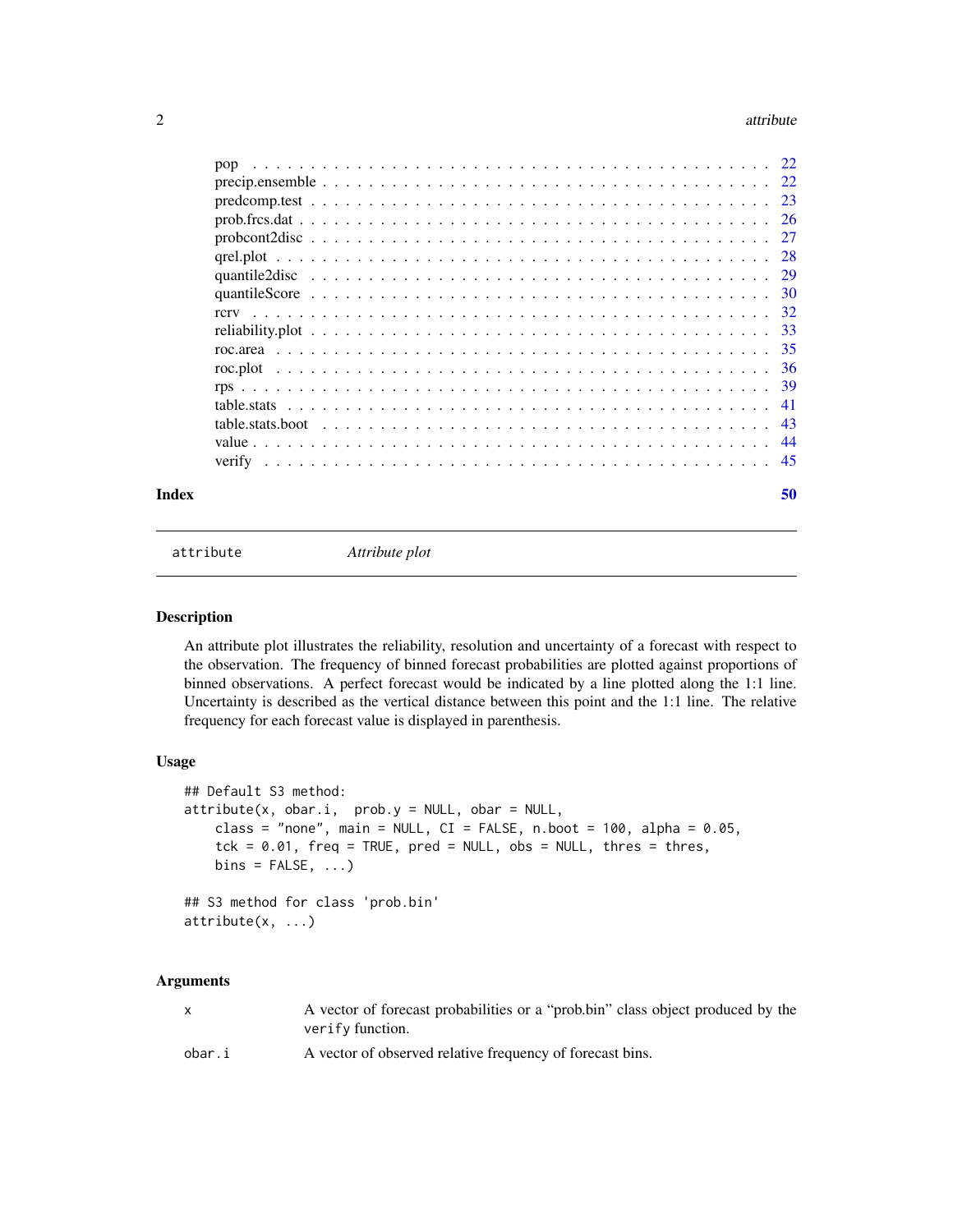#### <span id="page-2-0"></span>attribute 3

| prob.y    | Relative frequency of forecasts of forecast bins.                                                                                                                                                                     |
|-----------|-----------------------------------------------------------------------------------------------------------------------------------------------------------------------------------------------------------------------|
| obar      | Climatological or sample mean of observed events.                                                                                                                                                                     |
| class     | Class of object. If prob.bin, the function will use the data to estimate confidence<br>intervals.                                                                                                                     |
| main      | Plot title.                                                                                                                                                                                                           |
| CI        | Confidence Intervals. This is only an option if the data is accessible by using the<br>verify command first. Calculated by bootstrapping the observations and predic-<br>tion, then calculating PODy and PODn values. |
| n.boot    | Number of bootstrap samples.                                                                                                                                                                                          |
| alpha     | Confidence interval. By default $= 0.05$                                                                                                                                                                              |
| tck       | Tick width on confidence interval whiskers.                                                                                                                                                                           |
| freg      | Should the frequecies be plotted. Default = TRUE                                                                                                                                                                      |
| pred      | Required to create confidence intervals                                                                                                                                                                               |
| obs       | Required to create confidence intervals                                                                                                                                                                               |
| thres     | thresholds used to create bins for plotting confidence intervals.                                                                                                                                                     |
| bins      | Should probabilities be binned or treated as unique predictions?                                                                                                                                                      |
| $\ddotsc$ | Graphical parameters                                                                                                                                                                                                  |

#### Note

Points and bins are plotted at the mid-point of bins. This can create distorted graphs if forecasts are created at irregular intervals.

## Author(s)

Matt Pocernich

### References

Hsu, W. R., and A. H. Murphy, 1986: The attributes diagram: A geometrical framework for assessing the quality of probability forecasts. *Int. J. Forecasting* 2, 285–293.

Wilks, D. S. (2005) *Statistical Methods in the Atmospheric Sciences* Chapter 7, San Diego: Academic Press.

#### See Also

[verify](#page-44-1) [reliability.plot](#page-32-1)

```
## Data from Wilks, table 7.3 page 246.
y.i <- c(0,0.05, seq(0.1, 1, 0.1))
obar.i <- c(0.006, 0.019, 0.059, 0.15, 0.277, 0.377, 0.511,
            0.587, 0.723, 0.779, 0.934, 0.933)
prob.y<- c(0.4112, 0.0671, 0.1833, 0.0986, 0.0616, 0.0366,
           0.0303, 0.0275, 0.245, 0.022, 0.017, 0.203)
```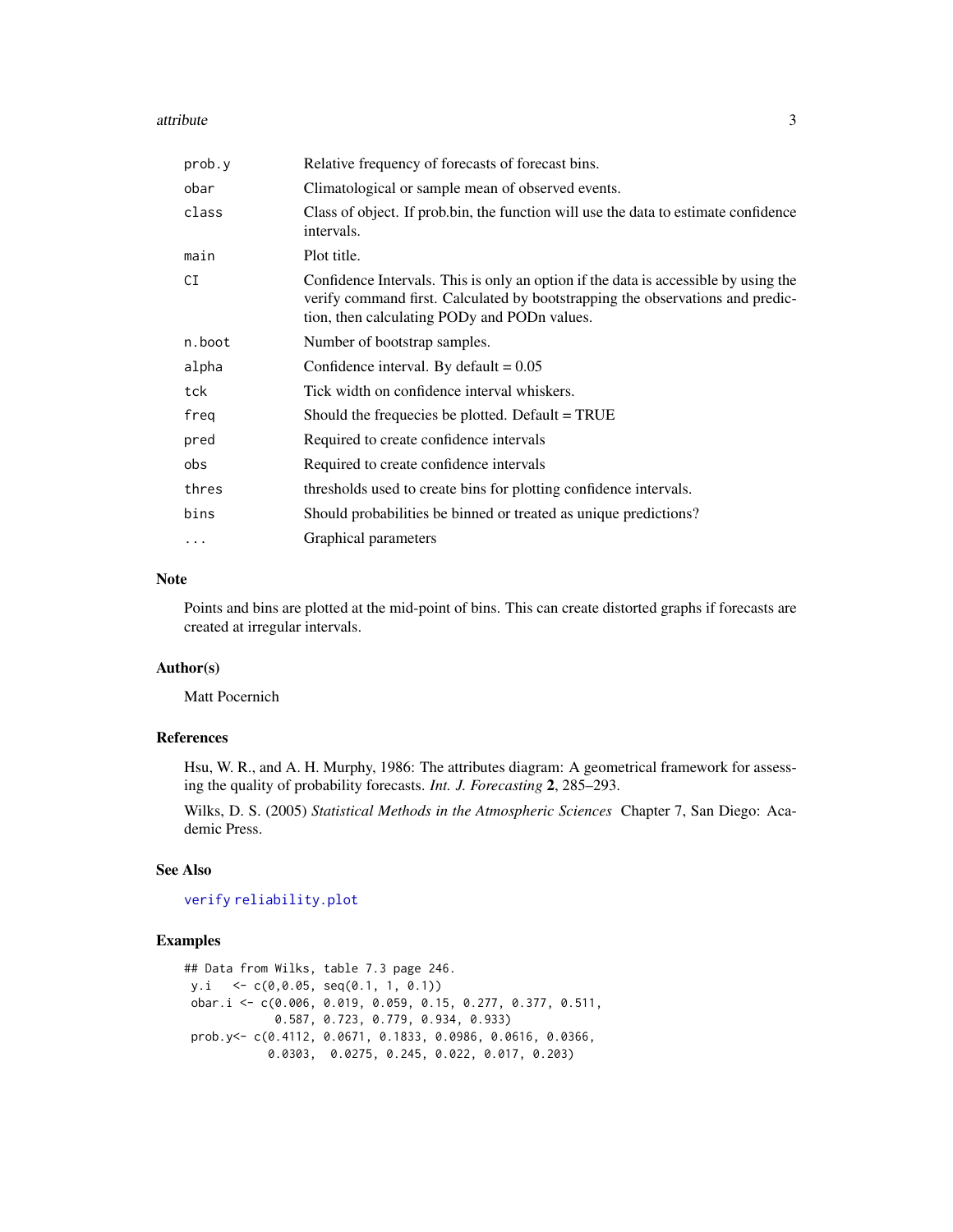```
obar<- 0.162
attribute(y.i, obar.i, prob.y, obar, main = "Sample Attribute Plot")
## Function will work with a ``prob.bin'' class objects as well.
## Note this is a random forecast.
obs<- round(runif(100))
pred<- runif(100)
A<- verify(obs, pred, frcst.type = "prob", obs.type = "binary")
attribute(A, main = "Alternative plot", xlab = "Alternate x label" )
## to add a line from another model
obs<- round(runif(100))
pred<- runif(100)
B<- verify(obs, pred, frcst.type = "prob", obs.type = "binary")
lines.attrib(B, col = "green")
## Same with confidence intervals
attribute(A, main = "Alternative plot", xlab = "Alternate x label", CI =
TRUE)
#### add lines to plot
data(pop)
d <- pop.convert()
## internal function used to
## make binary observations for
## the pop figure.
### note the use of bins = FALSE
mod24 <- verify(d$obs_rain, d$p24_rain,
   bins = FALSE)
mod48 <- verify(d$obs_rain, d$p48_rain,
   bins = FALSE)
plot(mod24, freq = FALSE)
lines.attrib(mod48, col = "green",
   1wd = 2, type = "b")
```
brier *Brier Score*

#### Description

Calculates verification statistics for probabilistic forecasts of binary events.

<span id="page-3-0"></span>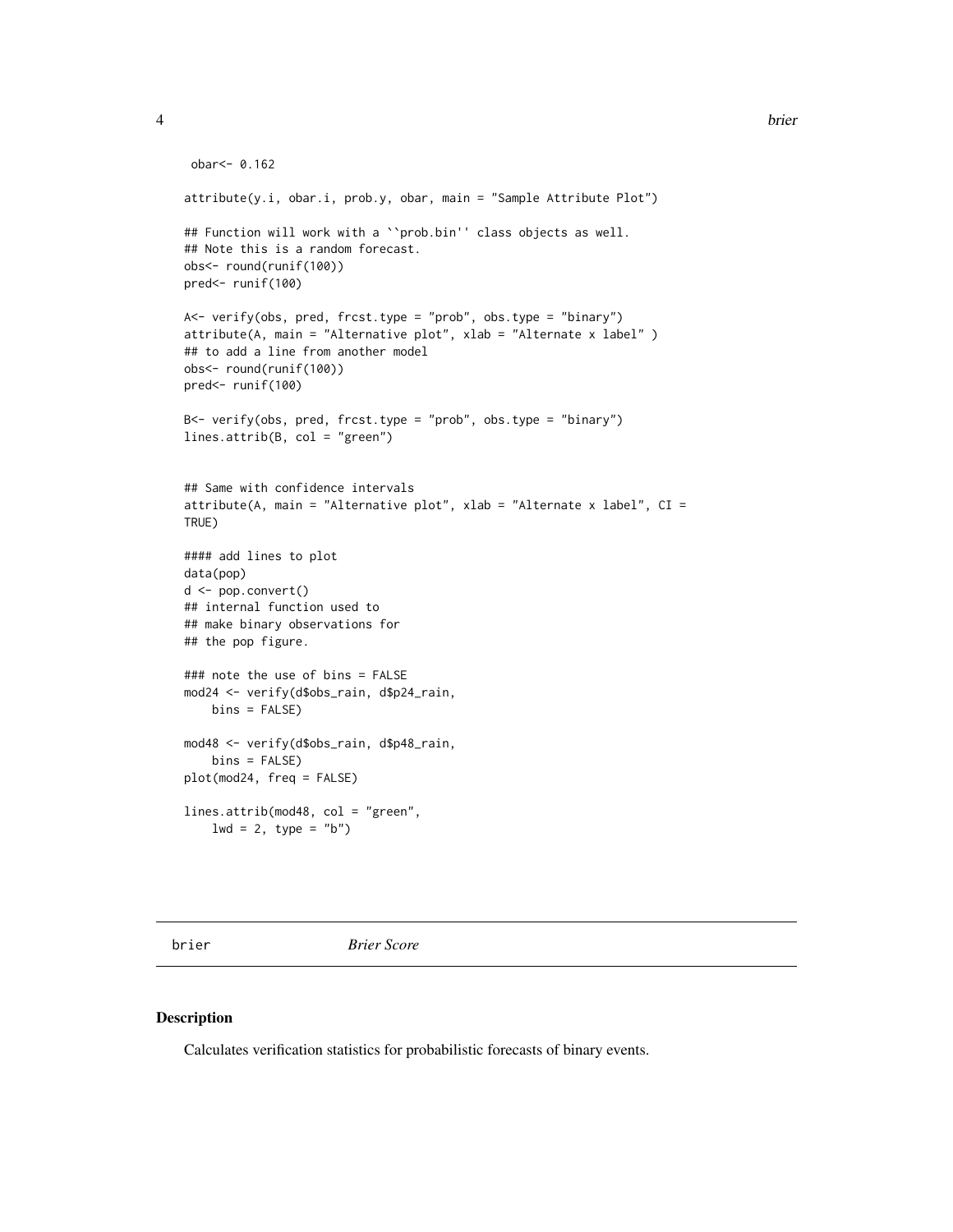#### brier 50 and 50 km s to 10 km s to 10 km s to 10 km s to 10 km s to 10 km s to 10 km s to 10 km s to 10 km s t

## Usage

brier(obs, pred, baseline, thresholds =  $seq(0,1,0.1)$ , bins = TRUE, ... )

## Arguments

| obs        | Vector of binary observations                                                                                                                                                                                                                                                                                                   |
|------------|---------------------------------------------------------------------------------------------------------------------------------------------------------------------------------------------------------------------------------------------------------------------------------------------------------------------------------|
| pred       | Vector of probablistic predictions [0,1]                                                                                                                                                                                                                                                                                        |
| baseline   | Vector of climatological (no - skill) forecasts. If this is null, a sample climatol-<br>ogy will be calculated.                                                                                                                                                                                                                 |
| thresholds | Values used to bin the forecasts. By default the bins are $\{[0,0.1), [0.1, 0.2),  \}$                                                                                                                                                                                                                                          |
| bins       | If TRUE, thresholds define bins into which the probabilistic forecasts are entered<br>and assigned the midpoint as a forecast. Otherwise, each unique forecast is<br>considered as a seperate forecast. For example, set bins to FALSE when dealing<br>with a finite number of probabilities generated by an ensemble forecast. |
| $\ddotsc$  | Optional arguments                                                                                                                                                                                                                                                                                                              |

## Value

| baseline.tf    | Logical indicator of whether climatology was provided.           |
|----------------|------------------------------------------------------------------|
| bs             | Brier score                                                      |
| bs.baseline    | Brier Score for climatology                                      |
| SS             | Skill score                                                      |
| bs.reliability | Reliability portion of Brier score.                              |
| bs.resolution  | Resolution component of Brier score.                             |
| bs.uncert      | Uncertainty component of Brier score.                            |
| y.i            | Forecast bins – described as the center value of the bins.       |
| obar.i         | Observation bins – described as the center value of the bins.    |
| prob.y         | Proportion of time using each forecast                           |
| obar           | Forecast based on climatology or average sample observations.    |
| check          | Reliability - resolution + uncertainty should equal brier score. |

## Note

This function is used within verify.

## Author(s)

Matt Pocernich

## References

Wilks, D. S. (1995) *Statistical Methods in the Atmospheric Sciences* Chapter 7, San Diego: Academic Press.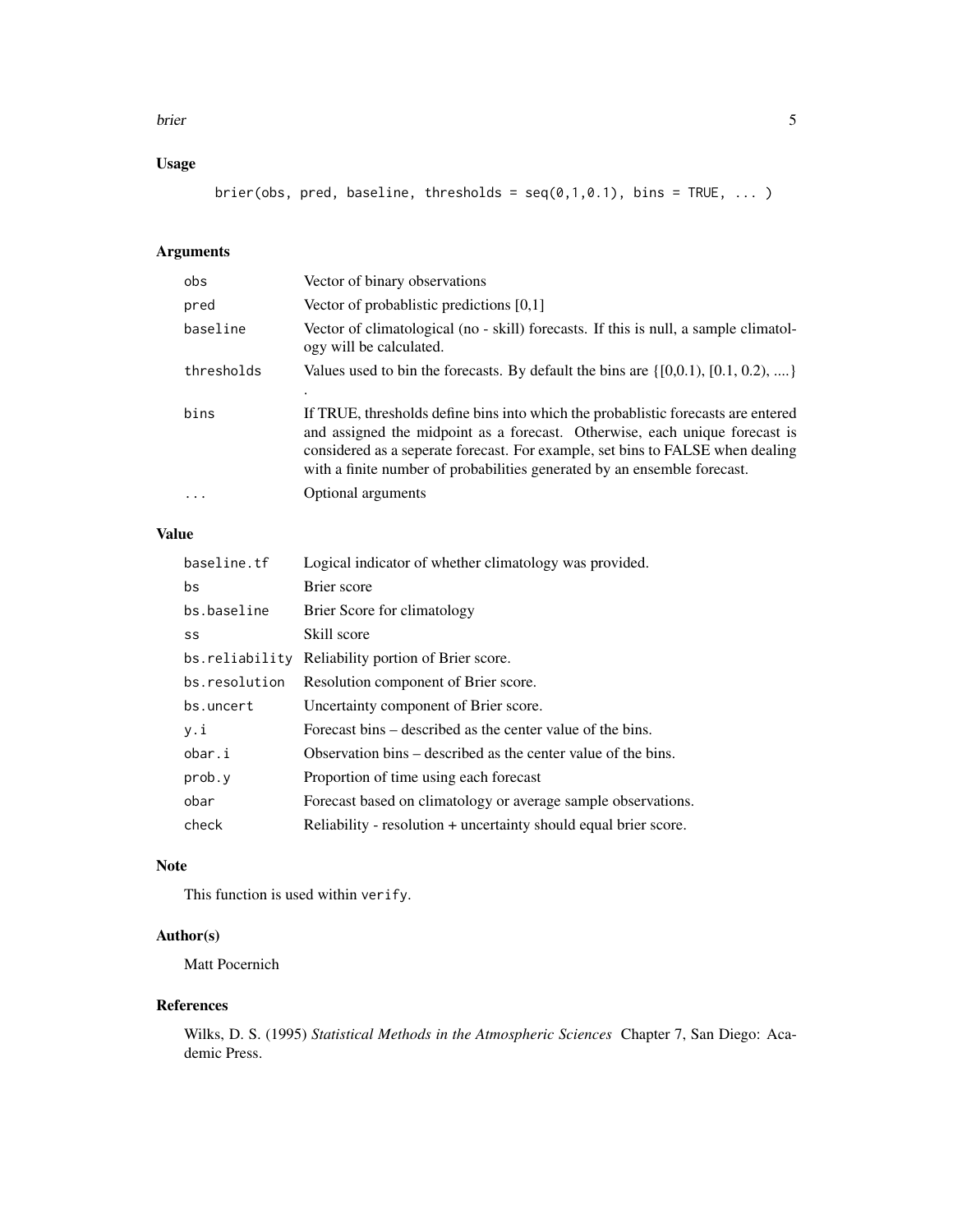## Examples

```
# probabilistic/ binary example
pred<- runif(100)
obs<- round(runif(100))
brier(obs, pred)
```
<span id="page-5-1"></span>check.func *check loss function*

## Description

Calculates the check loss function.

## Usage

check.func(u, p)

## Arguments

| u | Value to be evaluated   |
|---|-------------------------|
| p | Probability level [0,1] |

## Details

The check loss is calculated as  $\rho_p(u) = (abs(u) + (2*p-1)*u)/2$ .

## Value

The check loss for value u and probability level p.

## Note

This function is used within quantileScore.

#### Author(s)

Sabrina Bentzien

```
## The function is currently defined as
function (u, p)
{
   rho <- (abs(u) + (2 * p - 1) * u) * 0.5
  }
```
<span id="page-5-0"></span>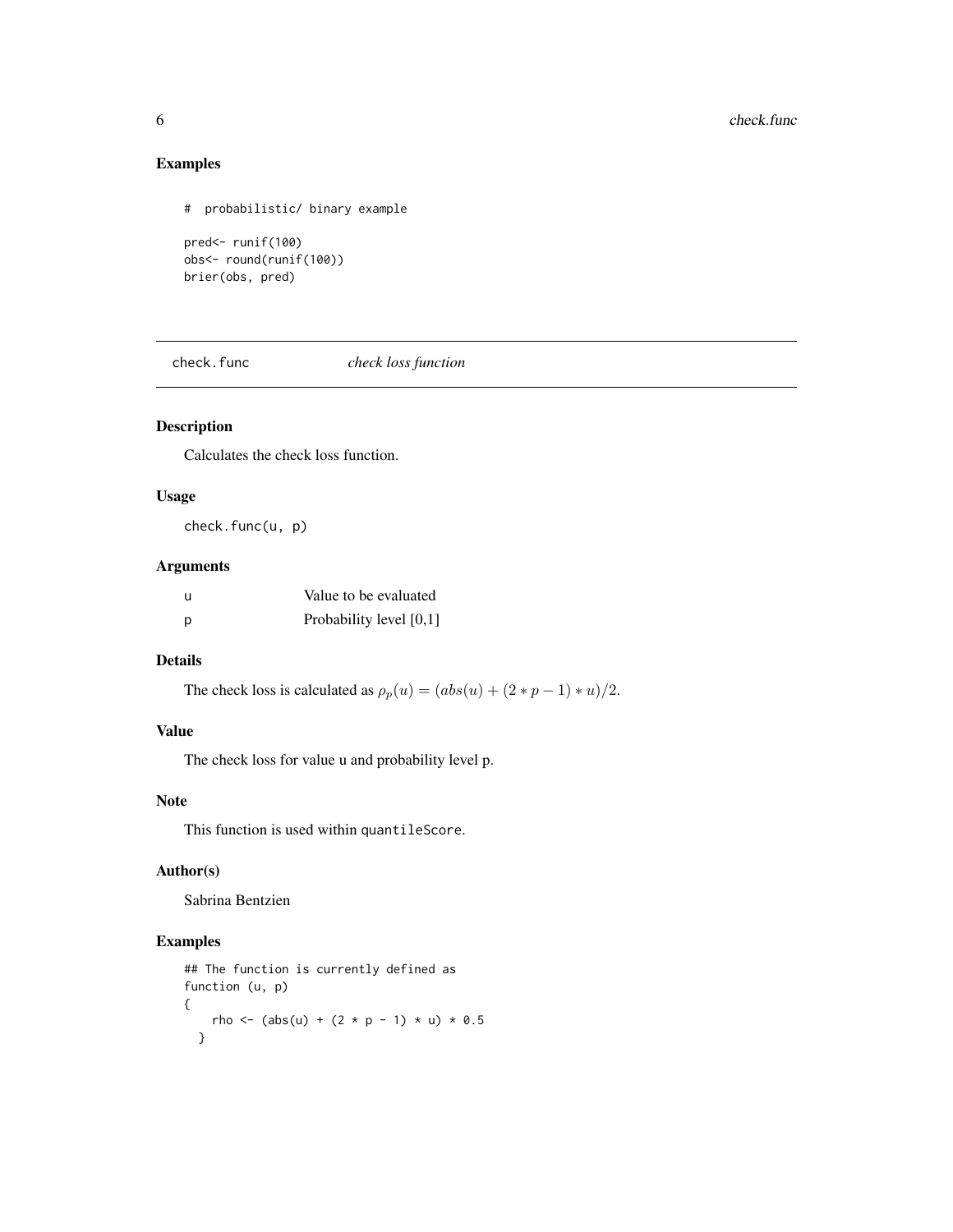#### <span id="page-6-0"></span>Description

This function creates a conditional quantile plot as shown in Murphy, et al (1989) and Wilks (1995).

#### Usage

conditional.quantile(pred, obs, bins = NULL, thrs =  $c(10, 20)$ , main, ... )

#### Arguments

| pred     | Forecasted value. ([n,1] vector, $n = No$ . of forecasts)                                                                                                                                                                                                                          |
|----------|------------------------------------------------------------------------------------------------------------------------------------------------------------------------------------------------------------------------------------------------------------------------------------|
| obs      | Observed value.([n,1] vector, $n = No$ . of observations)                                                                                                                                                                                                                          |
| bins     | Bins for forecast and observed values. A minimum number of values are re-<br>quired to calculate meaningful statistics. So for variables that are continuous,<br>such as temperature, it is frequently convenient to bin these values. ( $[m, 1]$ vec-<br>tor, $m = No$ . of bins) |
| thrs     | The minimum number of values in a bin required to calculate the 25th and 75th<br>quantiles and the 10th and 90th percentiles respectively. The median values will<br>always be displayed. $(12,1)$ vector)                                                                         |
| main     | Plot title                                                                                                                                                                                                                                                                         |
| $\cdots$ | Plotting options.                                                                                                                                                                                                                                                                  |

#### Value

This function produces a conditional.quantile plot. The y axis represents the observed values, while the x axis represents the forecasted values. The histogram along the bottom axis illustrates the frequency of each forecast.

## Note

In the example below, the median line extends beyond the range of the quartile or 10th and 90th percentile lines. This is because there are not enough points in each bin to calculate these quartile values. That is, there are fewer than the limits set in the thrs input.

## Author(s)

Matt Pocernich

## References

Murphy, A. H., B. G. Brown and Y. Chen. (1989) Diagnostic Verification of Temperature Forecasts. *Weather and Forecasting*, 4, 485–501.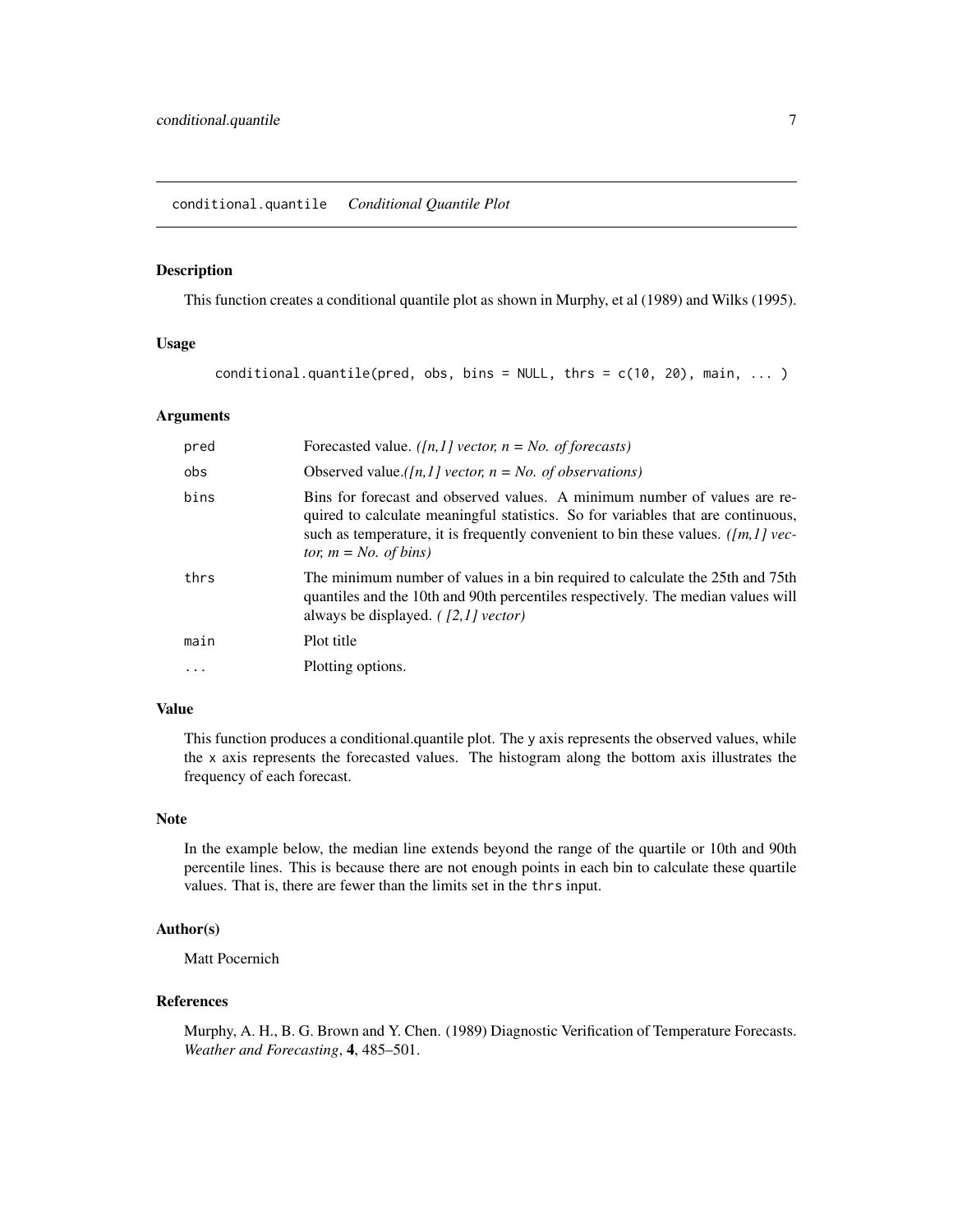```
set.seed(10)
m < - seq(10, 25, length = 1000)
frcst \le round(rnorm(1000, mean = m, sd = 2))
obs < - round(rnorm(1000, mean = m, sd = 2))
bins \leq seq(0, 30,1)
thrs<- c( 10, 20) # number of obs needed for a statistic to be printed #1,4 quartile, 2,3 quartiles
conditional.quantile(frcst, obs, bins, thrs, main = "Sample Conditional Quantile Plot")
#### Or plots a ``cont.cont'' class object.
obs<- rnorm(100)
pred<- rnorm(100)
baseline \le rnorm(100, sd = 0.5)
A<- verify(obs, pred, baseline = baseline, frcst.type = "cont", obs.type = "cont")
 plot(A)
```
<span id="page-7-1"></span>crps *Continuous Ranked Probability Score*

#### Description

Calculates the crps for a forecast made in terms of a normal probability distribution and an observation expressed in terms of a continuous variable.

#### Usage

```
crps(obs, pred, ...)
```
#### Arguments

| obs  | A vector of observations.                                                                                                                                                                                                                                           |
|------|---------------------------------------------------------------------------------------------------------------------------------------------------------------------------------------------------------------------------------------------------------------------|
| pred | A vector or matrix of the mean and standard deviation of a normal distribution.<br>If the vector has a length of 2, it is assumed that these values represent the<br>mean and standard deviation of the normal distribution that will be used for all<br>forecasts. |
|      | Optional arguments                                                                                                                                                                                                                                                  |

#### Value

| crps        | Continous ranked probability scores |
|-------------|-------------------------------------|
| <b>CRPS</b> | Mean of crps                        |
| ign         | Ignorance score                     |
| <b>TGN</b>  | Mean of the ignorance score         |

<span id="page-7-0"></span>8 crps and the contract of the contract of the critical critical contract of the critical critical critical critical critical critical critical critical critical critical critical critical critical critical critical critic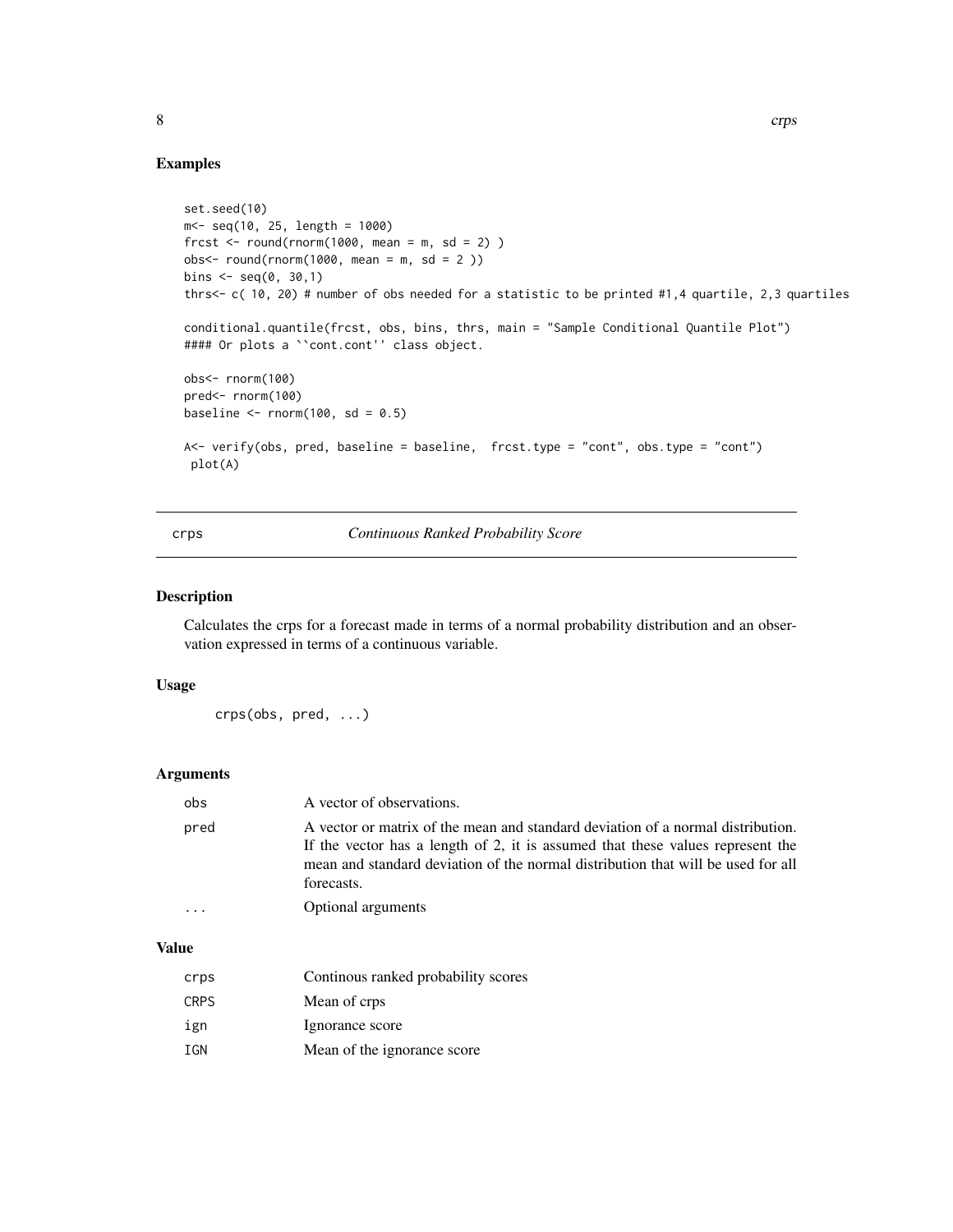## <span id="page-8-0"></span>crpsDecompostion 9

## Note

This function is used within verify.

#### Author(s)

Matt Pocernich

## References

Gneiting, T., Westveld, A., Raferty, A. and Goldman, T, 2004: *Calibrated Probabilistic Forecasting Using Ensemble Model Output Statistics and Minimum CRPS Estimation.* Technical Report no. 449, Department of Statistics, University of Washington. [ Available online at [http://www.stat.](http://www.stat.washington.edu/www/research/reports/) [washington.edu/www/research/reports/](http://www.stat.washington.edu/www/research/reports/) ]

## Examples

```
# probabilistic/ binary example
```

```
x \le runif(100) ## simulated observation.
crys(x, c(\emptyset, 1))
```

```
## simulated forecast in which mean and sd differs for each forecast.
frcs<- data.frame( runif(100, -2, 2), runif(100, 1, 3 ) )
crps(x, frcs)
```
crpsDecompostion *Decompostion of Continuous Ranked Probability Score*

#### Description

The CRPS measures the distance between the predicted and the observed cumulative density functions (CDFs) of scalar variables. Furthermore, the crpsDecomposition function provides the reliability and resolution terms obtained by the CRPS decomposition proposed by Hersbach. The alpha, beta matrices and Heavisides vectors of outliers calculated in the CRPS decomposition are also returned. To speed up calculation time, these matrices/vectors can then be used to recalculate the CRPS's in a bootstrap by using the crpsFromAlphaBeta function.

#### Usage

```
crpsDecomposition(obs, eps)
crpsFromAlphaBeta(alpha,beta,heaviside0,heavisideN)
```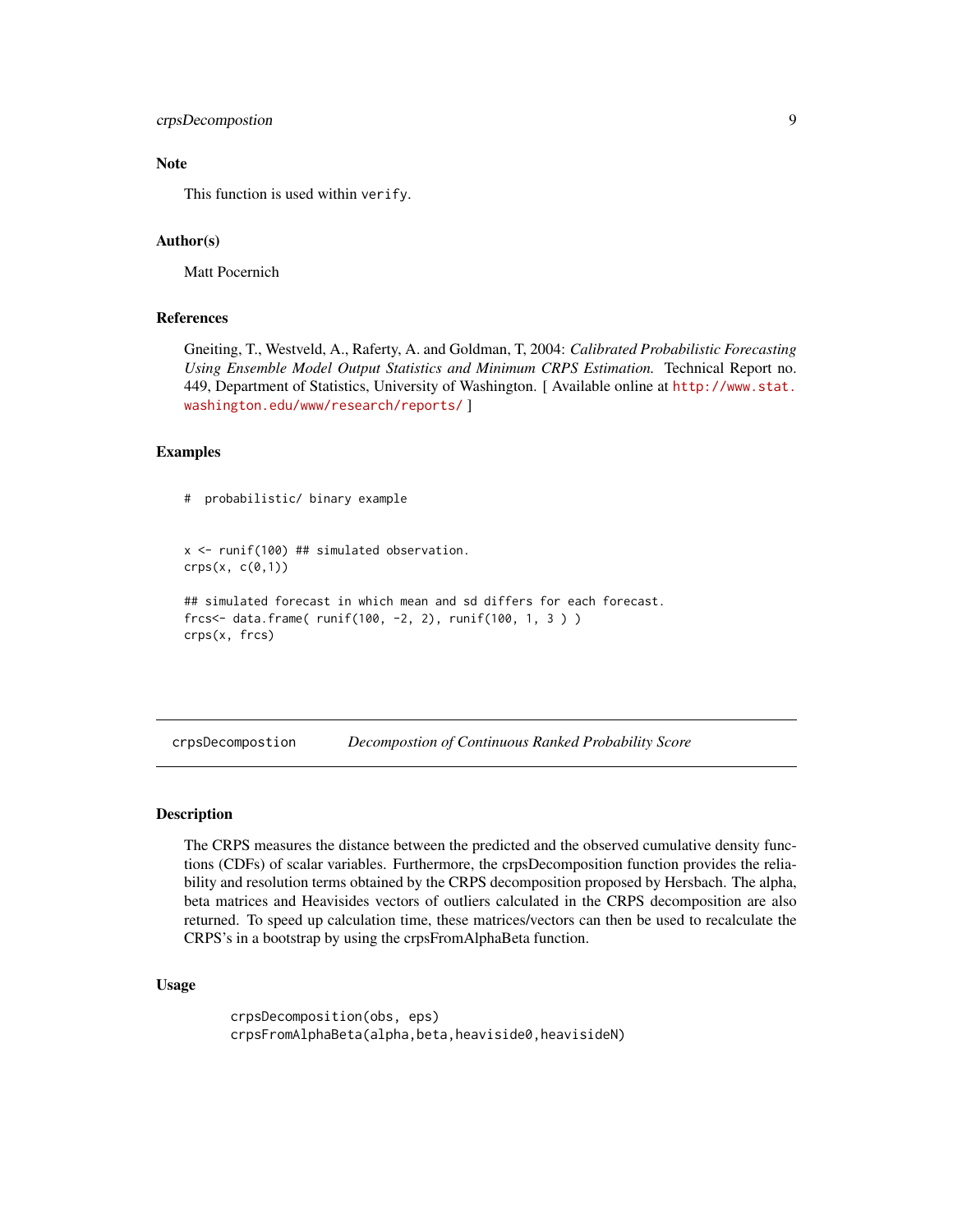## Arguments

| obs        | Vector of observations                                                  |
|------------|-------------------------------------------------------------------------|
| eps        | Matrix of ensemble forecast. Each column represent a member.            |
| alpha      | Matrix of alpha (returned from crpsDecomposition)                       |
| beta       | Vector of beta (returned from crpsDecomposition)                        |
| heaviside0 | Vector of Heaviside for outlier $i=0$ (returned from crpsDecomposition) |
| heavisideN | Vector of Heaviside for outlier i=N (returned from crpsDecomposition)   |

#### Value

| <b>CRPS</b> | <b>CRPS</b> score                                                                             |
|-------------|-----------------------------------------------------------------------------------------------|
| CRPSpot     | The potential CRPS (Resolution - Uncertainty)                                                 |
| Reli        | The Reliability term of the CRPS                                                              |
| alpha       | Matrix (Nobservation rows x Nmember +1 columns) of alpha used in the CRPS<br>decomposition.   |
| beta        | Matrix (Nobservation rows x Nmember +1 columns) of beta used in the CRPS<br>decomposition.    |
| heaviside0  | Vector (Nobservation length) of Heaviside for outlier i=0 used in the CRPS de-<br>composition |
| heavisideN  | Vector (Nobservation length) of Heaviside for outlier i=N used in the CRPS<br>decomposition   |

## Author(s)

Ronald Frenette <Ronald.Frenette@ec.gc.ca>

#### References

G. Candille, P. L. Houtekamer, and G. Pellerin: Verification of an Ensemble Prediction System against Observations, *Monthly Weather Review*,135, pp. 2688-2699

Hershcach, Hans, 2000. Decomposition of the Continuous Ranked Probability Score for Ensemble Prediction Systems. *Weather and Forecasting*, 15, (5) pp. 559-570.

```
data(precip.ensemble)
x <- precip.ensemble[seq(5,5170,5),]
#Observations are in the column
obs < -x[, 3]#Forecast values of ensemble are in the column 4 to 54
eps<-x[,4:54]
#CRPS calculation
c<-crpsDecomposition(obs,eps)
```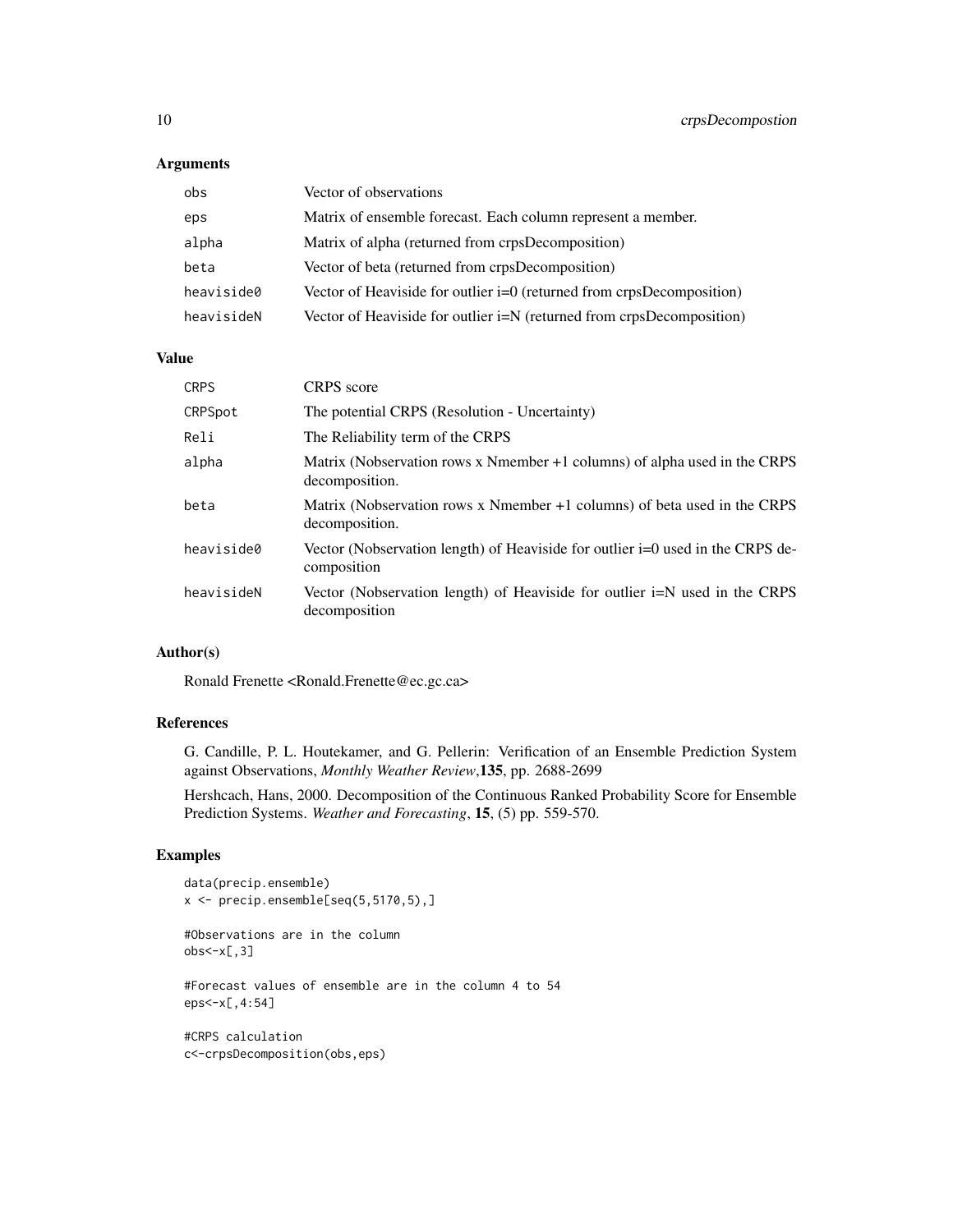#### <span id="page-10-0"></span>disc.dat 11

```
#CRPS with alpha and beta
#Resampling indices
nObs<-length(obs)
i<-sample(seq(nObs),nObs,replace=TRUE)
crps2<-crpsFromAlphaBeta(c$alpha[i,],c$beta[i,],c$heaviside0[i],c$heavisideN[i])
```
disc.dat *Discrimination plot dataset.*

## Description

This dataset is used to illustrate the [discrimination.plot](#page-10-1) function.

#### Usage

data(disc.dat)

<span id="page-10-1"></span>discrimination.plot *Discrimination plot*

#### Description

This function creates a plot of discrimination plots (overlay histograms). In the context of verification, this is often used to compare the distribution of event and no-event forecasts. This may be useful in comparing any set of observations. By default, boxplots of groups appear as upper marginal plots. These may be surpressed.

#### Usage

```
discrimination.plot(group.id, value, breaks = 11, main =
"Discrimination Plot", xlim = NULL, ylim = NULL, legend =
FALSE, leg.txt = paste("Model", sort(unique(group.id))), marginal = TRUE, cols =
seq(2, length(unique(group.id)) + 1), xlab = "Forecast", ... )
```
#### Arguments

| group.id | A vector identifying groups. A histogram is created for each unique value.                                             |
|----------|------------------------------------------------------------------------------------------------------------------------|
| value    | A vector of values corresponding to the group id vector used to create the his-<br>tograms                             |
| breaks   | Number of breaks in the x-axis of the histogram. The range of values is taken to<br>be the range of prediction values. |
| main     | Title for plot.                                                                                                        |
| xlim     | Range of histogram - x axis - main plot coordinates.                                                                   |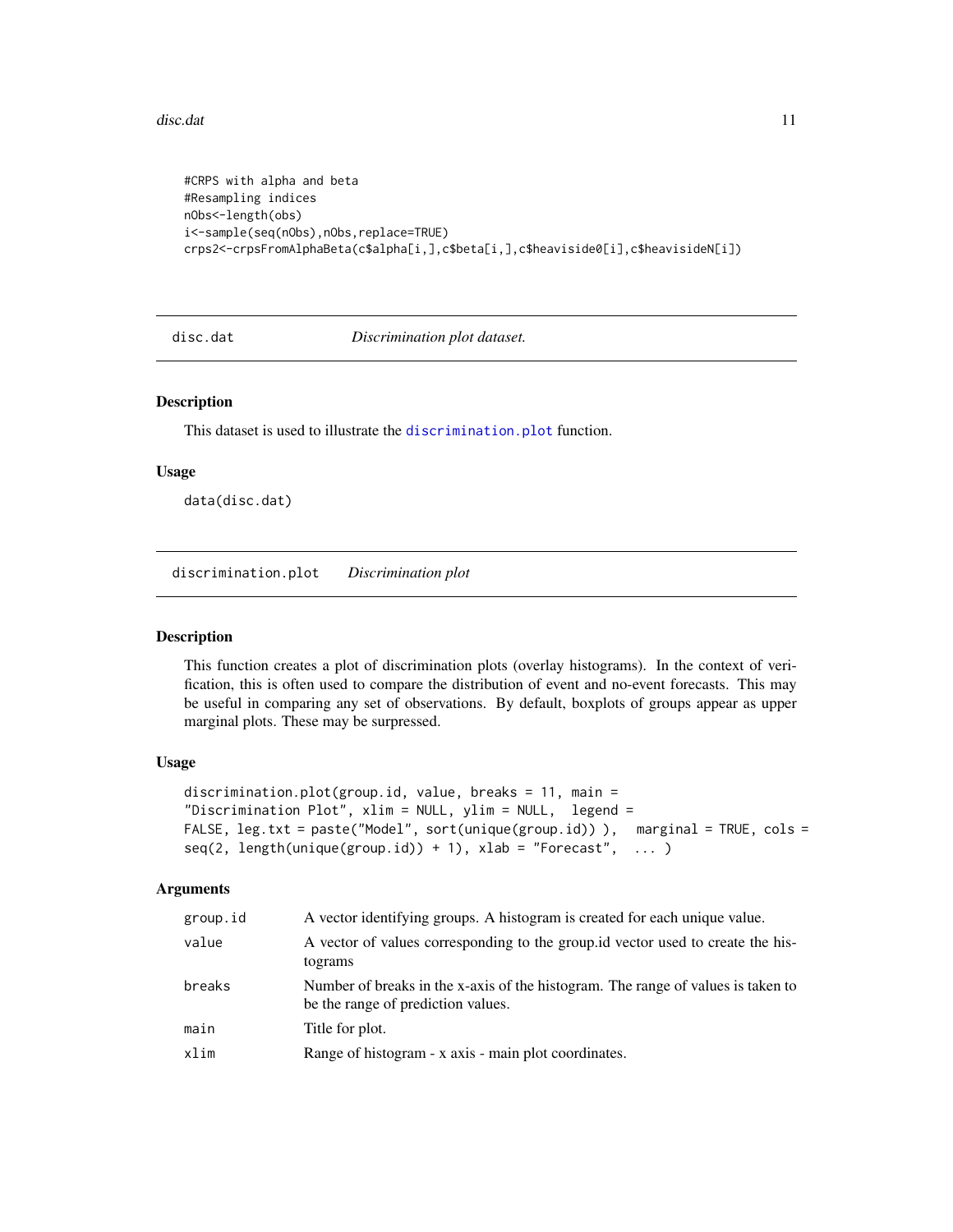<span id="page-11-0"></span>

| vlim     | Range of histogram - y axis - main plot coordinates.                                     |
|----------|------------------------------------------------------------------------------------------|
| legend   | Should there be a legend? Default = FALSE                                                |
| leg.txt  | Legend text. If FALSE or if a marginal plot is created, no legend is added.              |
| cols     | A vector showing the colors to be used in the histograms and in the marginal<br>boxplots |
| marginal | Should a boxplots be placed in the top margin? Defaults to TRUE                          |
| xlab     | Label of the x-axis on the main plot.                                                    |
| .        | Additional plotting options.                                                             |

## Author(s)

Matt Pocernich

#### Examples

# A sample forecast.

data(disc.dat) discrimination.plot(disc.dat\$group.id, disc.dat\$frcst, main = "Default Plot")

discrimination.plot(disc.dat\$group.id, disc.dat\$frcst, main = "New Labels", cex = 1.2, leg.txt = c("Low", "Med", "High" ) )

discrimination.plot(disc.dat\$group.id, disc.dat\$frcst, main = "Without Marginal Plots ",  $marginal = FALSE)$ 

fss *Fractional Skill Score*

## Description

Calculates the fractional skill score for spatial forecasts and spatial observations.

## Usage

fss(obs,  $pred, w = 0$ ,  $FUN = mean, ...$ )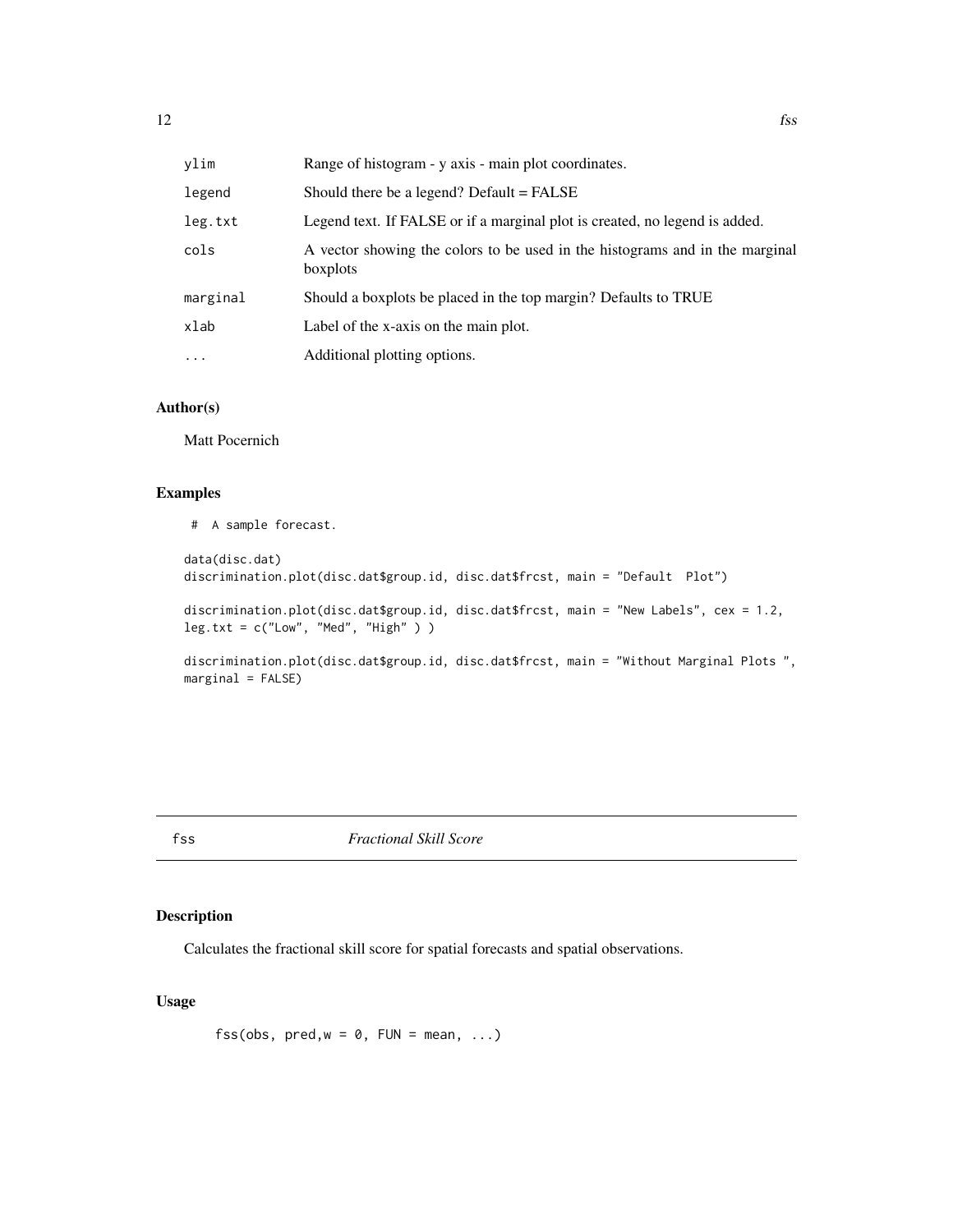#### Arguments

| obs        | A matrix of binomial observed values.                                                                                          |
|------------|--------------------------------------------------------------------------------------------------------------------------------|
| pred       | A matrix of binomial forecasted values                                                                                         |
| W          | Box width. When $w = 0$ , each pixel is considered alone. $w = 2$ creates a box<br>with a length of 5 units.                   |
| <b>FUN</b> | Function to be applied to each subgrid. By default, the mean of each box is used<br>to calculate the fraction of each subgrid. |
|            | Optional arguments                                                                                                             |

## Value

Return the fraction skill score.

## Note

This function contain several loops and consequently is not particularly fast.

#### Author(s)

Matt Pocernich

#### References

Roberts, N.M and H.W. Lean: 2008: Scale-Selective Verification of Rainfall Accumulations from High-Resolution Forecasts of Convective Events. *Monthly Weather Review* 136, 78-97.

```
grid<- list( x= seq( 0,5,,100), y= seq(0,5,,100))
obj<-Exp.image.cov( grid=grid, theta=.5, setup=TRUE)
look<- sim.rf( obj)
look[look < 0] <- 0
look2 <- sim.rf( obj)
look2[look2<0] <- 0
fss(look, look2, w=5)
## Not run:
# The following example replicates Figure 4 in Roberts and Lean (2008).
#### examples
LAG \leq -c(1,3,11,21)box.radius \leq seq(0,24,2)
OUT <- matrix(NA, nrow = length(box.radius), ncol = length(LAG) )
for(w in 1:4){
```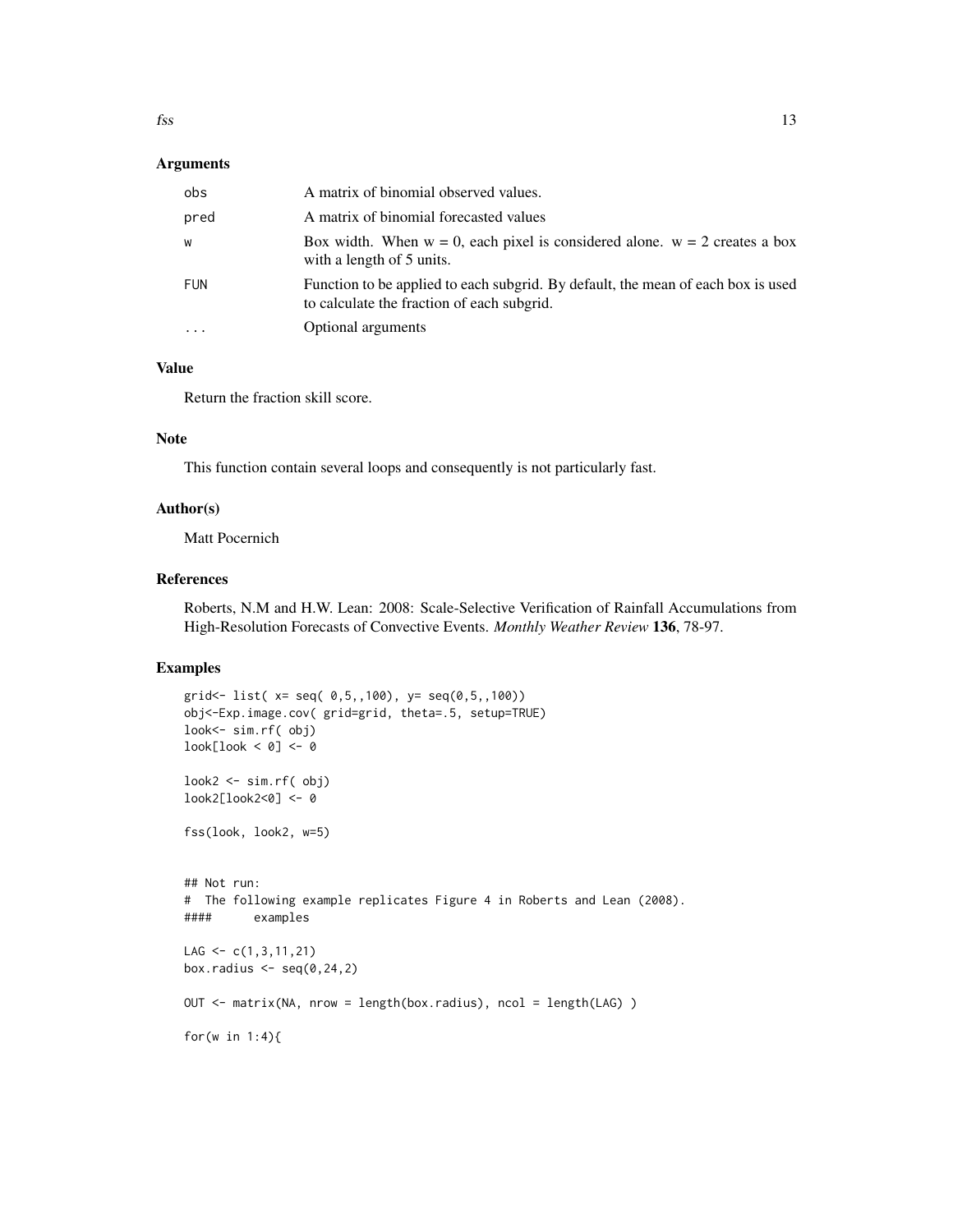```
FRCS <- OBS <- matrix(0, nrow = 100, ncol = 100)
obs.id <- 50
OBS[,obs.id] <- 1
FRCS[, obs.id + LAG[w]] <- 1
for(i in 1:length(box.radius)){
OUT[i, w] \leftarrow fs(obs = OBS, pred = FRCS, w = boxradius[i])} ### close i
} ### close w
b <- mean(OBS) ## base rate
fss.uniform <- 0.5 + b/2fss.random <- b
matplot(OUT, ylim = c(0,1), ylab = "FSS", xlab = "grid squares",
type = nb", lty = 1, axes = FALSE, lwd = 2)
abline(h = c(fss.uniform, fss.random), lty = 2)axis(2)
box()
axis(1, at = 1:length(box.radius), lab = 2*box.radius + 1)grid()
legend("bottomright", legend = LAG, col = 1:4, pch = as.character(1:4),
 title = "Spatial Lag", inset = 0.02, lwd = 2)
## End(Not run)
```
leps *Linear Error in Probability Space (LEPS)*

#### **Description**

Calculates the linear error in probability spaces. This is the mean absolute difference between the forecast cumulative distribution value (cdf) and the observation. This function creates the empirical cdf function for the observations using the sample population. Linear interpretation is used to estimate the cdf values between observation values. Therefore; this may produce awkward results with small datasets.

#### Usage

 $leps(x, pred, plot = TRUE, ...)$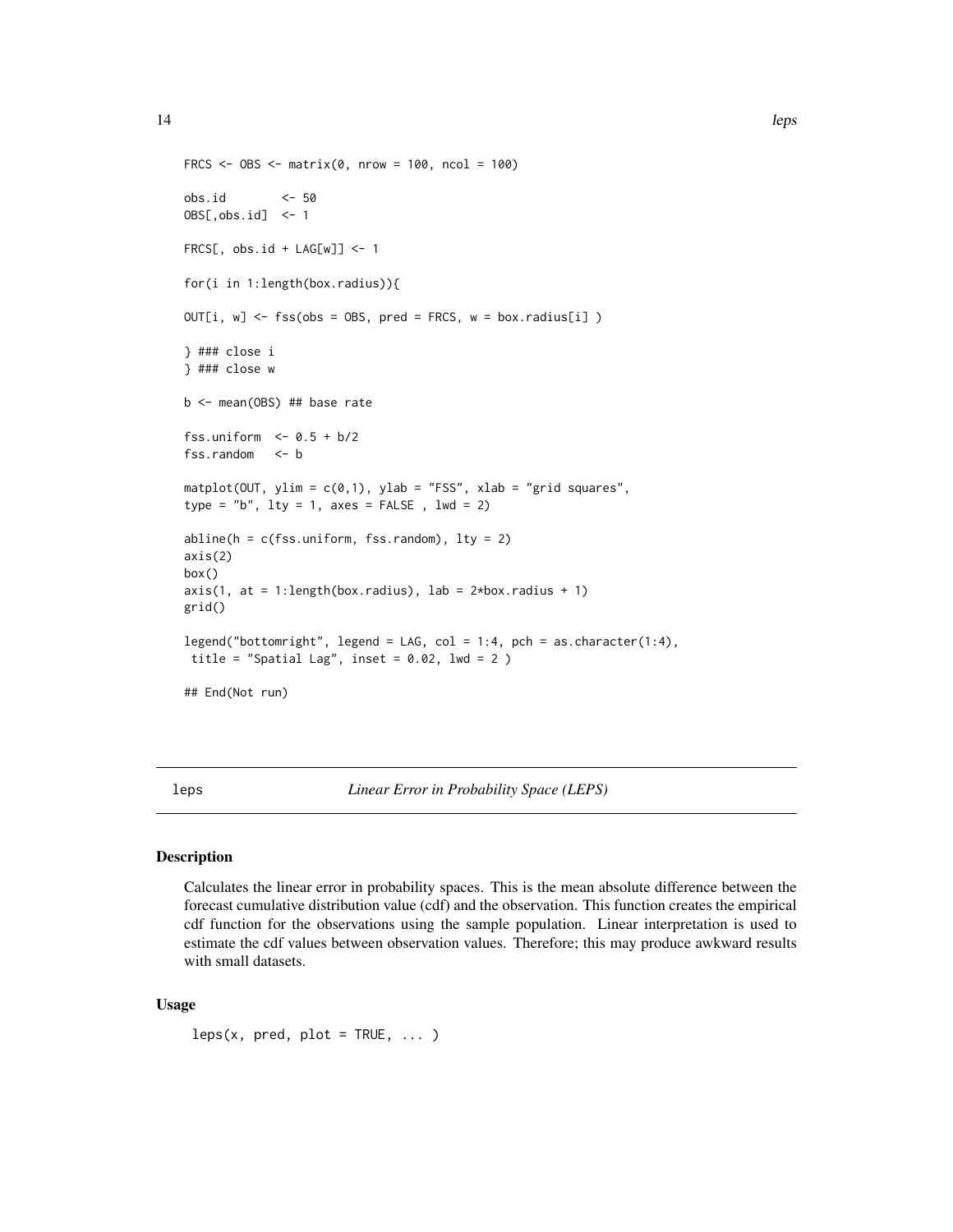#### $l$ eps 15

## Arguments

|           | A vector of observations or a verification object with "cont.cont" properties. |
|-----------|--------------------------------------------------------------------------------|
| pred      | A vector of predictions.                                                       |
| plot      | Logical to generate a plot or not.                                             |
| $\ddotsc$ | Additional plotting options.                                                   |

### Value

If assigned to an object, the following values are reported.

| leps.0 | Negatively oriented score on the $[0,1]$ scale, where 0 is a perfect score. |
|--------|-----------------------------------------------------------------------------|
| leps.1 | Positively oriented score proposed by Potts.                                |

## Author(s)

Matt Pocernich

## References

DeQue, Michel. (2003) "Continuous Variables" Chapter 5, *Forecast Verification: A Practitioner's Guide in Atmospheric Science.*

Potts, J. M., Folland, C.K., Jolliffe, I.T. and Secton, D. (1996) "Revised 'LEPS' scores fore assessing climate model simulations and long-range forecasts." *J. Climate*, 9, pp. 34-54.

```
obs <- rnorm(100, mean = 1, sd = sqrt(50))
 pred<- rnorm(100, mean = 10, sd = sqrt(500))
leps(obs, pred, main = "Sample Plot")
## values approximated
OBS <- c(2.7, 2.9, 3.2, 3.3, 3.4, 3.4, 3.5, 3.8, 4, 4.2, 4.4, 4.4, 4.6,
5.8, 6.4)
PRED <- c(2.05, 3.6, 3.05, 4.5, 3.5, 3.0, 3.9, 3.2, 2.4, 5.3, 2.5, 2.8,
3.2, 2.8, 7.5)
a <- leps(OBS, PRED)
a
```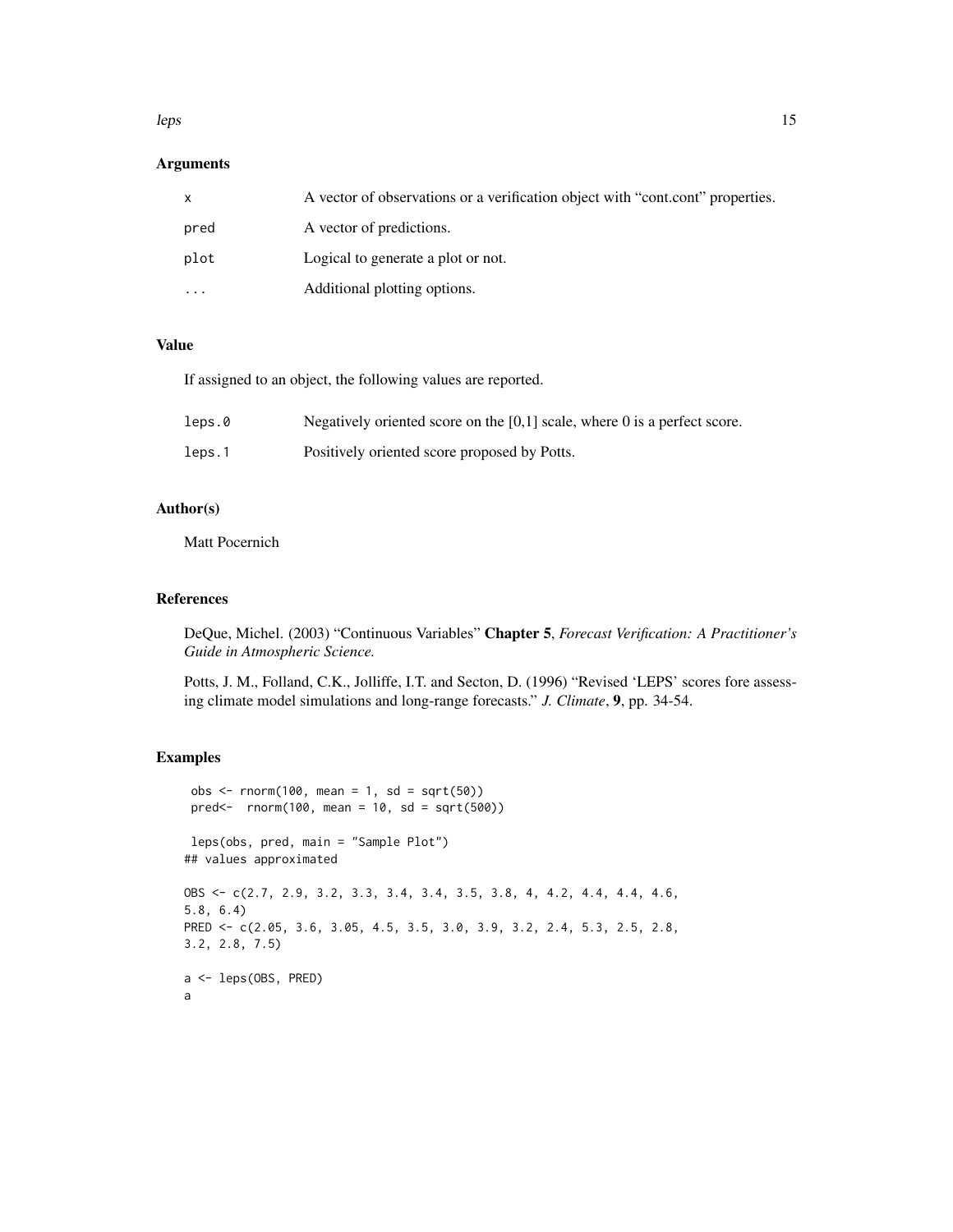<span id="page-15-0"></span>

## <span id="page-15-2"></span>Description

Add lines to attribute and verification diagrams from verify.prob.bin objects.

## Usage

```
## S3 method for class 'roc'
lines(x, binormal = FALSE, ...)## S3 method for class 'attrib'
lines(x, \ldots)
```
## Arguments

| X        | An object created by the verify function with the prob.bin class                                           |
|----------|------------------------------------------------------------------------------------------------------------|
| binormal | Logical value indicating whether the lines to be added to a ROC plot are empir-<br>ical or a binormal fit. |
| .        | Optional arguments for the lines function. These include color, line weight (ltw)<br>and line stype (lty)  |

## Note

This will soon be replaced the a lines command constructed using S4 class properites.

#### Author(s)

Matt Pocernich

## See Also

[verify](#page-44-1)

<span id="page-15-1"></span>measurement.error *Skill score with measurement error.*

## Description

Skill score that incorporates measurement error. This function allows the user to incorporate measurement error in an observation in a skill score.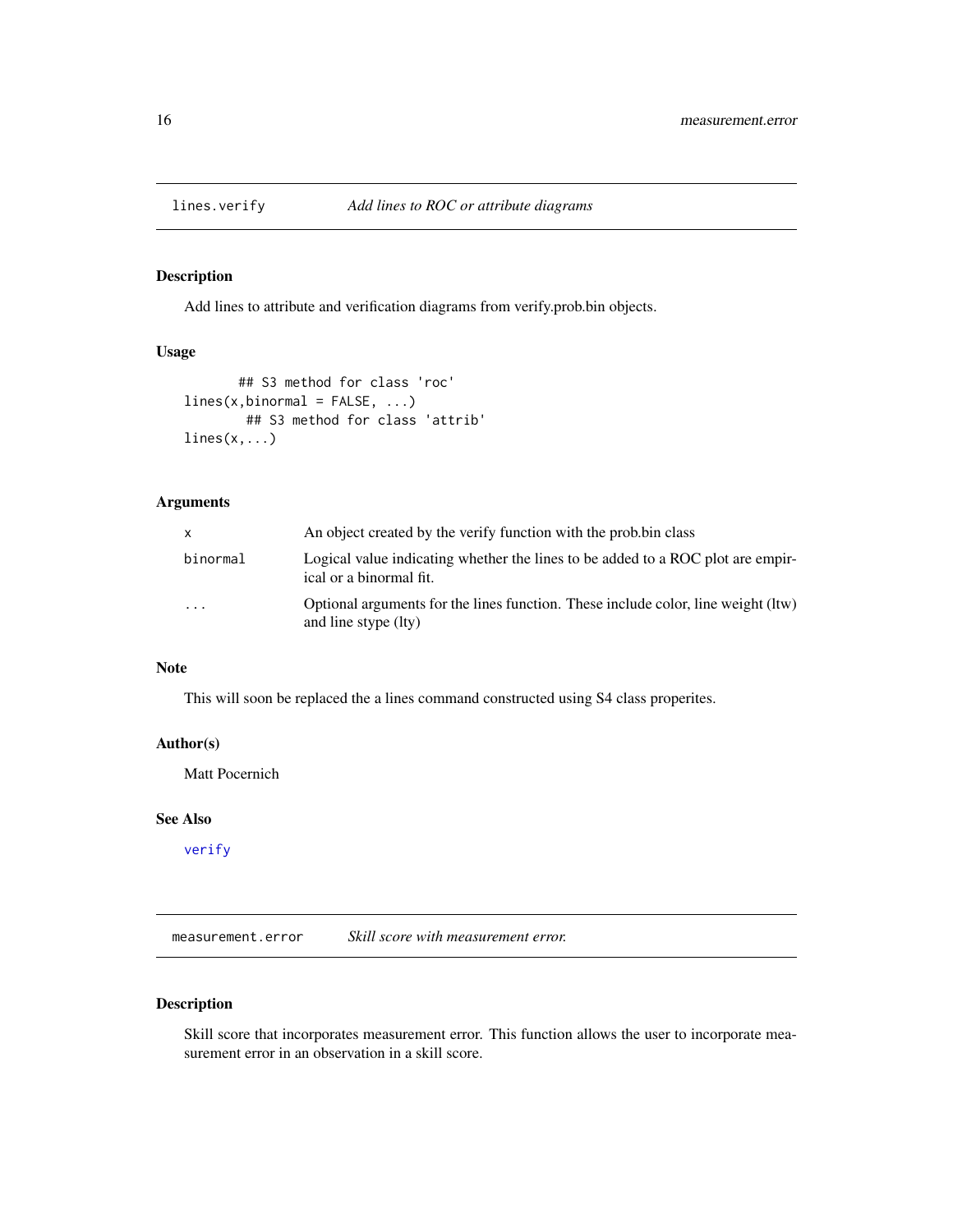## Usage

measurement.error( obs, frcs = NULL, theta =  $0.5$ , CI = FALSE,  $t = 1$ ,  $u = 0$ ,  $h = NULL$ , ...)

## Arguments

| obs      | Information about a forecast and observation can be done in one of two ways.<br>First, the results of a contingency table can be entered as a vector containing<br>$c(n11, n10, n01, n00)$ , where n11 are the number of correctly predicted events<br>and n01 is the number of incorrectly predicted non-events. Actual forecasts and<br>observations can be used. In this case, obs is a vector of binary outcomes $[0,1]$ . |
|----------|--------------------------------------------------------------------------------------------------------------------------------------------------------------------------------------------------------------------------------------------------------------------------------------------------------------------------------------------------------------------------------------------------------------------------------|
| frcs     | If obs is entered as a contingency table, this argument is null. If obs is a vector<br>of outcomes, this column is a vector of probabilistic forecasts.                                                                                                                                                                                                                                                                        |
| theta    | Loss value (cost) of making a incorrect forecast by a non-event. Defaults to 0.5.                                                                                                                                                                                                                                                                                                                                              |
| CI       | Calculate confidence intervals for skill score.                                                                                                                                                                                                                                                                                                                                                                                |
| t        | Probability of forecasting an event, when an event occurs. A perfect value is 1.                                                                                                                                                                                                                                                                                                                                               |
| <b>u</b> | Probability of forecasting that no event will occur, when and event occurs. A<br>perfect value is 0.                                                                                                                                                                                                                                                                                                                           |
| h        | Threshold for converting a probabilistic forecast into a binary forecast. By de-<br>fault, this value is NULL and the theta is used as this threshold.                                                                                                                                                                                                                                                                         |
|          | Optional arguments.                                                                                                                                                                                                                                                                                                                                                                                                            |

## Value

| Z     | Error code                                                             |
|-------|------------------------------------------------------------------------|
| k     | Skill score                                                            |
| G     | Likelihood ratio statistic                                             |
| p     | p-value for the null hypothesis that the forecast contains skill.      |
| theta | Loss value. Loss associated with an incorrect forecast of a non-event. |
| ciL0  | Lower confidence interval                                              |
| ciHI  | Upper confidence interval                                              |

## Author(s)

Matt Pocernich (R - code)

W.M Briggs <wib2004(at)med.cornell.edu> (Method questions)

## References

W.M. Briggs, 2004. *Incorporating Cost in the Skill Score* Technical Report, wm-briggs.com/public/skillocst.pdf. W.M. Briggs and D. Ruppert, 2004. *Assessing the skill of yes/no forecasts. Submitting to Biometrics*.

J.P. Finley, 1884. Tornado forecasts. *Amer. Meteor. J.* 85-88. (Tornado data used in example.)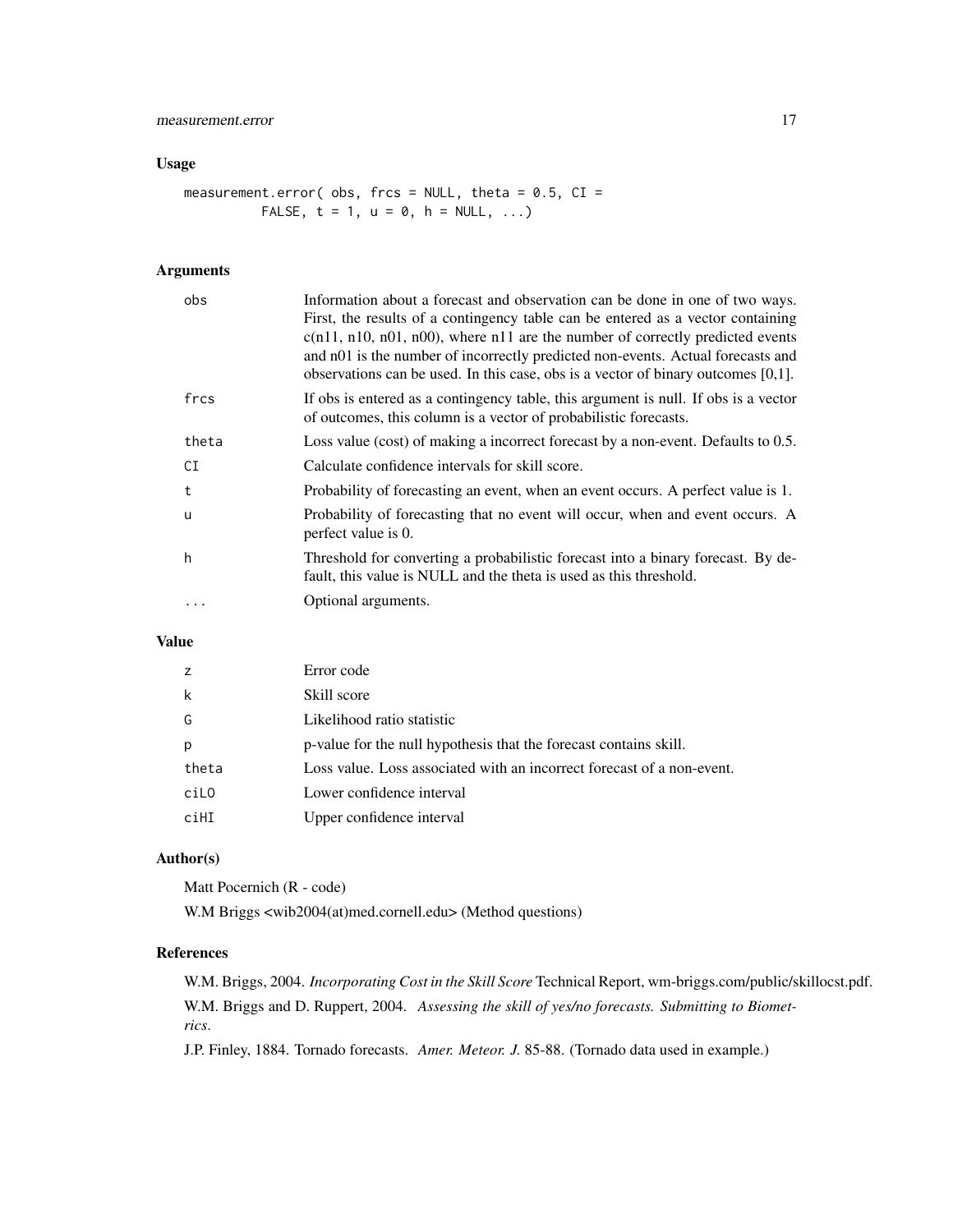## Examples

```
DAT<- data.frame( obs = round(runif(50)), frcs = runif(50))
A<- measurement.error(DAT$obs, DAT$frcs, CI = TRUE)
A
### Finley Data
measurement.error(c(28, 23, 72, 2680)) ## assuming perfect observation,
```
#### multi.cont *Multiple Contingency Table Statistics*

## Description

Provides a variety of statistics for a data summarized in a contingency table. This will work for a 2 by 2 table, but is more useful for tables of greater dimensions.

#### Usage

multi.cont(DAT, baseline = NULL)

## Arguments

| DAT      | A contingency table in the form of a matrix. It is assumed that columns represent<br>observation, rows represent forecasts.         |
|----------|-------------------------------------------------------------------------------------------------------------------------------------|
| baseline | A vector indicating the baseline probabilities of each category. By default, it the<br>baseline or naive forecasts is based on teh. |

#### Value

| рc                | Percent correct - events along the diagonal.     |
|-------------------|--------------------------------------------------|
| bias              | <b>Bias</b>                                      |
| ts                | Threat score a.k.a. Critical success index (CSI) |
| hss               | Heidke Skill Score                               |
| pss               | Peirce Skill Score                               |
| gs                | <b>Gerrity Score</b>                             |
| pc2               | Percent correct by category (vector)             |
| h                 | Hit Rate by category (vector)                    |
| false alarm ratio |                                                  |
|                   | False alarm ratio by category (vector)           |

<span id="page-17-0"></span>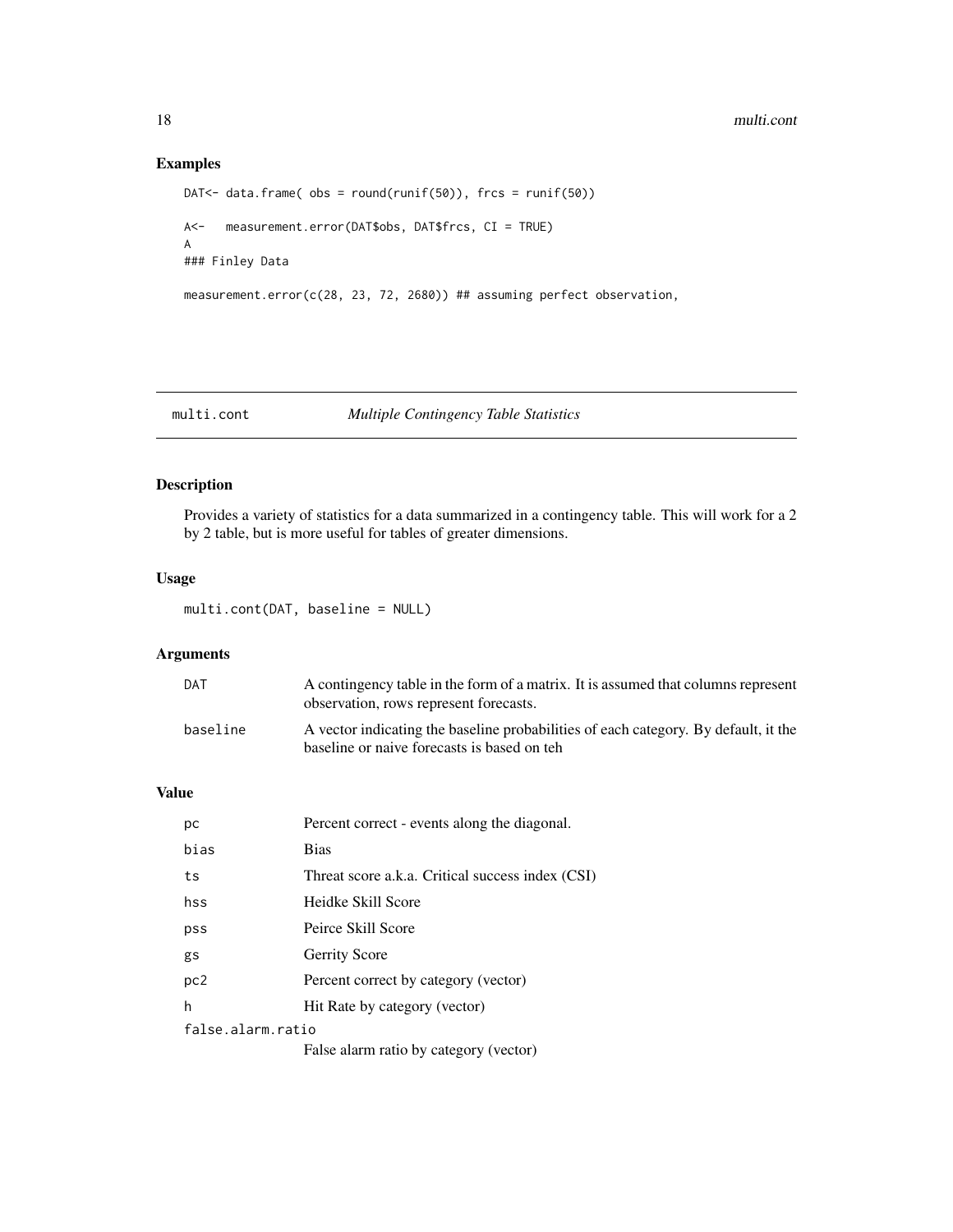#### multi.cont 19

#### **Note**

Some verification statistics for a contingency table assume that the forecasts and observations are ordered, while others do not. An example of an ordered or ordinal forecast is "low, medium and high". An example of an unordered or nominal forecast is "snow, rain, hail, and none." If the forecasts are ordered, it is possible to account for forecasts which are close to the the observed value. For example, the Gerrity score takes this closeness into account. The Pierce Skill Score does not.

For ordered forecast, it is assumed that the columns and rows of the input matrix are ordered sequentially.

When multiple values are returned, as in the case of pc2, h, f and false.alarm.ratio, these values are conditioned on that category having occurred. For example, in the example included in Jolliffe, given that a below average temperature was observed, the forecast had a bias of 2.3 and had a 0.47 chance of being detected.

#### Author(s)

Matt Pocernich

#### References

Gerrity, J.P. Jr (1992). A note on Gandin and Murphy's equitable skill score. *Mon. Weather Rev.*, 120, 2707-2712.

Jolliffe, I.T. and D.B. Stephenson (2003). Forecast verification: a practitioner's guide in atmospheric science. John Wiley and Sons. See chapter 4 concerning categorical events, written by R. E. Livezey.

#### See Also

binary.table

```
DAT<- matrix(c(7,4,4,14,9,8,14,16,24), nrow = 3) # from p. 80 - Jolliffe
multi.cont(DAT)
DAT<- matrix(c(3,8,7,8,13,14,4,18,25), ncol = 3) ## Jolliffe JJA
multi.cont(DAT)
DAT<- matrix(c(50,47,54,91,2364,205,71,170,3288), ncol = 3) # Wilks p. 245
multi.cont(DAT)
DAT<- matrix(c(28, 23, 72, 2680 ), ncol = 2) ## Finley
multi.cont(DAT)
## Finnish clouds
DAT<- matrix(c(65, 10, 21, 29,17,48, 18, 10, 128), nrow = 3, ncol = 3, byrow = TRUE)
multi.cont(DAT)
### alternatively, the verify function and summary can be used.
mod <- verify(DAT, frcst.type = "cat", obs.type = "cat")
```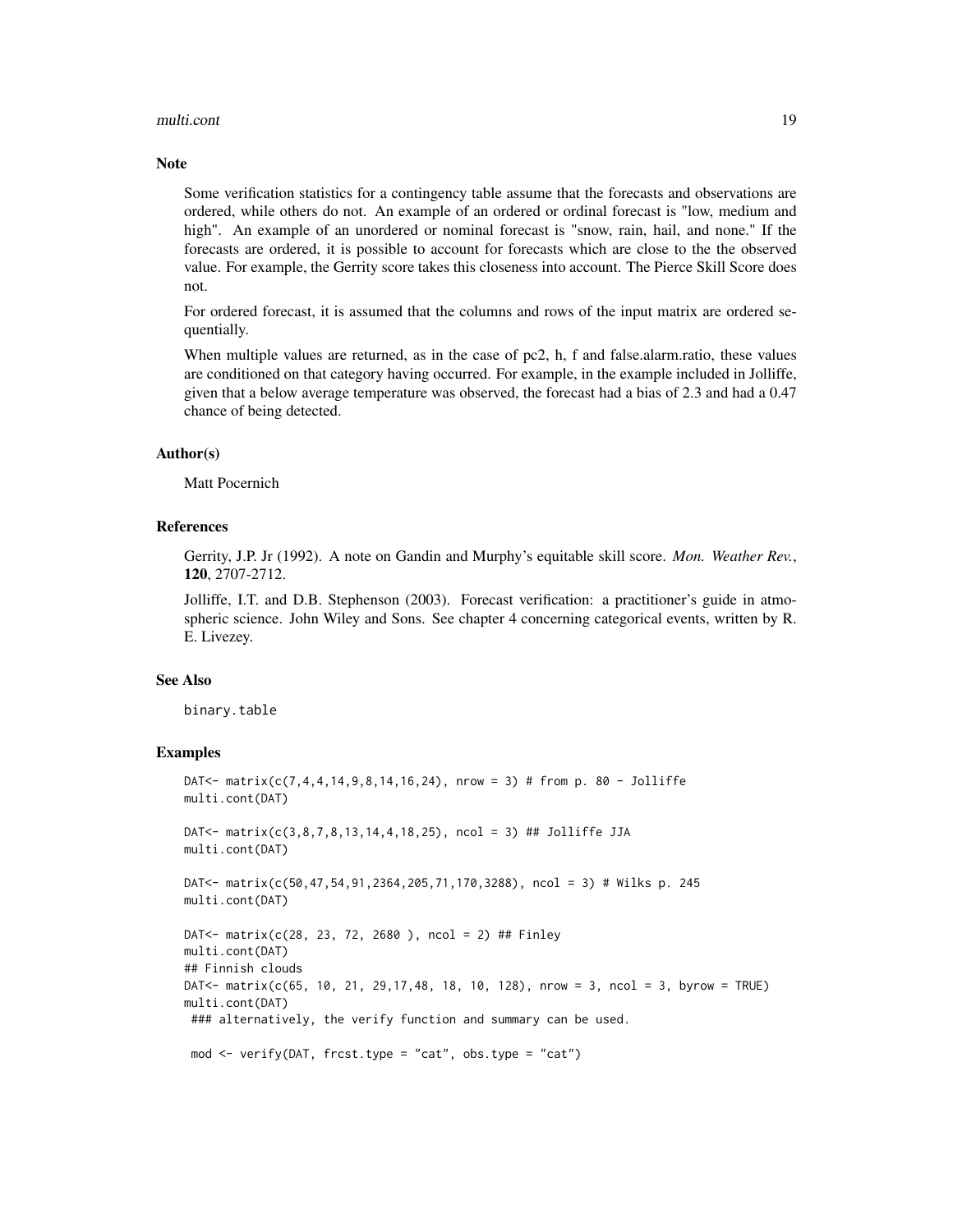<span id="page-19-0"></span>summary(mod)

observation.error *Observation Error*

## Description

Quantifies observation error through use of a "Gold Standard" of observations.

## Usage

```
observation.error(obs, gold.standard = NULL, ...)
```
## Arguments

| obs                     | Observation made by method to be quantified. This information can be entered<br>two ways. If obs is a vector of length 4, it is assumed that is contains the values<br>$c(n11, n10, n01, n00)$ , where n11 are the number of correctly predicted events<br>and n01 is the number of incorrectly predicted non-events. |
|-------------------------|-----------------------------------------------------------------------------------------------------------------------------------------------------------------------------------------------------------------------------------------------------------------------------------------------------------------------|
| gold.standard           | The gold standard. This is considered a higher quality observation (coded $\{0, 1\}$ )                                                                                                                                                                                                                                |
| $\cdot$ $\cdot$ $\cdot$ | Optional arguments.                                                                                                                                                                                                                                                                                                   |

## Value

|   | Probability of forecasting an event, when an event occurs. A perfect value is 1.                     |
|---|------------------------------------------------------------------------------------------------------|
| u | Probability of forecasting that no event will occur, when and event occurs. A<br>perfect value is 0. |

## Note

This function is used to calculate values for the [measurement.error](#page-15-1) function.

## Author(s)

Matt Pocernich

## See Also

[measurement.error](#page-15-1)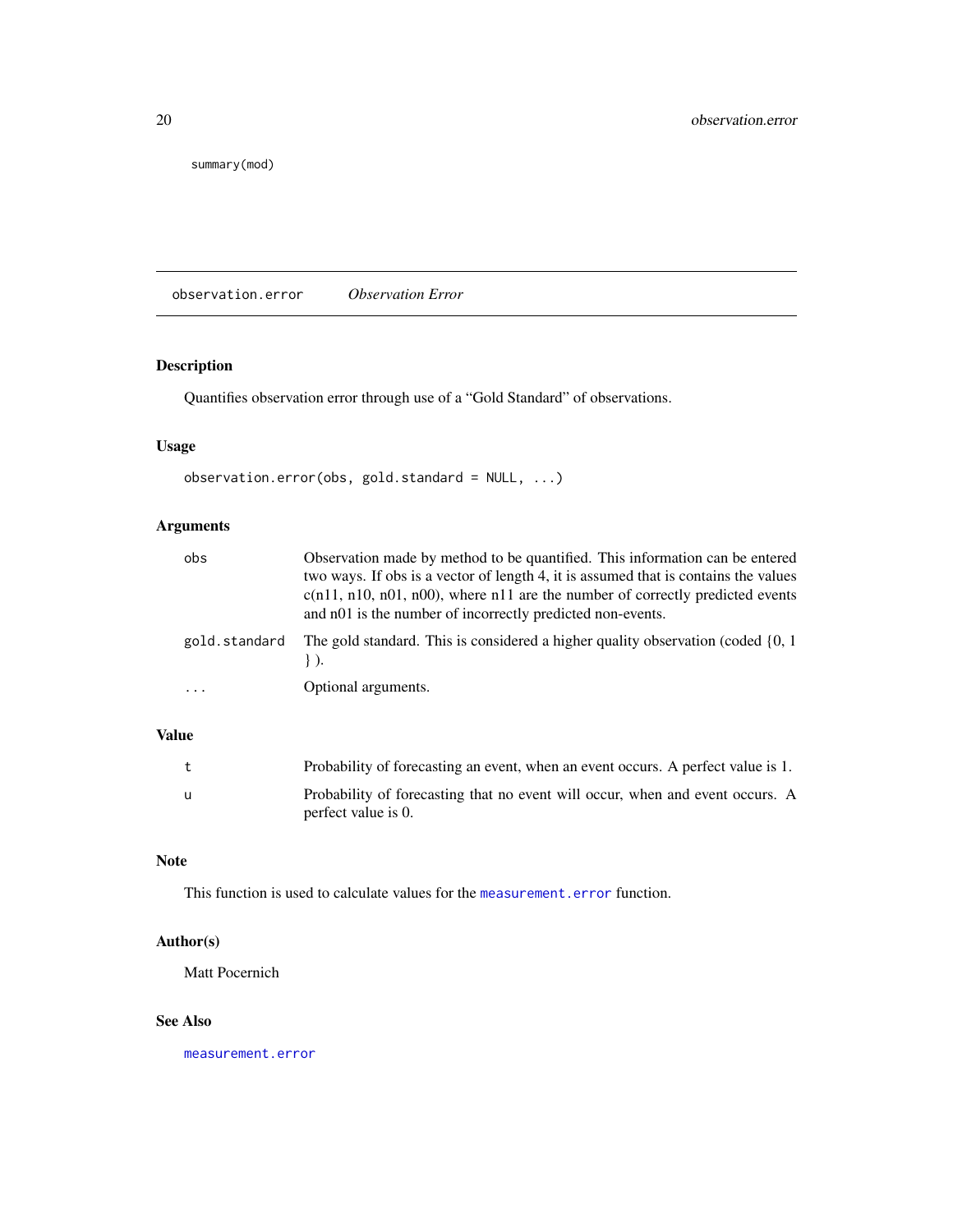## <span id="page-20-0"></span>performance.diagram 21

#### Examples

```
obs <- round(runif(100))
gold <- round(runif(100) )
observation.error(obs, gold)
## Pirep gold standard
observation.error(c(43,10,17,4) )
```
performance.diagram *Performance Diagram*

#### Description

Creates plot displaying multiple skill scores on a single plot

#### Usage

performance.diagram(...)

## Arguments

... Optional plotting parameters.

#### Note

Currently this function just produces the base plot. Points summarizing model performance can be added using the points function.

#### Author(s)

Matt Pocernich

#### References

Roebber, P.J. (2009). Visualizing Multiple Measures of Forecast Quality, *Weather and Forecasting*. 24, pp - 601 - 608.

```
performance.diagram(main = "Sample Plot")
RB1 <- matrix(c(95, 55, 42, 141), ncol = 2)
## at point
pts <- table.stats(RB1)
boot.pts \leq table.stats.boot(RB1, R = 100 )
## add confidence intervals
segments(x0=1-pts$FAR, y0=boot.pts["up","pod"],
   x1=1-pts$FAR, y1=boot.pts["dw", "pod"], col=2, lwd=2)
```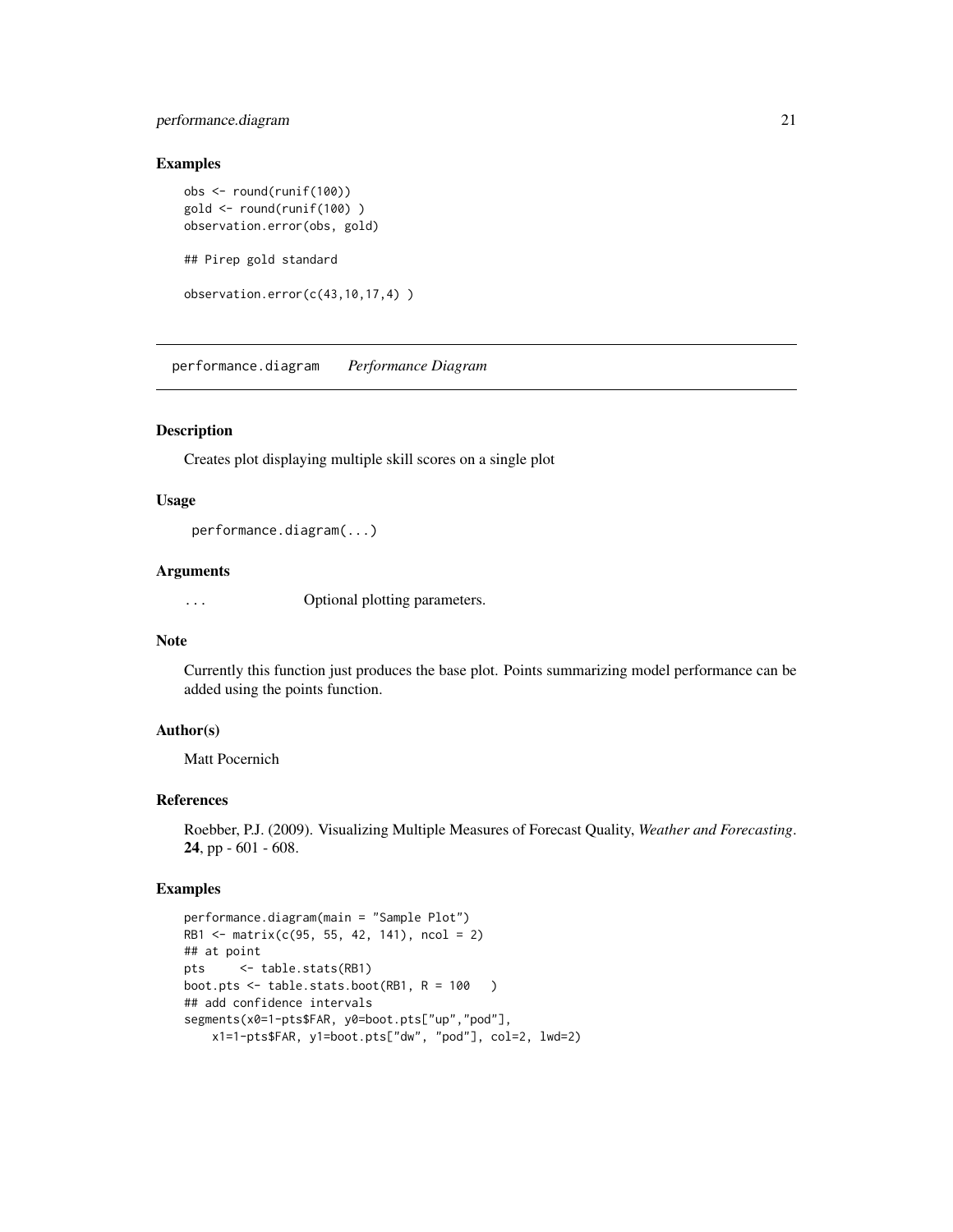```
segments(x0=1-boot.pts["up","far"], y0=pts$POD,
    x1=1-boot.pts["dw","far"], y1=pts$POD, col=2, lwd=2)
points(1 - pts$FAR, pts$POD, col = 2, cex = 2)
```
<span id="page-21-1"></span>pop *Probability of precipitation (pop) data.*

#### **Description**

These datasets are used to illustrate several functions including [value](#page-43-1) and [roc.plot](#page-35-1).

These forecasts are summaries of 24-hour probability of precipitation forecasts that were made by the Finnish Meteorological Institute (FMI) during 2003, for daily precipitation in the city of Tampere in south central Finland. Light precipitation is considered rainfall greater than .2 mm. Rainfall accumulation is considered values greater than 4.4 mm. Rows of data either missing forecasts or observations have been removed.

This data has been kindly provided by Dr. Pertti Nurmi of the Finnish Meteorological Institute. <http://www.cawcr.gov.au/projects/verification/POP3/POP3.html>

#### Usage

data(pop)

precip.ensemble *An ensemble of precipitation forecasts*

#### Description

This is an example of an ensemble of precipitation forecasts. The data set contains forecast for 517 days (3 monsoon seasons) at lead times of 1 to 10 days. Observations and forecasts are in millimeters.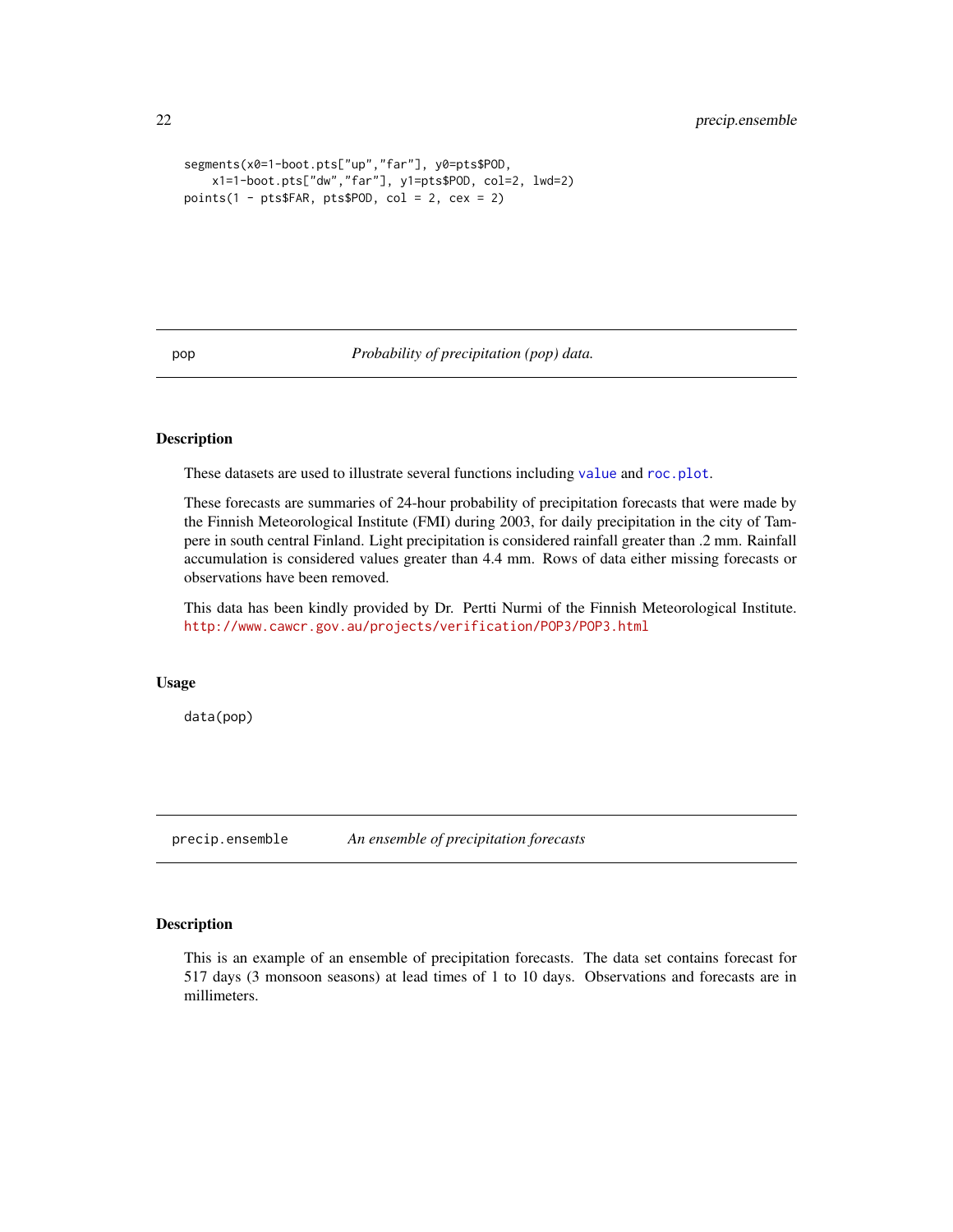<span id="page-22-0"></span>

#### Description

Forecast prediction comparison test for two competing forecasts against an observation.

#### Usage

```
predcomp.test(x, xhat1, xhat2, alternative = c("two.sided", "less", "greater"),
    lossfun = "losserr", lossfun.argv = NULL, test = c("DM", "HG"), ...)losserr(x, xhat, method = c("abserr", "sqerr", "simple", "power",
    "corrskill", "dtw"), scale = 1, p = 1, dtw.interr = c("abserr",
    "sqerr", "simple", "power"), ...)
exponentialACV(x, y, ...)
## S3 method for class 'predcomp.test'
summary(object, ...)
```
#### Arguments

| x, xhat1, xhat2, xhat |                                                                                                                                                                                                                                                                                                                                    |  |
|-----------------------|------------------------------------------------------------------------------------------------------------------------------------------------------------------------------------------------------------------------------------------------------------------------------------------------------------------------------------|--|
|                       | numeric vectors giving the verification data and each competing forecast model<br>output (1 and 2). For losserr, xhat is a numeric giving a single forecast model<br>output (i.e., by default the function is called internally by predcomp. test once<br>for xhat1 and once for xhat2). For exponentialACV, see argument y below. |  |
| y                     | x for exponentialACV is a numeric giving the separation distance, and y a nu-<br>meric giving the autocovariance values.                                                                                                                                                                                                           |  |
| object                | list object of class "predcomp.test" as returned by predcomp.test.                                                                                                                                                                                                                                                                 |  |
| alternative           | character string stating which type of hypothesis test to conduct.                                                                                                                                                                                                                                                                 |  |
| lossfun               | character string naming the loss function to call. The default, losserr, calls one<br>of several methods depending on its method argument. Any function that takes<br>x and xhat numeric vectors as arguments and returns a numeric vector of the<br>same length can be used.                                                      |  |
| lossfun.args          | List providing additional arguments to lossfun.                                                                                                                                                                                                                                                                                    |  |
| test                  | character string stating whether to run the Diebold-Mariano type of test or the<br>Hering-Genton modification of it (i.e., use a parametric autocovariance func-<br>tion).                                                                                                                                                         |  |
| method, dtw.interr    |                                                                                                                                                                                                                                                                                                                                    |  |
|                       | character string stating which type of loss (or skill) function to use. In the case<br>of dtw. interr, this is the loss function for the intensity part of the error only.                                                                                                                                                         |  |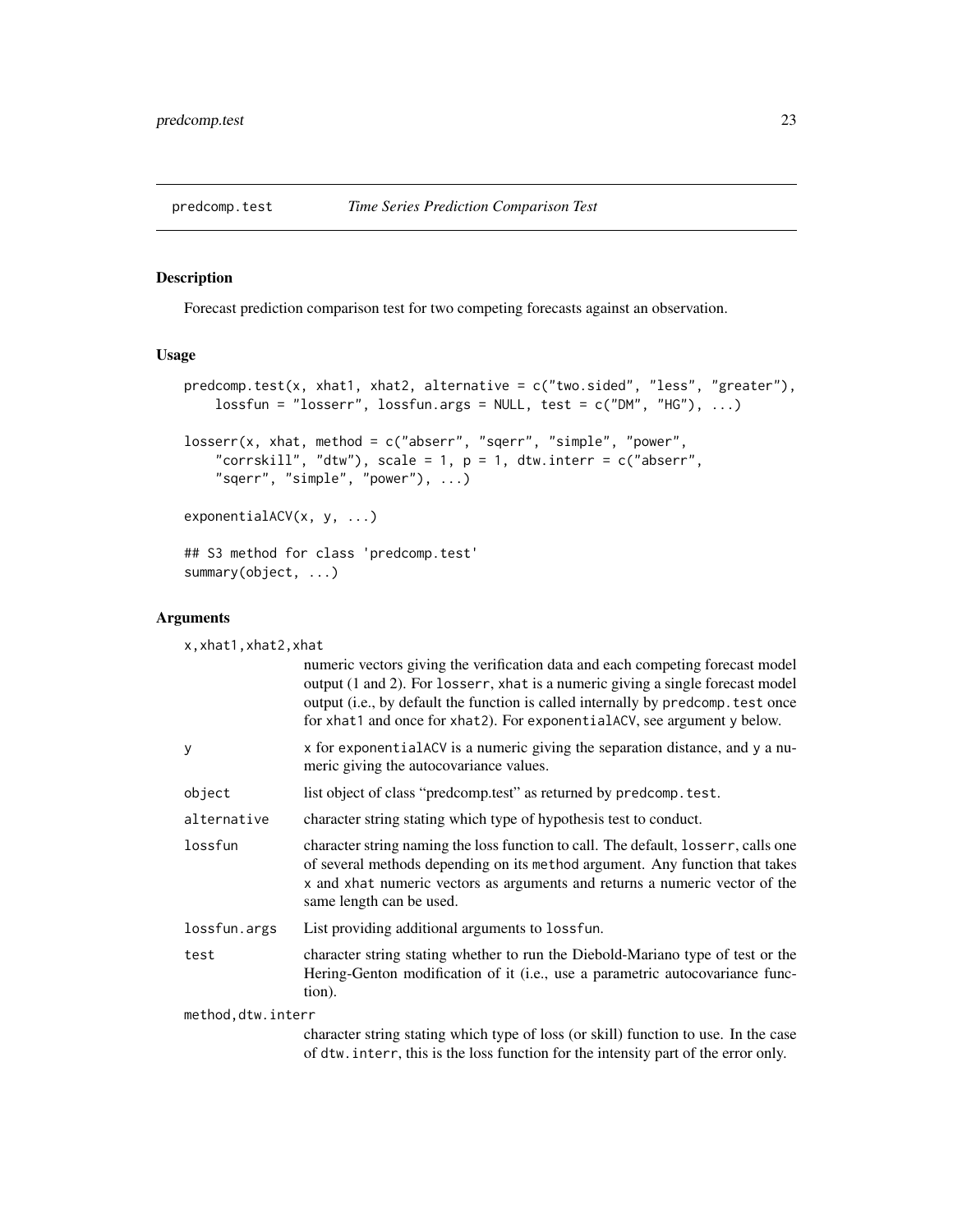| scale | numeric giving a value by which to scale the loss function. In the case of "dtw",<br>this is only applied to the intensity part of the loss function, and can be used to<br>scale the influence of the intensity vs. temporal lag errors. See Details section<br>for more. |
|-------|----------------------------------------------------------------------------------------------------------------------------------------------------------------------------------------------------------------------------------------------------------------------------|
| p     | numeric only used by the "power" loss function.                                                                                                                                                                                                                            |
|       | For predcomp test, these are any additional arguments to the acf function<br>besides x, type and plot, which may not be passed.                                                                                                                                            |
|       | For losserr, these are any additional arguments to dtw except for x, y, and<br>step.pattern, which may not be passed.                                                                                                                                                      |
|       | For exponential ACV these are any optional arguments to nls except for formula<br>and data. If start is not passed, then reasonable starting values are calculated<br>and passed in for this argument.                                                                     |
|       | For the summary method function, these are not used.                                                                                                                                                                                                                       |
|       |                                                                                                                                                                                                                                                                            |

#### Details

This function performs the analyses described in Gilleland and Roux (2014); although note that while working on another manuscript (Gilleland and Hering, in preparation), a better optimization routine has replaced the one used in said paper, which has been thoroughly tested to yield good size and power under a variety of temporal dependence structures, as well as having far fewer situations where a fit cannot be found. Namely, the Diebold Mariano test for competing forecast performance, the Hering and Genton (2011) modification of this test, as well as the dynamic time warping extension.

The Diebold-Mariano test was proposed in Diebold and Mariano (1995) for obtaining hypothesis tests to compare the forecast accuracy of two competing forecasts against a common verification series. The null hypothesis is that they have the same accuracy. The test statistic is of the form

 $S = \frac{dbar}{sqrt(2*pi*se_d(0)/N)}$ ,

where d is the loss differential,  $d = e1 - e2$  (e1 = loss(x, xhat1) and  $e2 = \text{loss}(x, \text{xhat2})$ ), dbar is its sample mean, and se $_d(0)$  is the standard error for d, which must be estimated, and N is the length of the series investigated. Let  $V = 2^*pi^*se_d(0)$ , then V is estimated by

```
V = sum(gamma(tau)),
```
where the summation is over tau = -(k - 1) to (k - 1) for temporal lags k, and gamma are the empirical autocovariances.

Hering and Genton (2011) propose a modification that employs fitting a parameteric covariance model in determining the standard error for the test statistic (they also propose a spatial extension, see, e.g., spatMLD from SpatialVx).

In either case, asymptotic results suggest that  $S \sim N(0,1)$ , and the hypothesis test is conducted subsequently.

Discrete time warping can be applied (see examples below) in order to obtain a loss function based on location (in time) and intensity errors similar to the spatial version in Gilleland (2013).

The loss functions supplied by losserr include:

abserr: Absolute error loss, defined by  $abs((xhat - x)/scale)$ ,

sqerr: Square error loss, defined by  $((xhat - x)/x)$ 

simple: Simple loss, defined by (xhat - x)/scale,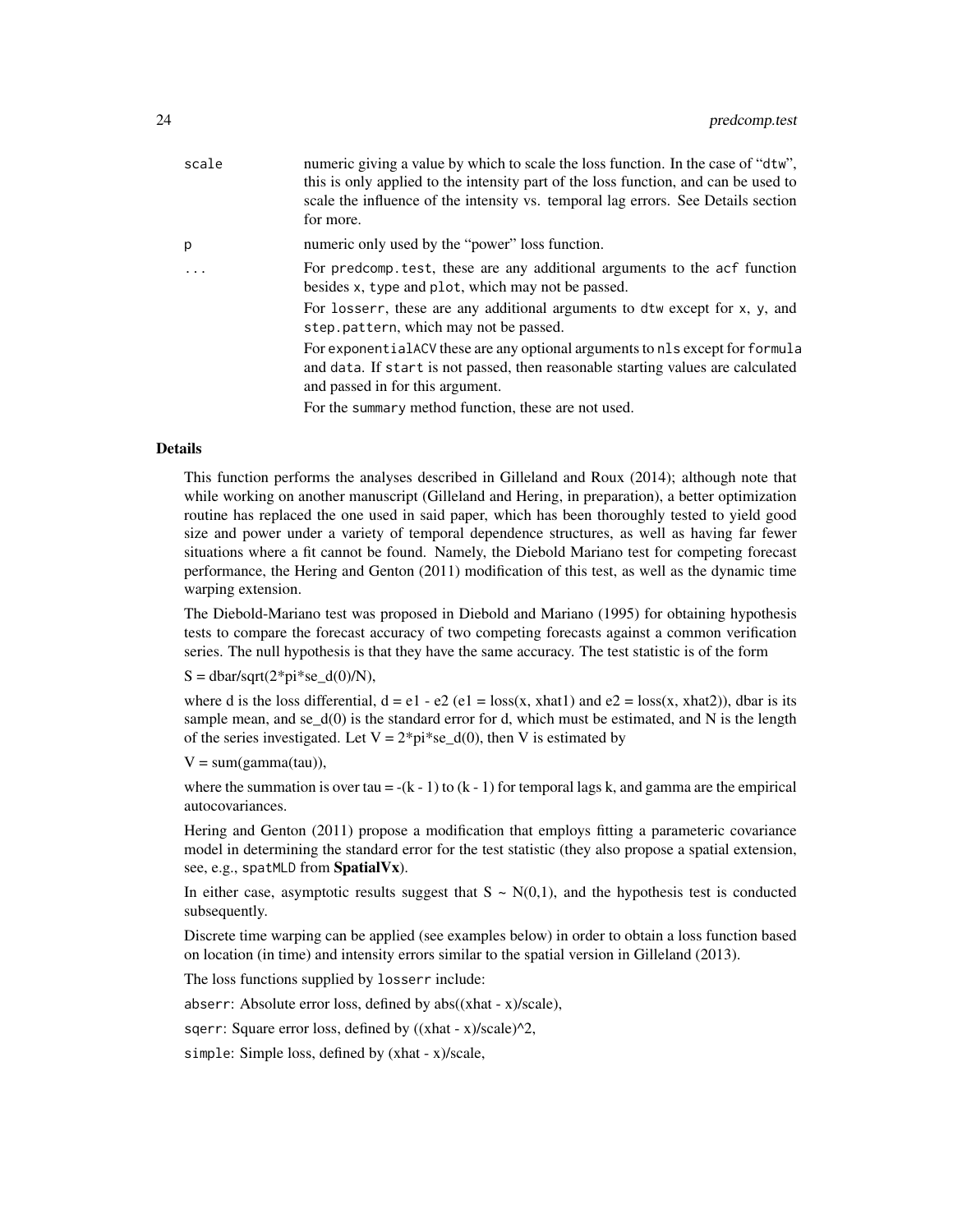## predcomp.test 25

power: Power loss, defined by  $((xhat - x)/x)$ cale)<sup> $\wedge$ </sup>p (same as sqerr if p=2),

corrskill: Correlation skill defined by scale  $*(x - mean(x)) * (xhat - mean(xhat)),$ 

dtw: Discrete time warp loss defined by:  $d1 + d2$ , where d1 is the absolute distance (ignoring direction) of warp movement, and d2 is one of the above loss functions (except for corrskill) applied to the resulting intensity errors after warping the series.

The exponential function takes numeric vector arguments x and y and estimates the parameters, c(sigma, theta), that optimize

 $y = \text{sigma}^2* \exp(-3*x/\text{theta})$ 

#### Value

predcomp.test returns a list object of class c("predcomp.test", "htest") with components:

| call          | the calling string                                                                                                                  |
|---------------|-------------------------------------------------------------------------------------------------------------------------------------|
| method        | character string giving the full name of the method (Diebold-Mariano or Hering-<br>Genton) used.                                    |
| fitmodel      | character naming the function used to fit the parametric model to the autocovari-<br>ances or "none".                               |
| fitmodel.args | If fit model is used, then this will be a list of any arguments passed in for it.                                                   |
| loss.function | character string naming the loss function called.                                                                                   |
| statistic     | numeric giving the value of the statistic.                                                                                          |
| alternative   | character string naming which type of hypothesis test was used ( <i>i.e.</i> , two-sided<br>or one of the one-sided possibilities). |
| p.value       | numeric giving the p-value for the test.                                                                                            |
| data.name     | character vector naming the verification and competing forecast series applied<br>to the test.                                      |

losserr returns a numeric vector of loss values.

exponentialACV returns a list object of class "nls" as returned by nls.

## Author(s)

Eric Gilleland

## References

Diebold, F. X. and Mariano, R. S. (1995) Comparing predictive accuracy. *Journal of Business and Economic Statistics*, 13, 253–263.

Gilleland, E. (2013) Testing competing precipitation forecasts accurately and efficiently: The spatial prediction comparison test. *Mon. Wea. Rev.*, 141 (1), 340–355, [http://dx.doi.org/10.1175/](http://dx.doi.org/10.1175/MWR-D-12-00155.1) [MWR-D-12-00155.1](http://dx.doi.org/10.1175/MWR-D-12-00155.1).

Gilleland, E. and Roux, G. (2014) A New Approach to Testing Forecast Predictive Accuracy. Accepted to *Meteorol. Appl.* Available at: [http://onlinelibrary.wiley.com/doi/10.1002/met.](http://onlinelibrary.wiley.com/doi/10.1002/met.1485/abstract) [1485/abstract](http://onlinelibrary.wiley.com/doi/10.1002/met.1485/abstract)

Hering, A. S. and Genton, M. G. (2011) Comparing spatial predictions. *Technometrics*, 53, (4), 414–425, doi:10.1198/TECH.2011.10136.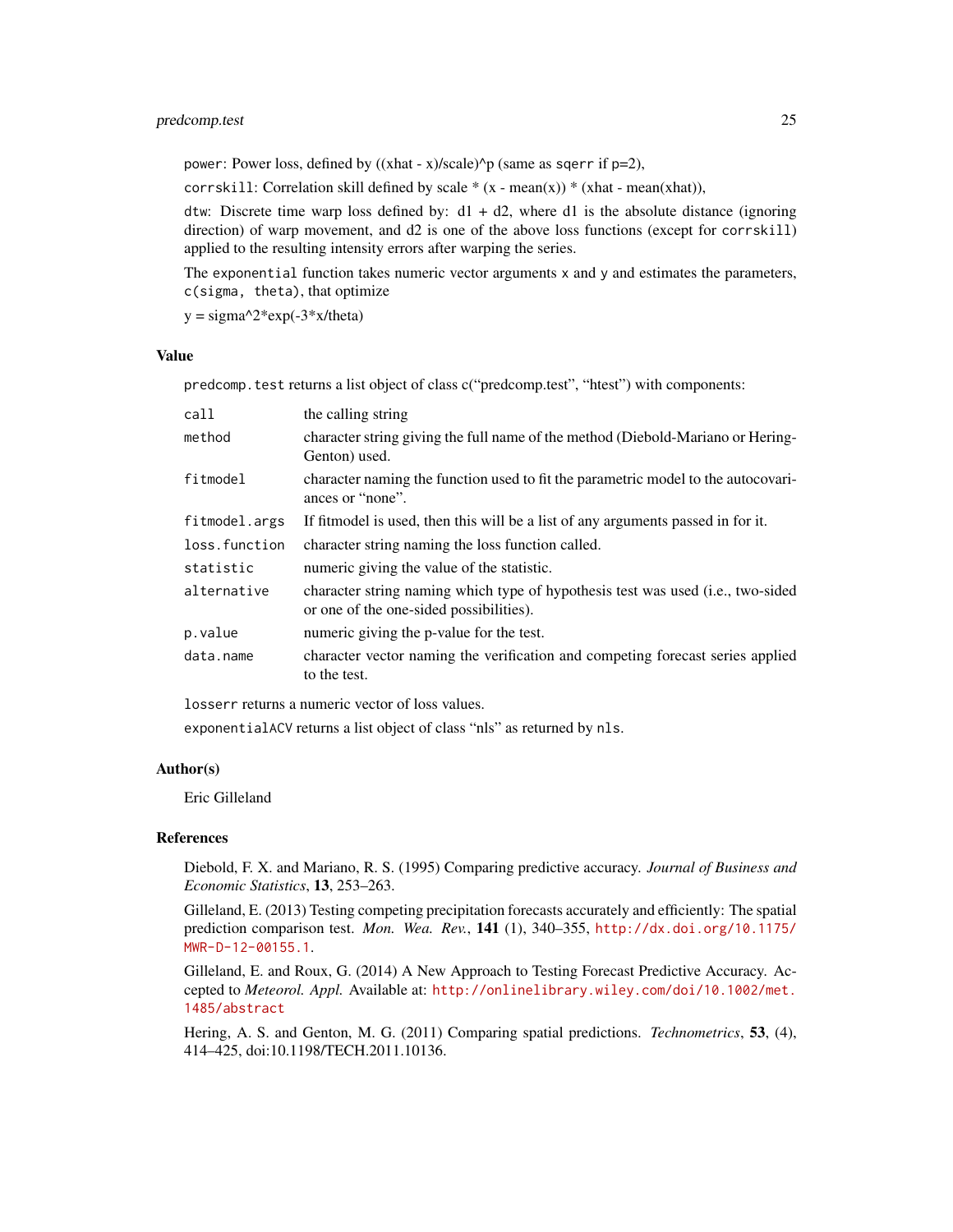#### See Also

[print.htest](#page-0-0), [nls](#page-0-0), [dtw](#page-0-0), [acf](#page-0-0)

### Examples

```
z0 <- arima.sim(list(order=c(2,0,0), ar=c(0.8,-0.2)), n=1000)
z1 <- c(z0[10:1000], z0[1:9]) + rnorm(1000, sd=0.5)
z2 \le -\arima.sim(list(order=c(3,0,1), arc=c(0.7,0,-0.1), mac0.1), n=1000) +abs(rnorm(1000, mean=1.25))
test <- predcomp.test(z0, z1, z2)
summary(test)
test2 <- predcomp.test(z0, z1, z2, test = "HG")
summary(test2)
## Not run:
test2 <- predcomp.test(z0, z1, z2, test = "HG")
summary(test2)
test2.2 <- predcomp.test(z0, z1, z2, alternative="less")
summary(test2.2)
test3 <- predcomp.test(z0, z1, z2, lossfun.args=list(method="dtw") )
summary(test3)
test3.2 <- predcomp.test(z0, z1, z2, alternative="less",
    lossfun.args=list(method="dtw"), test = "HG" )
summary(test3.2)
test4 <- predcomp.test(z0, z1, z2, lossfun.args = list(method="corrskill"), test = "HG" )
summary(test4)
test5 <- predcomp.test(z0, z1, z2, lossfun.args = list(method="dtw", dtw.interr="sqerr"),
   test = "HG")
summary(test5)
test5.2 <- predcomp.test(z0, z1, z2, alternative="less",
    lossfun.args=list(method="dtw", dtw.interr="sqerr"), test = "HG" )
summary(test5.2)
## End(Not run)
```
prob.frcs.dat *Probablisitic Forecast Dataset.*

<span id="page-25-0"></span>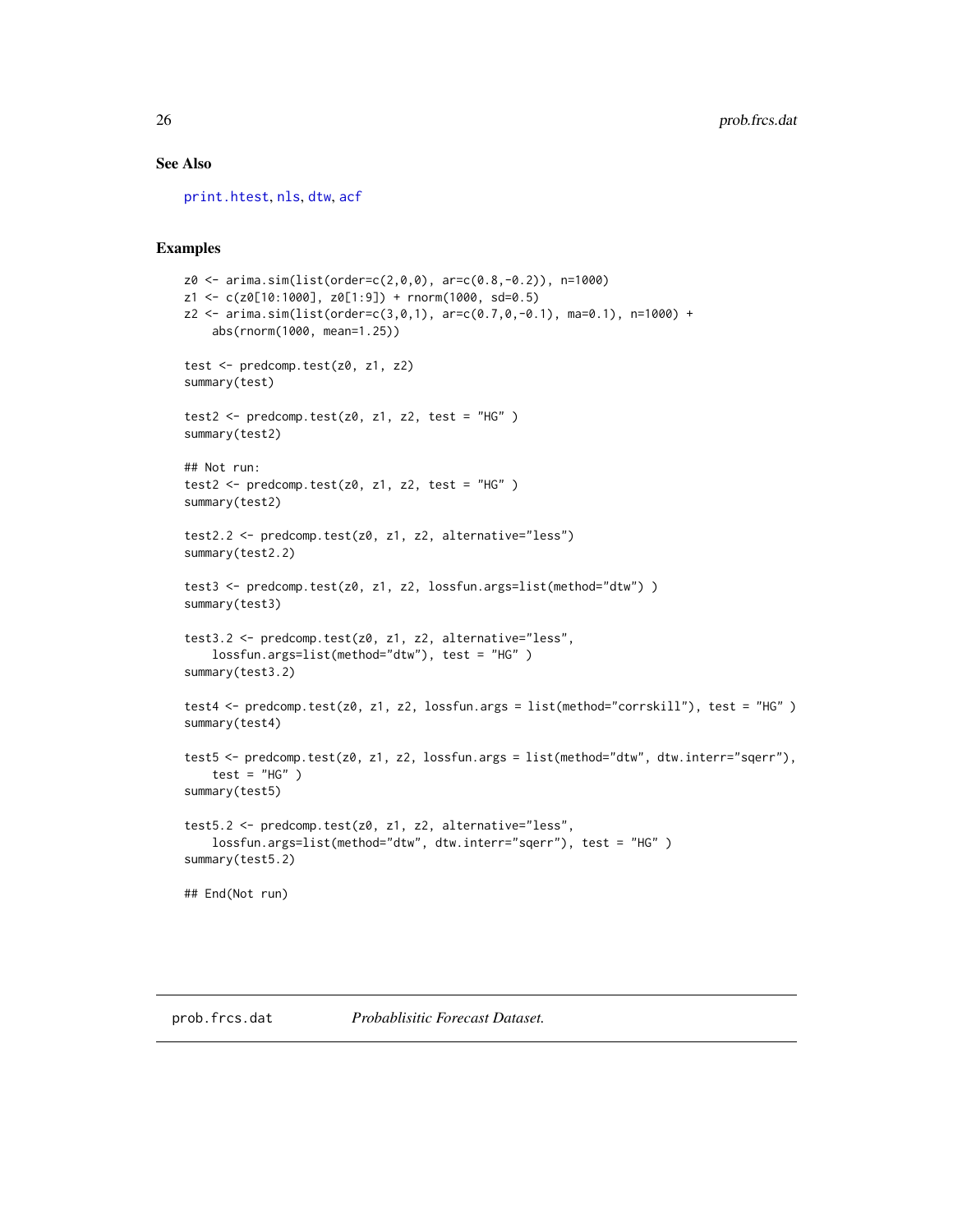## <span id="page-26-0"></span>probcont2disc 27

#### Description

This data set is used as an example of data used by the roc.plot function. The first column contains a probablisitic forecast for aviation icing. The second column contains a logical variable indicating whether or not icing was observed.

#### Usage

data(prob.frcs.dat)

## References

*PROBABILITY FORECASTS OF IN-FLIGHT ICING CONDITIONS* Barbara G. Brown, Ben C. Bernstein, Frank McDonough and Tiffany A. O. Bernstein, 8th Conference on Aviation, Range, and Aerospace Meteorology, Dallas TX, 10-15 January 1999.

probcont2disc *Converts continuous probability values into binned discrete probability forecasts.*

#### Description

Converts continuous probability values into binned discrete probability forecasts. This is useful in calculated Brier type scores for values with continuous probabilities. Each probability is assigned the value of the midpoint.

#### Usage

 $probcont2disc(x, bins = seq(0, 1, 0.1))$ 

#### Arguments

|      | A vector of probabilities        |
|------|----------------------------------|
| bins | Bins. Defaults to 0 to 1 by 0.1. |

#### Value

A vector of discrete probabilities. E

## Note

This function is used within brier.

#### Author(s)

Matt Pocernich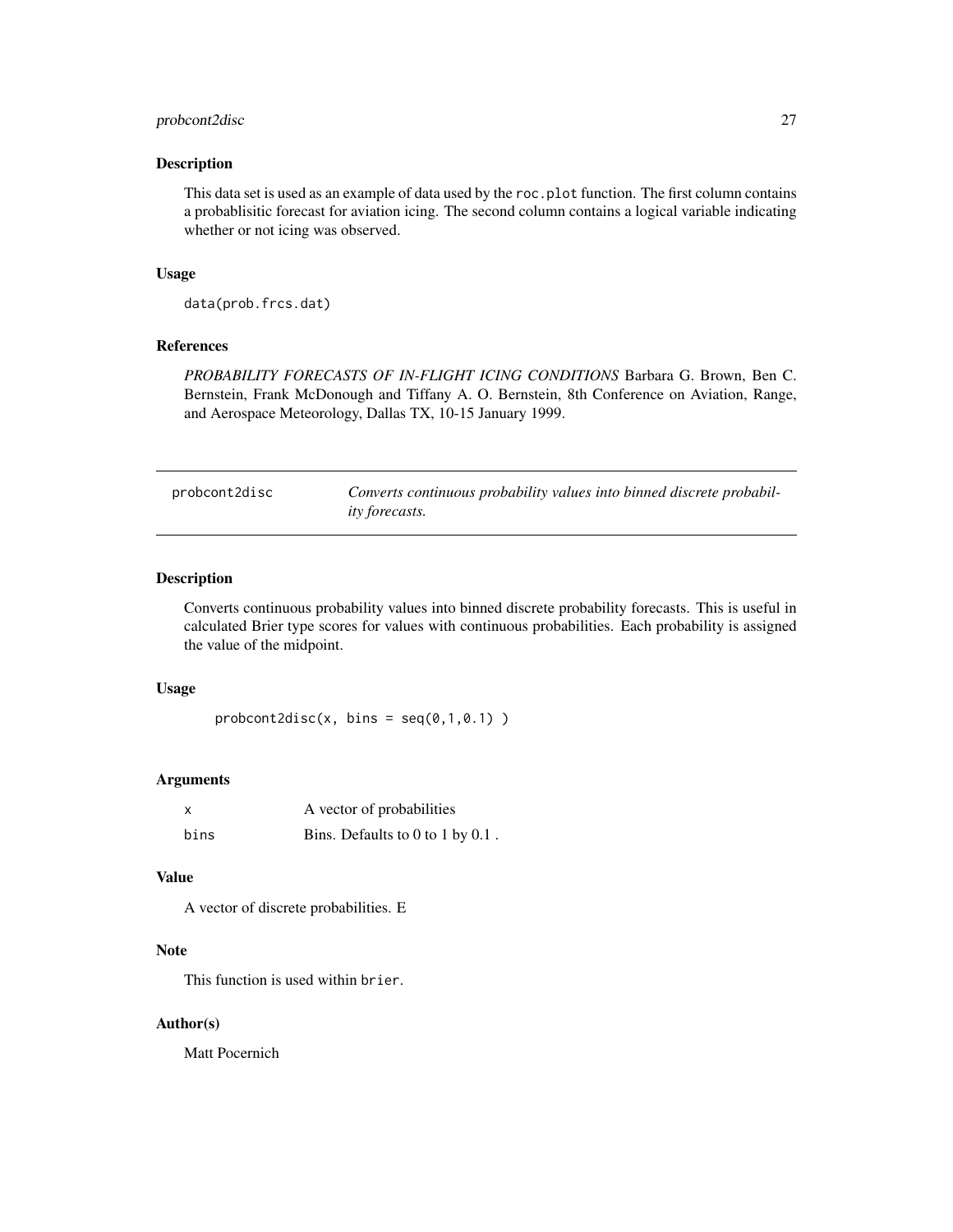## Examples

```
# probabilistic/ binary example
set.seed(1)
x <- runif(10) ## simulated probabilities.
probcont2disc(x)
probcont2disc(x, bins = seq(0, 1, 0.25))## probcont2disc(4, bins = seq(0,1,0.3)) ## gets error
```
<span id="page-27-1"></span>qrel.plot *Quantile Reliability Plot*

#### Description

The quantile reliability plot gives detailed insights into the performance of quantile forecasts. The conditional observed quantiles are plotted against the discretized quantile forecasts. For calibrated forecasts (i.e., reliability), the points should lie on a diagonal line. The interpretation concerning over or under forecasting of a quantile reliability diagram is analogous to the interpretation of a reliability diagram for probability forecasts of dichotomous events (see for example Wilks (2006), pp. 287 - 290).

#### Usage

qrel.plot(A, ...)

#### Arguments

| A        | A "quantile" class object from verify |
|----------|---------------------------------------|
| $\cdots$ | optional arguments.                   |

### Note

This function is based on reliabiliy.plot by Matt Pocernich.

#### Author(s)

Sabrina Bentzien

#### References

Bentzien and Friederichs (2013), Decomposition and graphical portrayal of the quantile score, submitted to QJRMS.

<span id="page-27-0"></span>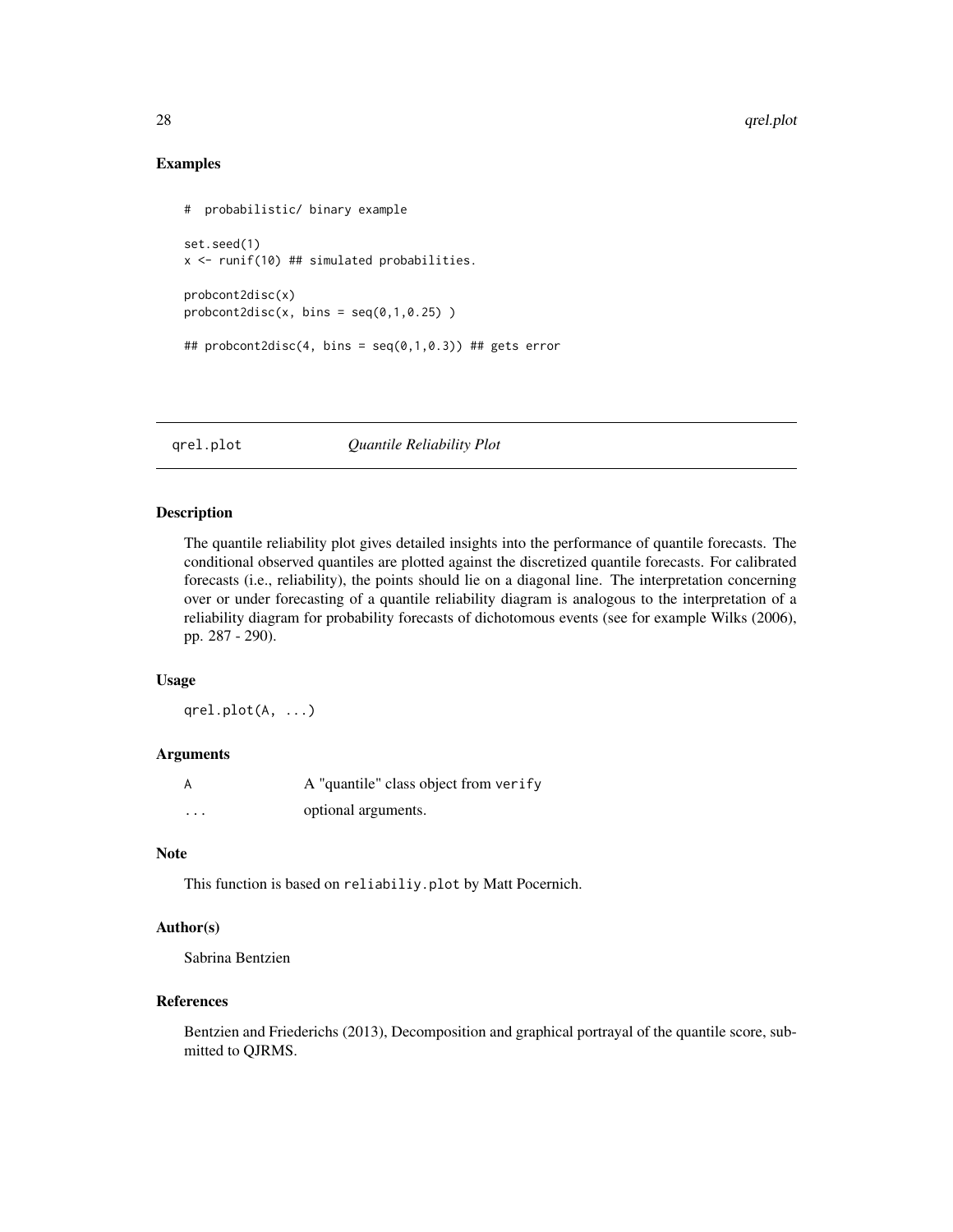## <span id="page-28-0"></span>quantile2disc 29

## See Also

[quantileScore](#page-29-1), [reliability.plot](#page-32-1)

#### Examples

```
data(precip.ensemble)
#Observations are in column 3
obs <- precip.ensemble[,3]
#Forecast values of ensemble are in columns 4 to 54
eps <- precip.ensemble[,4:54]
#Quantile forecasts from ensemble
p \le -0.9qf <- apply(eps,1,quantile,prob=p,type=8)
#generate equally populated binnng intervals
breaks <- quantile(qf,seq(0,1,length.out=11))
qs <- quantileScore(obs,qf,p,breaks)
qrel.plot(qs)
```
quantile2disc *Convert Continuous Forecast Values to Discrete Forecast Values.*

## Description

Converts continuous forecast values into discrete forecast values. This is necessary in calculating the quantile score decomposition. Discrete forecasts are defined by the mean value of forecasts within a bin specified by the bin vector (bin boundaries).

#### Usage

```
quantile2disc(x, bins)
```
#### Arguments

| $\mathbf{x}$ | A vector of forecast values |
|--------------|-----------------------------|
| hins         | Vector with bin boundaries  |

#### Value

| new  | New vector x (continuous forecast values replaced with disretized forecast val-<br>ues) |
|------|-----------------------------------------------------------------------------------------|
| mids | Vector of discrete forecast values                                                      |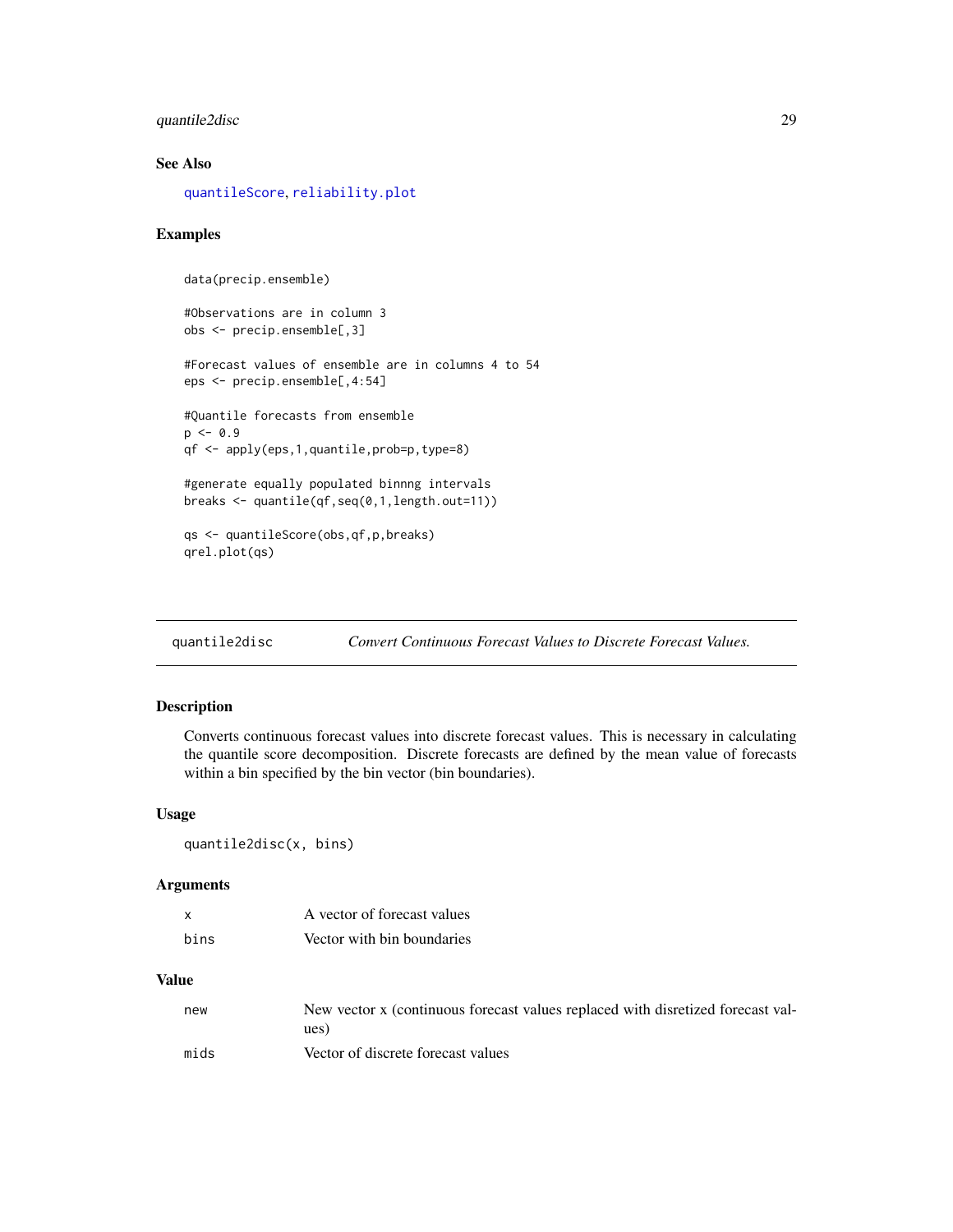This function is used within quantileScore.

## Author(s)

Sabrina Bentzien

#### Examples

```
x < - rnorm(100)
bins <- quantile(x,seq(0,1,length.out=11))
newx <- quantile2disc(x,bins)
```
<span id="page-29-1"></span>quantileScore *Quantile Score*

## Description

Calculates verification statistics for quantile forecasts.

#### Usage

```
quantileScore(obs, pred, p, breaks, ...)
```
#### Arguments

| obs    | Vector of observations                            |
|--------|---------------------------------------------------|
| pred   | Vector of quantile forecasts                      |
|        | Probability level of quantile forecasts $[0,1]$ . |
| breaks | Values used to bin the forecasts                  |
|        | Optional arguments                                |

#### Details

This function calculates the quantile score and its decomposition into reliability, resolution, and uncertainty. Note that a careful binning (discretization of forecast values) is necessary to obtain good estimates of reliability and resolution (see Bentzien and Friederichs (2013) for more details).

<span id="page-29-0"></span>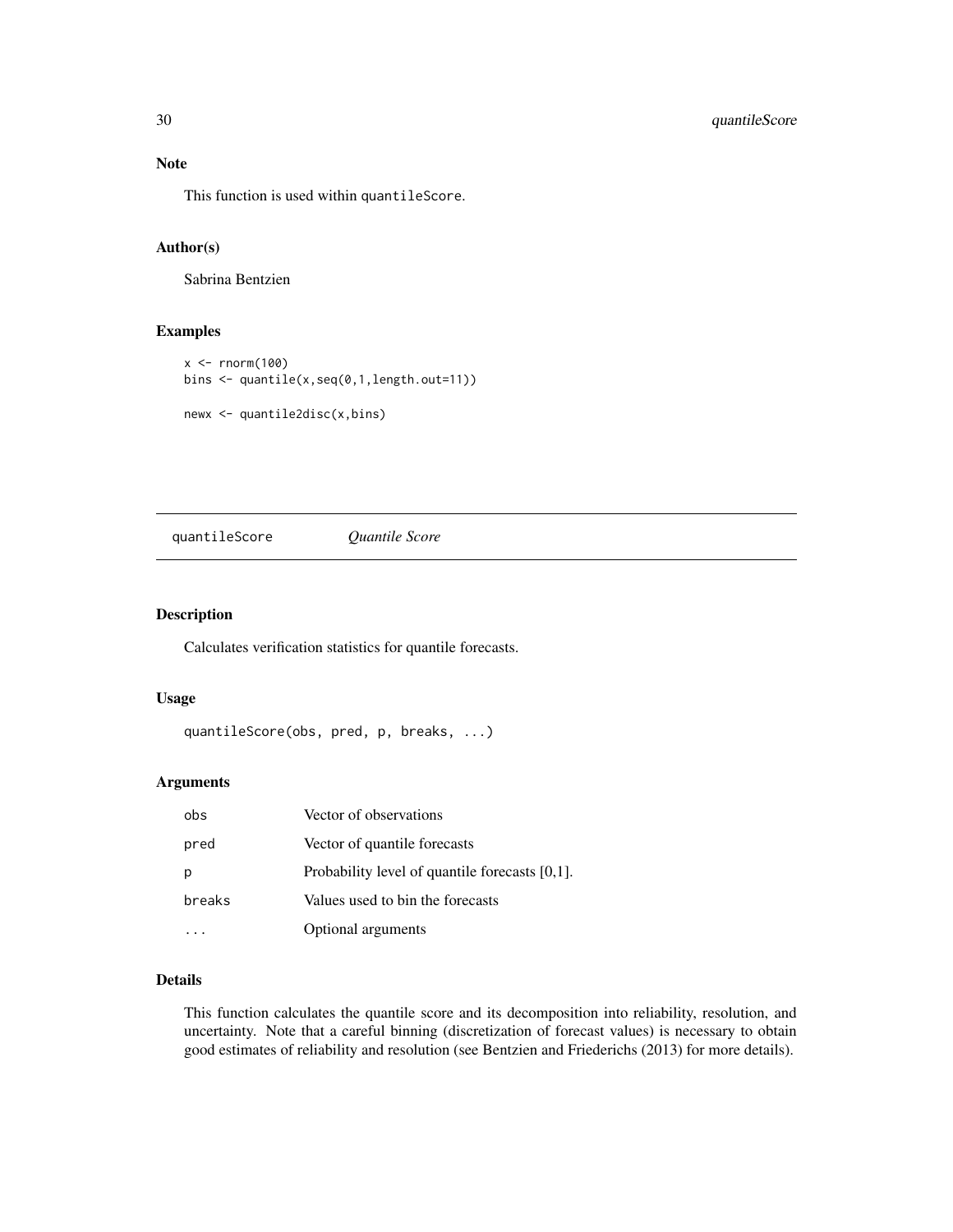## <span id="page-30-0"></span>quantileScore 31

## Value

| gs.orig        | Quantile score for original data                                                 |
|----------------|----------------------------------------------------------------------------------|
| qs             | Quantile score for binned data                                                   |
| qs.baseline    | Quantile score for climatology                                                   |
| SS             | Quantile skill score                                                             |
| qs.reliability |                                                                                  |
|                | Reliability part of the quantile score                                           |
| qs.resolution  | Resolution part of the quantile score                                            |
| qs.uncert      | Uncertainty part of the quantile score                                           |
| y.i            | Discretized forecast values – defined as the mean value of forecasts in each bin |
| obar.i         | Conditional observed quantiles                                                   |
| prob.y         | Number of forecast-observation pairs in each bin                                 |
| obar           | Climatology – unconditional sample quantile of observations                      |
| breaks         | Values used to bin the forecasts                                                 |
| check          | Difference between original quantile score and quantile score decomposition      |

## Note

This function is used within verify.

### Author(s)

Sabrina Bentzien

## References

Bentzien, S. and Friederichs, P. (2013) Decomposition and graphical portrayal of the quantile score. Submitted to *QJRMS*.

## See Also

[check.func](#page-5-1), [qrel.plot](#page-27-1)

```
data(precip.ensemble)
```

```
#Observations are in column 3
obs <- precip.ensemble[,3]
#Forecast values of ensemble are in columns 4 to 54
eps <- precip.ensemble[,4:54]
#Quantile forecasts from ensemble
p \leftarrow 0.9
```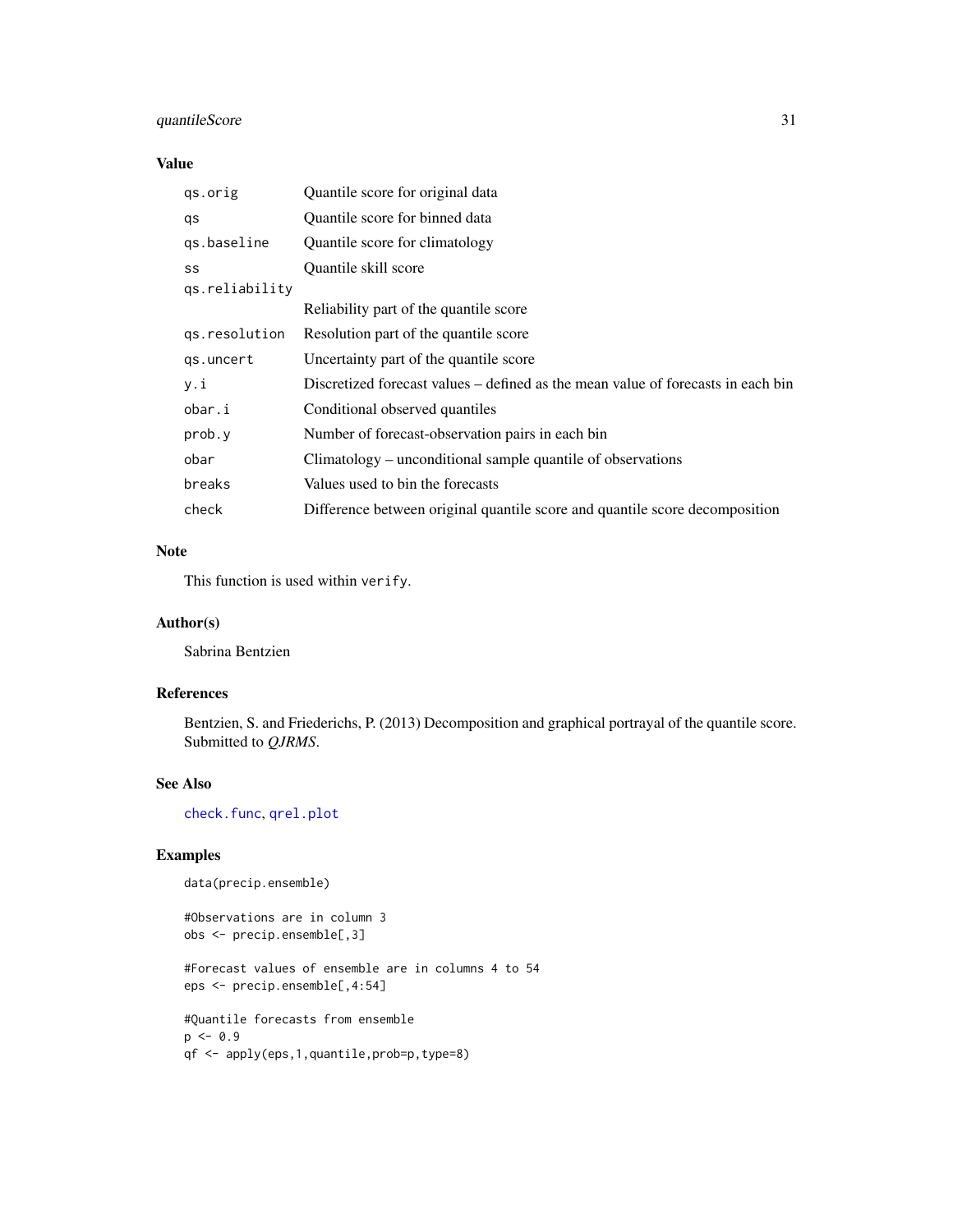```
#generate equally populated binnng intervals
breaks <- quantile(qf,seq(0,1,length.out=11))
```

```
qs <- quantileScore(obs,qf,p,breaks)
## Not run: qrel.plot(qs)
```
## rcrv *Reduced centered random variable*

## Description

The RCRV provides information on the reliability of an ensemble system in terms of the bias and the dispersion. A perfectly reliable system as no bias and a dispersion equal to 1. The observational error is taken into account

#### Usage

rcrv(obs,epsMean,epsVariance,obsError)

## Arguments

| obs         | A vector of observations                  |
|-------------|-------------------------------------------|
| epsMean     | A vector of the means of the ensemble     |
| epsVariance | A vector of the variances of the ensemble |
| obsError    | Observational error                       |

#### Value

| bias     | The weighted bias between the ensemble and the observation. A value equal to<br>0 indicates no bias. A positive (negative) value indicates a positive (negative)<br>bias |
|----------|--------------------------------------------------------------------------------------------------------------------------------------------------------------------------|
| disp     | The dispersion of the ensemble. A value equal to 1 indicates no dispersion. A<br>value greater (smaller) then 1 indicates underdispersion (overdispersion)               |
|          | Vector of y. Mean of y equals bias and standard deviation of y equals dispersion                                                                                         |
| obsError | Observational error (passed to function)                                                                                                                                 |

## Author(s)

Ronald Frenette <Ronald.Frenette@ec.gc.ca>

## References

G. Candille, C. P. L. Houtekamer, and G. Pellerin: Verification of an Ensemble Prediction System against Observations, *Monthly Weather Review*,135, pp. 2688-2699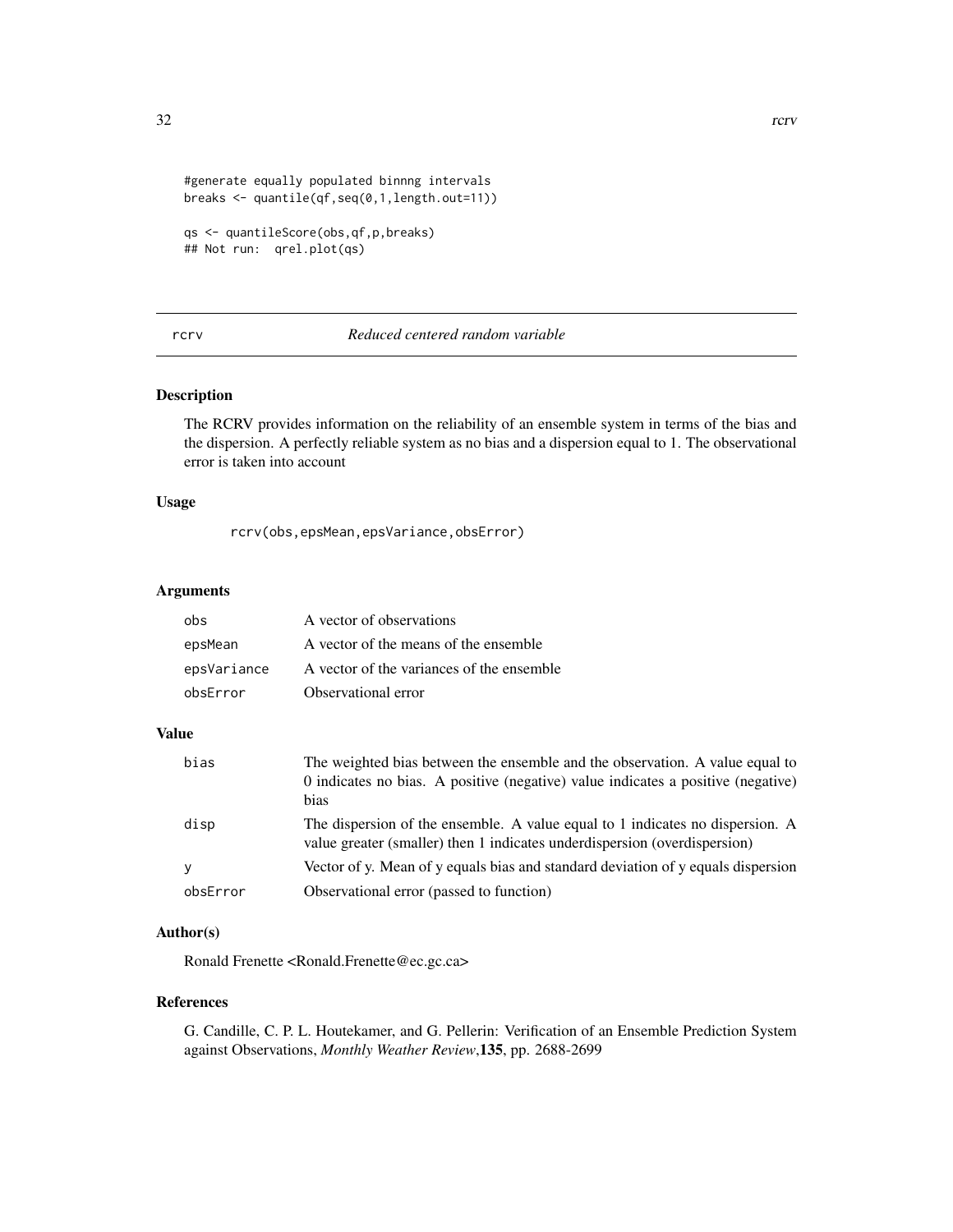## <span id="page-32-0"></span>reliability.plot 33

#### Examples

```
data(precip.ensemble)
#Observations are in the column
obs<-precip.ensemble[,3]
#Forecast values of ensemble are in the column 4 to 54
eps<-precip.ensemble[,4:54]
#Means and variances of the ensemble
mean<-apply(eps,1,mean)
var<-apply(eps,1,var)
#observation error of 0.5mm
sig0 \le 0.5rcrv(obs,mean,var,sig0)
```
<span id="page-32-1"></span>reliability.plot *Reliability Plot*

#### Description

A reliability plot is a simple form of an attribute diagram that depicts the performance of a probabilistic forecast for a binary event. In this diagram, the forecast probability is plotted against the observed relative frequency. Ideally, this value should be near to each other and so points falling on the 1:1 line are desirable. For added information, if one or two forecasts are being verified, sharpness diagrams are presented in the corners of the plot. Ideally, these histograms should be relatively flat, indicating that each bin of probabilities is use an appropriate amount of times.

## Usage

```
## Default S3 method:
reliability.plot(x, obar.i, prob.y, tilt = NULL, legend.name = NULL, ...)## S3 method for class 'verify'
reliability.plot(x, ...)
```
#### Arguments

| x            | Forecast probabilities. $(y_i)$ or a "prob.bin" class object from verify. |
|--------------|---------------------------------------------------------------------------|
| obar.i       | Observed relative frequency $\bar{o}_i$ .                                 |
| prob.y       | Relative frequency of forecasts                                           |
| titl         | Title                                                                     |
| legend.names | Names of each model that will appear in the legend.                       |
| $\ddotsc$    | Graphical parameters.                                                     |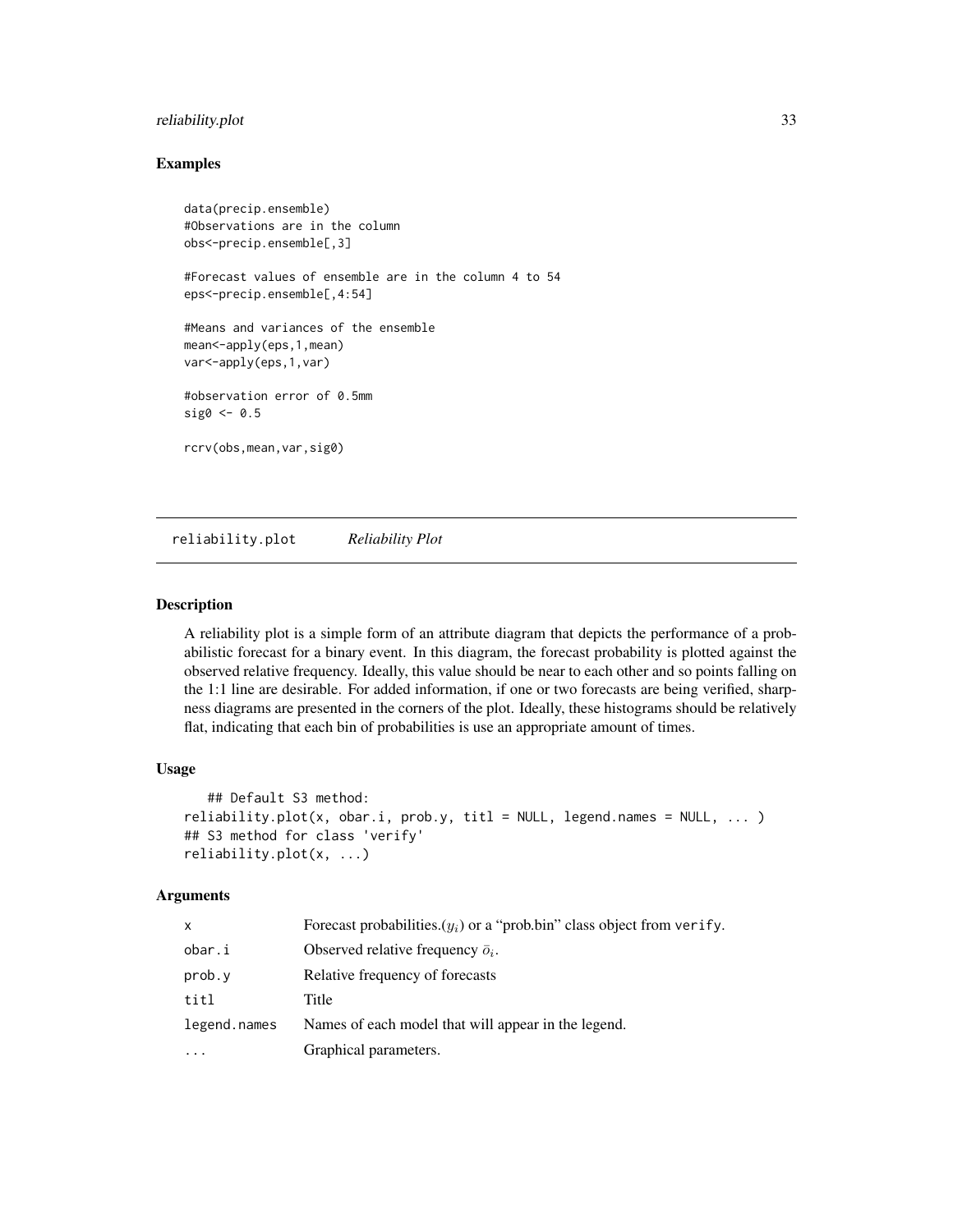## Details

This function works either by entering vectors or on a verify class object.

#### **Note**

If a single prob.bin class object is used, a reliability plot along with a sharpness diagram is displayed. If two forecasts are provided in the form of a matrix of predictions, two sharpness diagrams are provided. If more forecasts are provided, the sharpness diagrams are not displayed.

#### Author(s)

Matt Pocernich

## References

Wilks, D. S. (1995) *Statistical Methods in the Atmospheric Sciences* Chapter 7, San Diego: Academic Press.

```
## Data from Wilks, table 7.3 page 246.
 y.i <- c(0,0.05, seq(0.1, 1, 0.1))
 obar.i <- c(0.006, 0.019, 0.059, 0.15, 0.277, 0.377, 0.511,
   0.587, 0.723, 0.779, 0.934, 0.933)
 prob.y <- c(0.4112, 0.0671, 0.1833, 0.0986, 0.0616, 0.0366,
    0.0303, 0.0275, 0.245, 0.022, 0.017, 0.203)
 obar <- 0.162
reliability.plot(y.i, obar.i, prob.y, tilt = "Test 1", legend.names =c("Model A") )
## Function will work with a ``prob.bin'' class object as well.
## Note this is a very bad forecast.
obs<- round(runif(100))
pred<- runif(100)
A<- verify(obs, pred, frcst.type = "prob", obs.type = "binary")
reliability.plot(A, titl = "Alternative plot")
```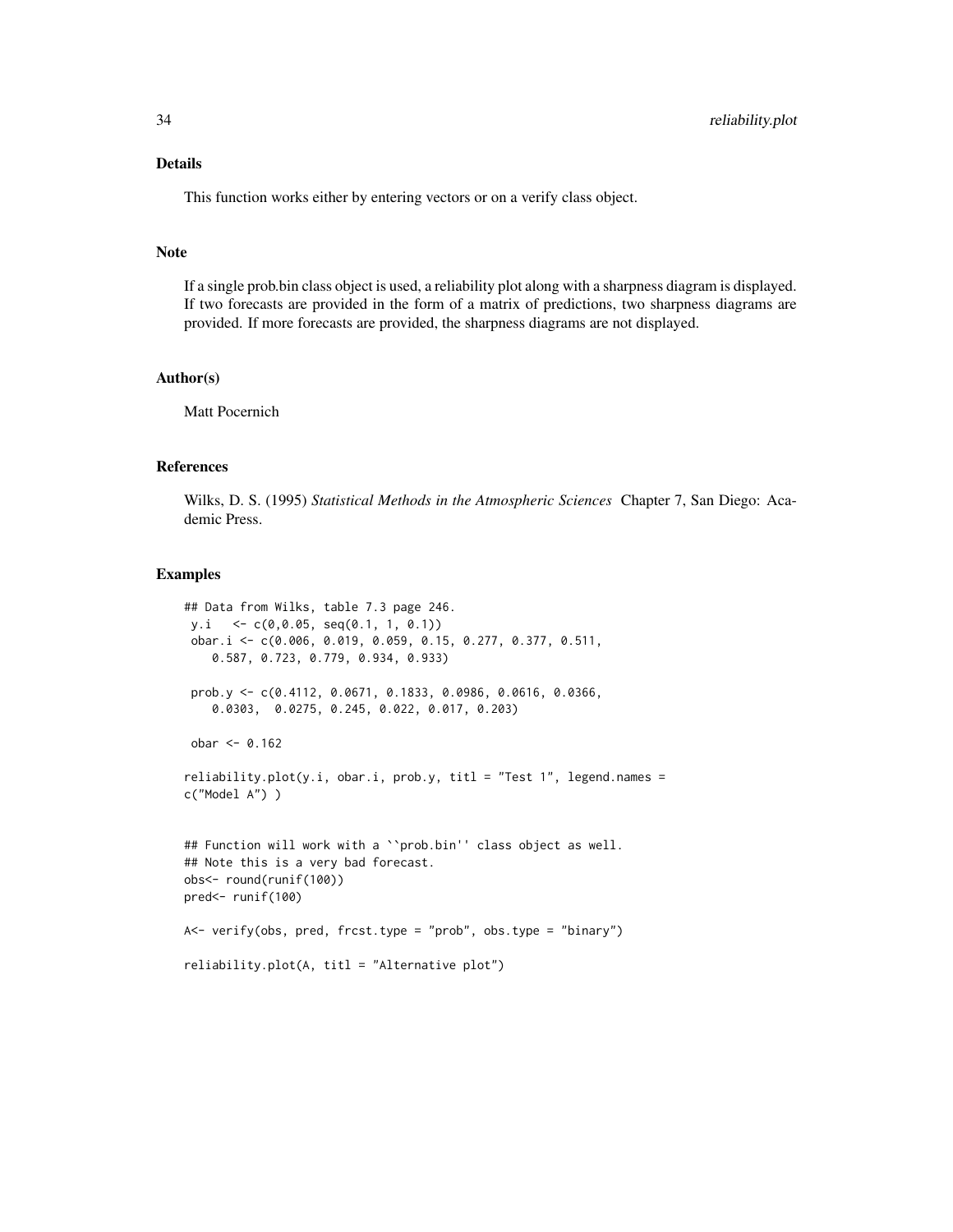<span id="page-34-1"></span><span id="page-34-0"></span>roc.area *Area under curve (AUC) calculation for Response Operating Characteristic curve.*

#### Description

This function calculates the area underneath a ROC curve following the process outlined in Mason and Graham (2002). The p-value produced is related to the Mann-Whitney U statistics. The p-value is calculated using the wilcox.test function which automatically handles ties and makes approximations for large values.

The p-value addresses the null hypothesis \$H\_o:\$ The area under the ROC curve is 0.5 i.e. the forecast has no skill.

#### Usage

roc.area(obs, pred)

#### Arguments

| obs  | A binary observation (coded $\{0, 1\}$ ).          |
|------|----------------------------------------------------|
| pred | A probability prediction on the interval $[0,1]$ . |

## Value

| A          | Area under ROC curve, adjusted for ties in forecasts, if present |
|------------|------------------------------------------------------------------|
| n.total    | Total number of records                                          |
| n.events   | Number of events                                                 |
| n.noevents | Number of non-events                                             |
| p.value    | Unadjusted p-value                                               |

#### Note

This function is used internally in the roc.plot command to calculate areas.

## Author(s)

Matt Pocernich

## References

Mason, S. J. and Graham, N. E. (2002) Areas beneath the relative operating characteristics (ROC) and relative operating levels (ROL) curves: Statistical significance and interpretation, *Q. J. R. Meteorol. Soc.* 128, 2145–2166.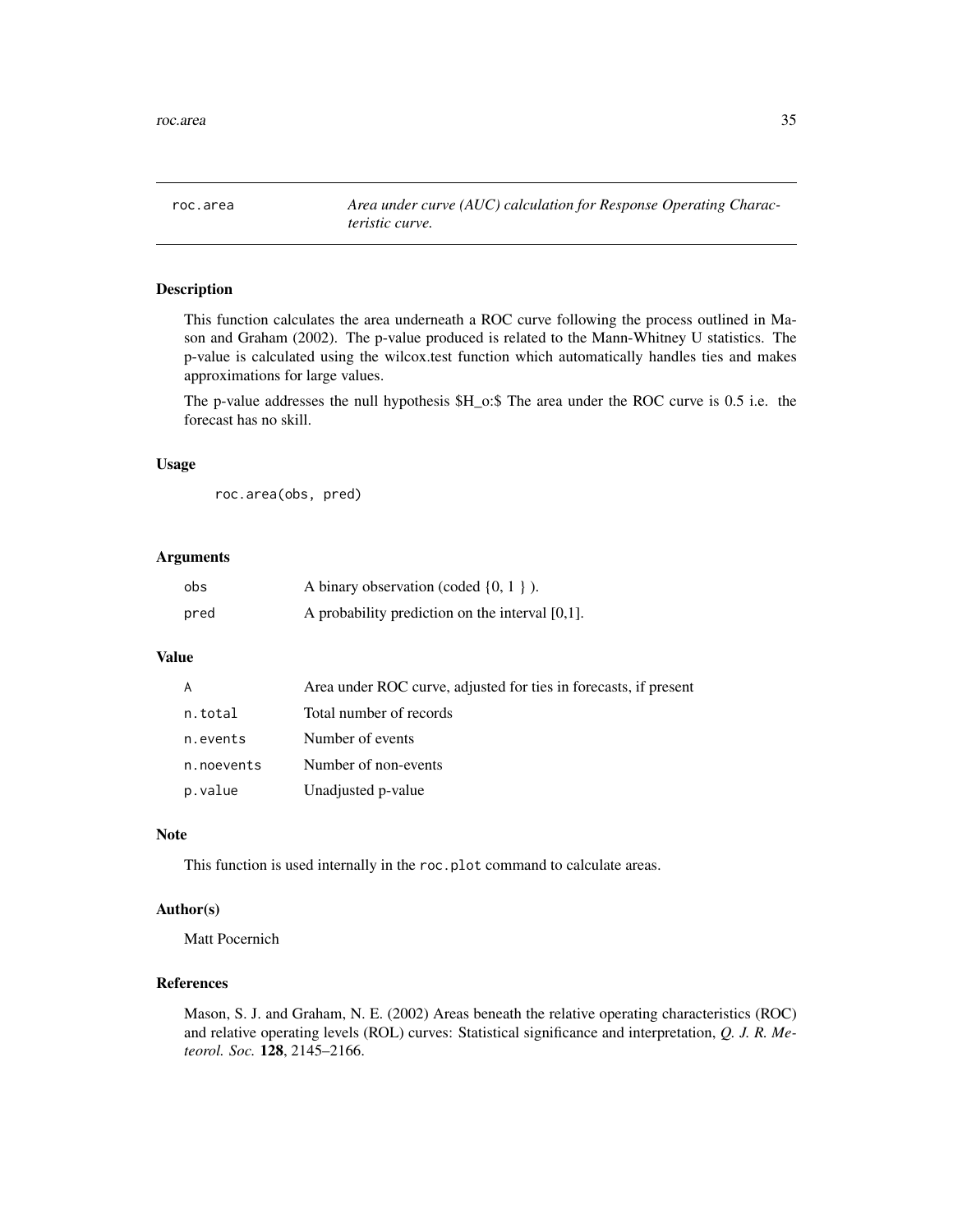#### See Also

[roc.plot](#page-35-1), [verify](#page-44-1), [wilcox.test](#page-0-0)

#### Examples

```
# Data used from Mason and Graham (2002).
a<- c(1981, 1982, 1983, 1984, 1985, 1986, 1987, 1988, 1989, 1990,
1991, 1992, 1993, 1994, 1995)
b<- c(0,0,0,1,1,1,0,1,1,0,0,0,0,1,1)
c < -c(.8, .8, 0, 1, 1, .6, .4, .8, 0, 0, .2, 0, 0, 1, 1)d<- c(.928,.576, .008, .944, .832, .816, .136, .584, .032, .016, .28, .024, 0, .984, .952)
A<- data.frame(a,b,c, d)
names(A)<- c("year", "event", "p1", "p2")
## for model with ties
roc.area(A$event, A$p1)
## for model without ties
roc.area(A$event, A$p2)
```
<span id="page-35-1"></span>roc.plot *Relative operating characteristic curve.*

| Relative operating characteristic curve. |  |  |
|------------------------------------------|--|--|
|                                          |  |  |

#### Description

This function creates Receiver Operating Characteristic (ROC) plots for one or more models. A ROC curve plots the false alarm rate against the hit rate for a probablistic forecast for a range of thresholds. The area under the curve is viewed as a measure of a forecast's accuracy. A measure of 1 would indicate a perfect model. A measure of 0.5 would indicate a random forecast.

#### Usage

```
## Default S3 method:
roc.plot(x, pred, thresholds = NULL, binormal =FALSE, legend = FALSE, leg.text = NULL, plot = "emp", CI = FALSE,
n.boot = 1000, alpha = 0.05, tck = 0.01, plot.thres = seq(0.1,
0.9, 0.1), show.thres = TRUE, main = "ROC Curve", xlab = "False Alarm Rate",
ylab = "Hit Rate", extra = FALSE, ...)
## S3 method for class 'prob.bin'
roc.plot(x, \ldots)
```
#### Arguments

x A binary observation (coded  $\{0, 1\}$ ) or a verification object.

<span id="page-35-0"></span>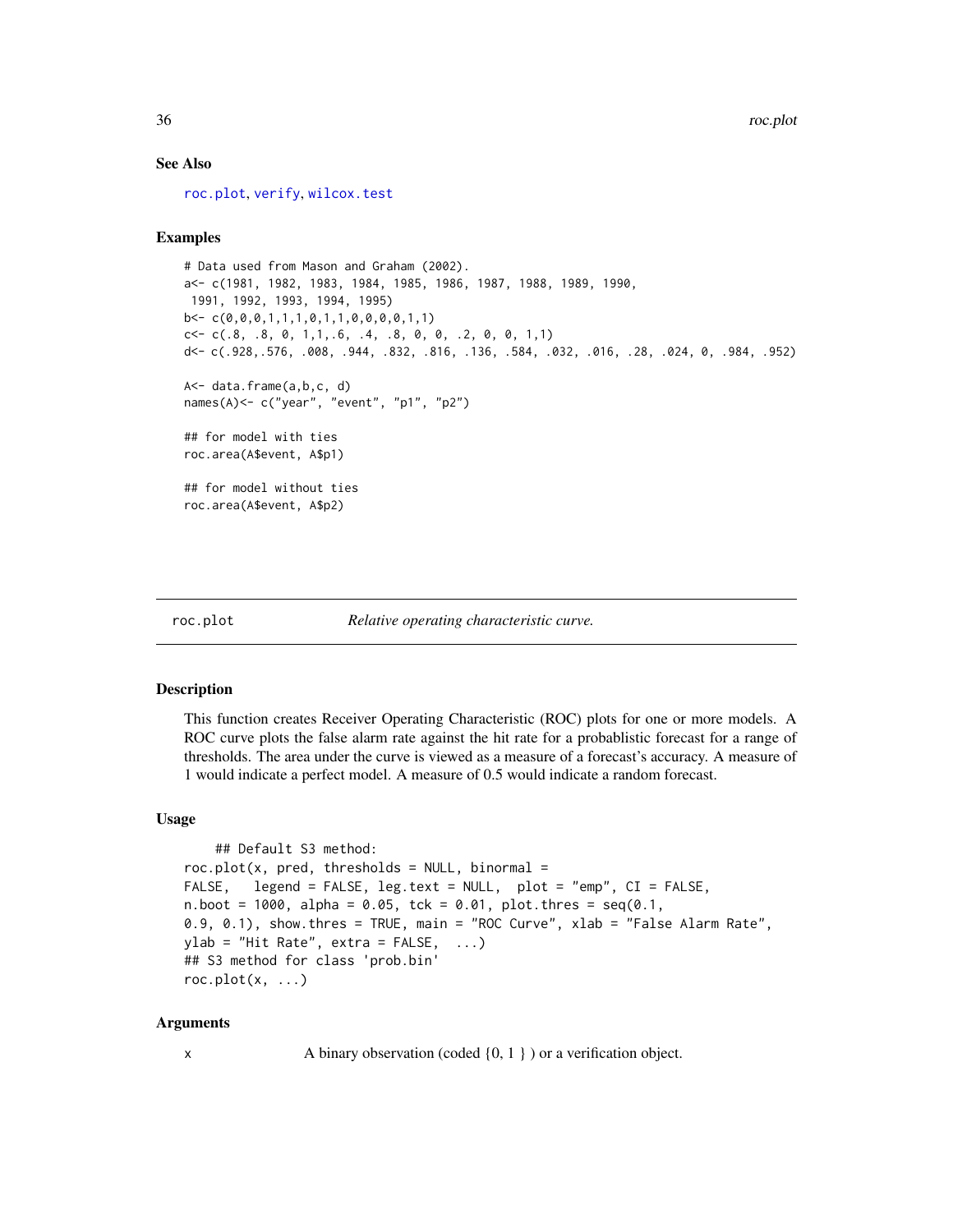<span id="page-36-0"></span>roc.plot 37

| pred       | A probability prediction on the interval $[0,1]$ . If multiple models are compared,<br>this may be a matrix where each column represents a different prediction.                                                                                                                                                                      |
|------------|---------------------------------------------------------------------------------------------------------------------------------------------------------------------------------------------------------------------------------------------------------------------------------------------------------------------------------------|
| thresholds | Thresholds may be provided. These thresholds will be used to calculate the hit<br>rate (\$h\$) and false alarm rate (\$f\$). If thresholds is NULL, all unique thresh-<br>olds are used as a threshold. Alternatively, if the number of bins is specified,<br>thresholds will be calculated using the specified numbers of quantiles. |
| binormal   | If TRUE, in addition to the empirical ROC curve, the binormal ROC curve will<br>be calculated. To get a plot draw, plot must be either "binorm" or "both".                                                                                                                                                                            |
| legend     | Binomial. Defaults to FALSE indicating whether a legend should be displayed.                                                                                                                                                                                                                                                          |
| leg.text   | Character vector for legend. If NULL, models are labeled "Model A", "Model<br>$B$ ",                                                                                                                                                                                                                                                  |
| plot       | Either "emp" (default), "binorm" or "both" to determine which plot is shown. If<br>set to NULL, a plot is not created                                                                                                                                                                                                                 |
| CI         | Confidence Intervals. Calculated by bootstrapping the observations and predic-<br>tion, then calculating PODy and PODn values.                                                                                                                                                                                                        |
| n.boot     | Number of bootstrap samples.                                                                                                                                                                                                                                                                                                          |
| alpha      | Confidence interval. By default = $0.05$                                                                                                                                                                                                                                                                                              |
| tck        | Tick width on confidence interval whiskers.                                                                                                                                                                                                                                                                                           |
| plot.thres | By default, displays the threshold levels on the ROC diagrams. To surpress these<br>values, set it equal to NULL. If confidence intervals (CI) is set to TRUE, levels<br>specified here will determine where confidence interval boxes are placed.                                                                                    |
| show.thres | Show thresholds for points indicated by plot.thres. Defaults to TRUE.                                                                                                                                                                                                                                                                 |
| main       | Title for plot.                                                                                                                                                                                                                                                                                                                       |
| xlab, ylab | Plot axes labels. Defaults to "Hit Rate" and "False Alarm Rate", for the y and x<br>axes respectively.                                                                                                                                                                                                                                |
| extra      | Extra text describing binormal and empirical lines.                                                                                                                                                                                                                                                                                   |
| $\cdots$   | Additional plotting options.                                                                                                                                                                                                                                                                                                          |

## Value

If assigned to an object, the following values are reported.

| plot.data | The data used to generate the ROC plots. This is a array. Column headers are<br>thresholds, empirical hit and false alarm rates, and binormal hit and false alarm<br>rates. Each model is depicted on an array indexed by the third dimension.                                                                                     |
|-----------|------------------------------------------------------------------------------------------------------------------------------------------------------------------------------------------------------------------------------------------------------------------------------------------------------------------------------------|
| roc.vol   | The areas under the ROC curves. By default, this is printed on the plots. Areas<br>and p-values are calculated with and without adjustments for ties along with the<br>p-value for the area. These values are calculated using roc. area. The fifth<br>column contains the area under the binormal curve, if binormal is selected. |
| A.boot    | If confidence intervals are calculated, the area under the ROC curve are returned.                                                                                                                                                                                                                                                 |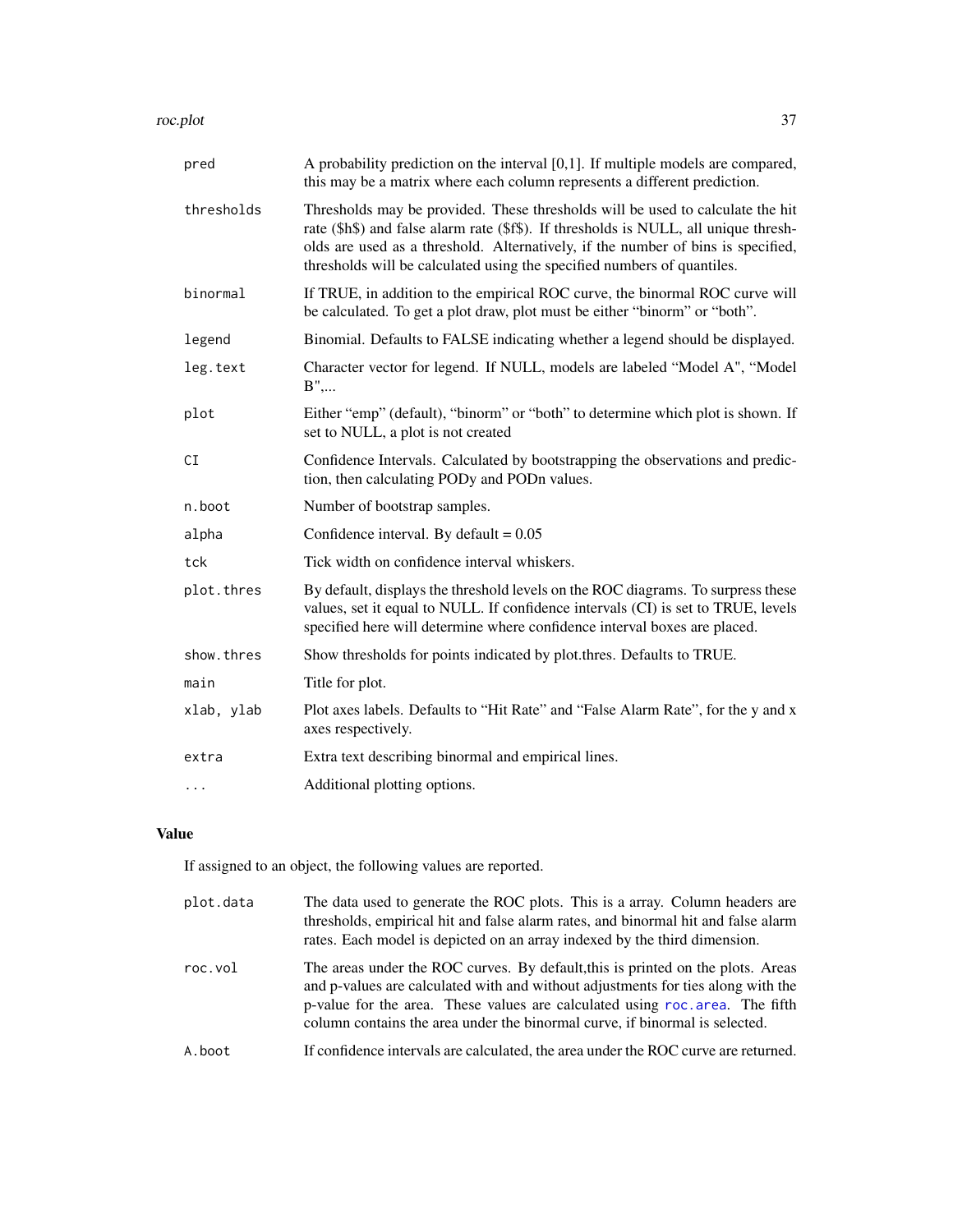Other packages in R provide functions to create ROC diagrams and different diagnostics. The ROCR package provides excellent functions to generate ROC diagrams with lines coded by threshold. Large datasets are handled by a sampling routine and the user may plot a number of threshold dependent, contingency table scores. Arguably, this is a superior package with respect to ROC plotting.

There is not a minimum size required to create confidence limits or show thresholds. When there are few data points, it is possilbe to make some pretty unattractive graphs.

The roc.plot method can be used to summarize a "verify, prob.bin" class object created with the verify command. It is appropriate to use the roc plot for forecast which are not probabilities, but rather forecasts made on a continuous scale. The roc plot function can be used to summarize such forecasts but it is not possible to use the verify function to summarize such forecasts. An example is shown below.

## Author(s)

Matt Pocernich

#### References

Mason, I. (1982) "A model for assessment of weather forecasts," *Aust. Met. Mag* 30 (1982) 291- 303.

Mason, S.J. and N.E. Graham. (2002) "Areas beneath the relative operating characteristics (ROC) and relative operating levels (ROL) curves: Statistical significance and interpretation, " *Q. J. R. Meteorol. Soc.* 128 pp. 2145-2166.

Swets, John A. (1996) *Signal Detection Theory and ROC Analysis in Psychology and Diagnostics*, Lawrence Erlbaum Associates, Inc.

#### See Also

[pop](#page-21-1) and [lines.roc](#page-15-2)

#### Examples

# Data from Mason and Graham article.

```
a \leftarrow c(0, 0, 0, 1, 1, 1, 0, 1, 1, 0, 0, 0, 0, 1, 1)b \leftarrow c(.8, .8, 0, 1, 1, .6, .4, .8, 0, 0, .2, 0, 0, 1, 1)c<- c(.928,.576, .008, .944, .832, .816, .136, .584, .032, .016, .28, .024, 0, .984, .952)
A<- data.frame(a,b,c)
names(A)<- c("event", "p1", "p2")
## for model with ties
roc.plot(A$event, A$p1)
## for model without ties
roc.plot(A$event, A$p2)
```
<span id="page-37-0"></span>

## **Note**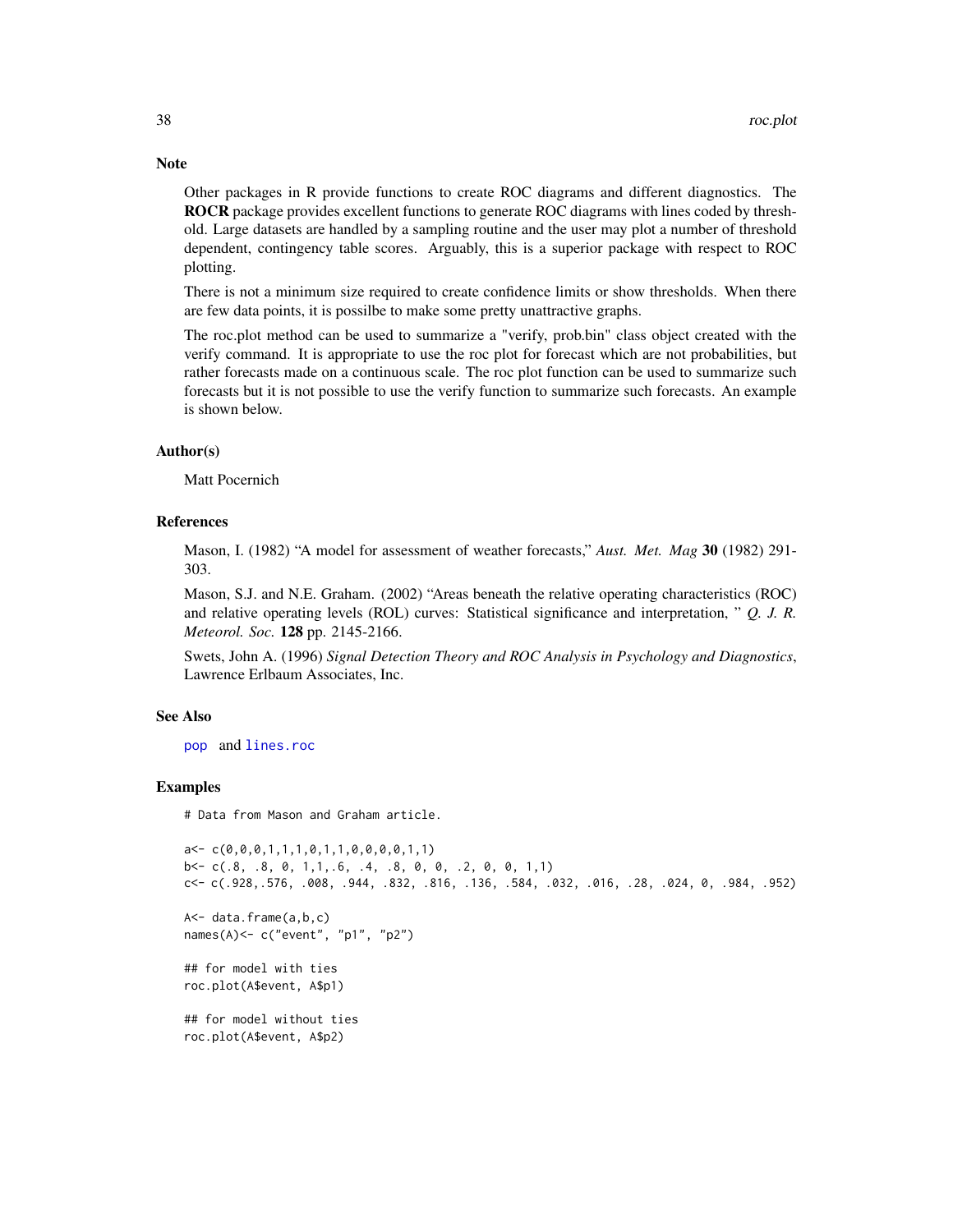```
### show binormal curve fit.
roc.plot(A$event, A$p2, binormal = TRUE)
## Not run:
# icing forecast
data(prob.frcs.dat)
A <- verify(prob.frcs.dat$obs, prob.frcs.dat$frcst/100)
roc.plot(A, main = "AWG Forecast")
# plotting a ``prob.bin'' class object.
obs<- round(runif(100))
pred<- runif(100)
A<- verify(obs, pred, frcst.type = "prob", obs.type = "binary")
roc.plot(A, main = "Test 1", binormal = TRUE, plot = "both")
## show confidence intervals. MAY BE SLOW
roc.plot(A, threshold = seq(0.1, 0.9, 0.1), main = "Test 1", CI = TRUE,
alpha = 0.1)
### example from forecast verification website.
data(pop)
d <- pop.convert() ## internal function used to make binary observations for the pop figure.
### note the use of bins = FALSE !!
mod24 <- verify(d$obs_norain, d$p24_norain, bins = FALSE)
mod48 <- verify(d$obs_norain, d$p48_norain, bins = FALSE)
roc.plot(mod24, plot.thres = NULL)
lines.roc(mod48, col = 2, lwd = 2)
leg.txt <- c("24 hour forecast", "48 hour forecast")
legend( 0.6, 0.4, leg.txt, col = c(1,2), lwd = 2)
## End(Not run)
```
rps *Ranked Probability Score*

#### Description

Calculates the ranked probability score (rps) and ranked probability skill score (rpss) for probabilistic forecasts of ordered events.

#### Usage

rps(obs, pred, baseline=NULL)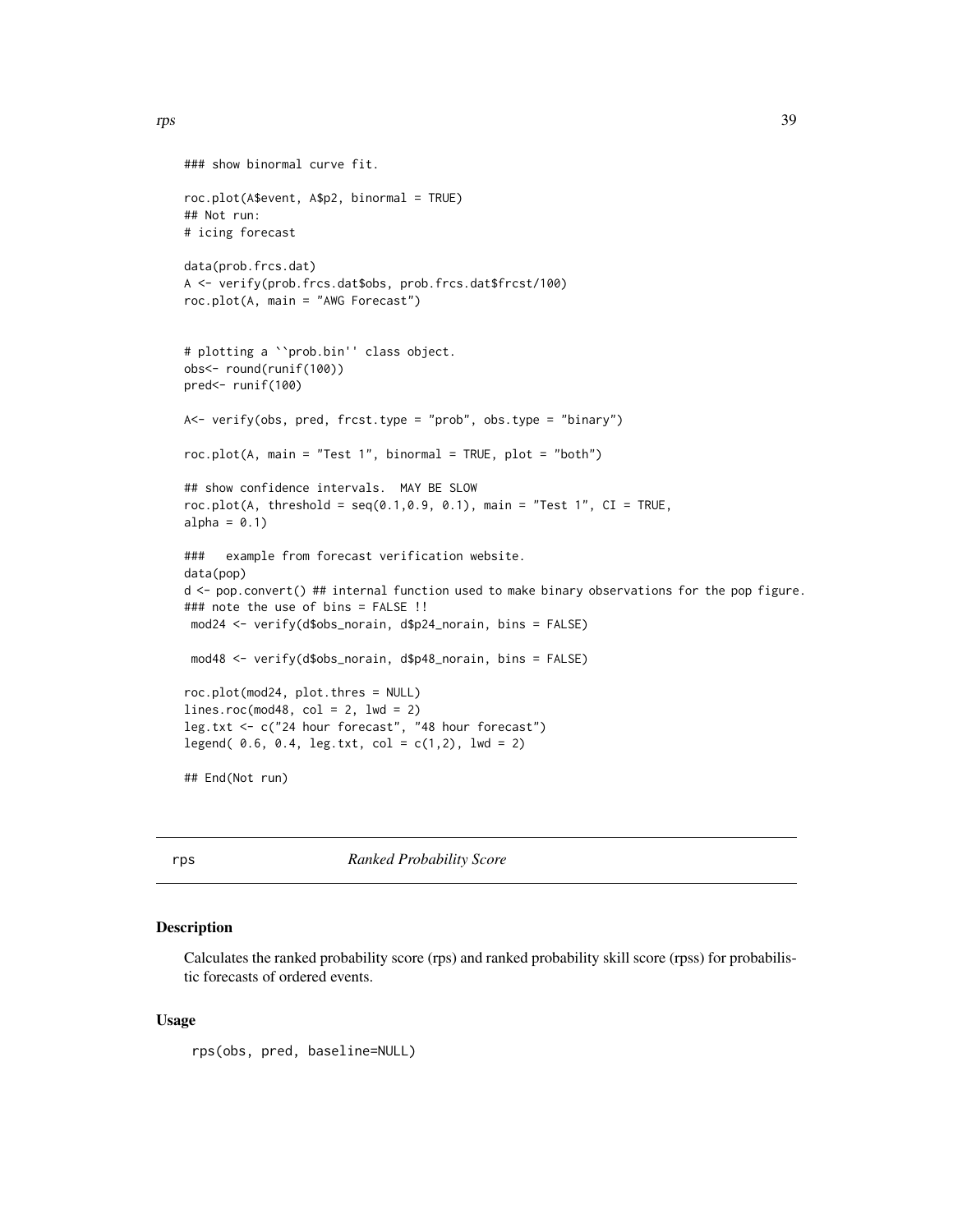## <span id="page-39-0"></span>**Arguments**

| obs      | A vector of observed outcomes. These values correspond to columns of predic-<br>tion probabilities.                                                                              |
|----------|----------------------------------------------------------------------------------------------------------------------------------------------------------------------------------|
| pred     | A matrix of probabilities for each outcome occurring. Each column represents<br>a category of prediction.                                                                        |
| baseline | If NULL (default) the probability based on the sample data of each event to<br>occur. Alternatively, a vector the same length of the as the number categories<br>can be entered. |

## Value

| rps      | Ranked probability scores                                                       |
|----------|---------------------------------------------------------------------------------|
| rpss     | Ranked probability skill score. Uses baseline or sample climatology as a refer- |
|          | ences score.                                                                    |
| rps.clim | Ranked probability score for baseline forecast.                                 |

#### Note

Perhaps the format of the data is best understood in the context of an example. Consider a probability of precipitation forecast of "none", "light" or "heavy". This could be [0.5, 0.3, 0.2]. If heavy rain occurred, the observed value would be 3, indicating event summarized in the third column occurred.

## The RPS value is scaled to a [0,1 ] interval by dividing by (number of categories -1 . There is a discrepancy in the way this is explained in Wilks (2005) and the WWRF web page.

#### Author(s)

Matt Pocernich

### References

WWRP/WGNE Joint Working Group on Verification - Forecast Verification - Issues, Methods and FAQ [http://www.cawcr.gov.au/projects/verification/verif\\_web\\_page.html#RPS](http://www.cawcr.gov.au/projects/verification/verif_web_page.html#RPS)

Wilks, D. S. (2005) *Statistical Methods in the Atmospheric Sciences* Chapter 7, San Diego: Academic Press.

#### See Also

[crps](#page-7-1)

## Examples

### Example from Wilks, note without a baseline and only one ### forecast, the rpss and ss are not too meaningfull.

rps(  $obs = c(1)$ , pred = matrix( $c(0.2, 0.5, 0.3)$ , nrow = 1))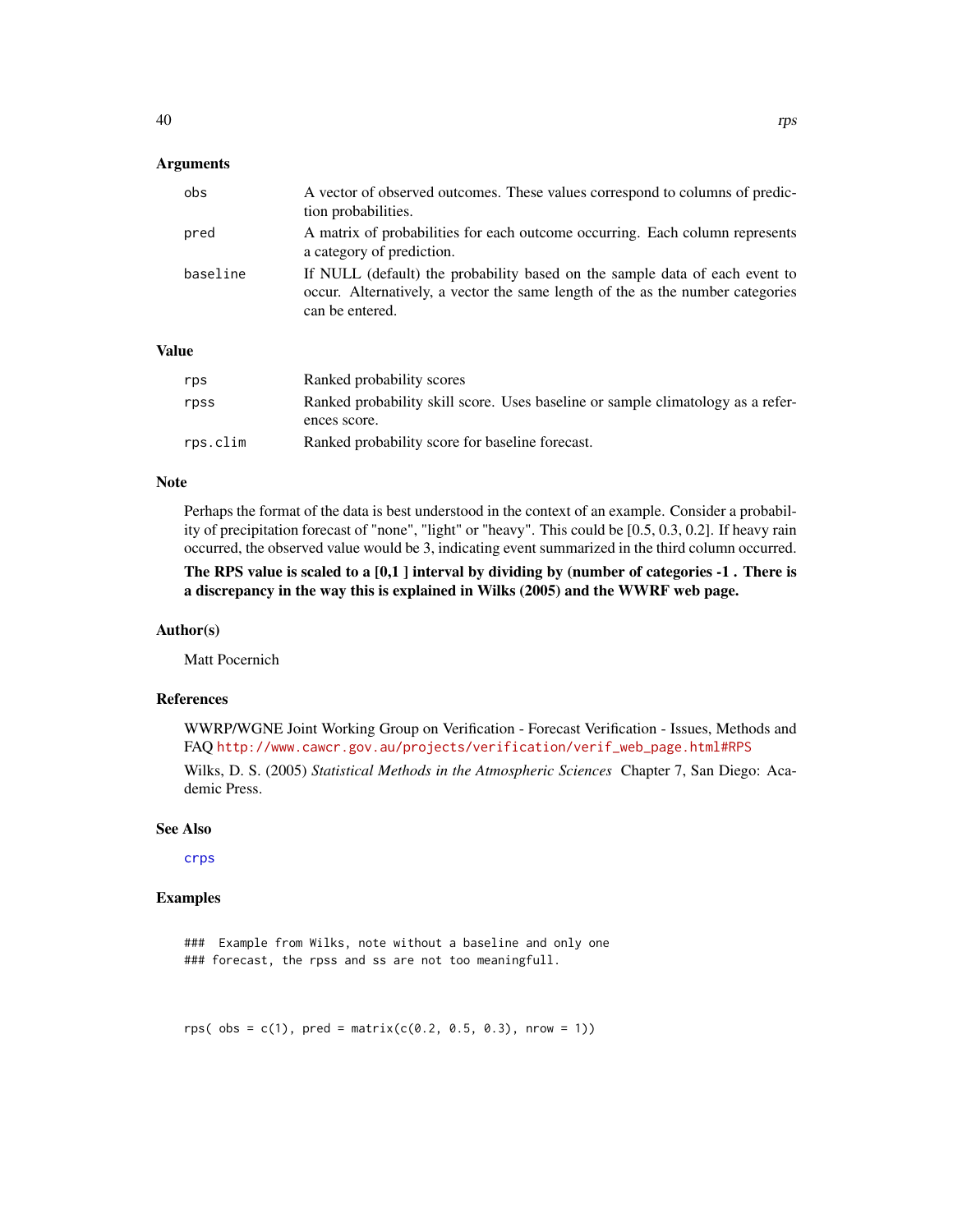<span id="page-40-0"></span>

## Description

Provides a variety of statistics for a data summarized in a 2 by 2 contingency table.

## Usage

table.stats(obs, pred, fudge = 0.01, silent = FALSE)

## Arguments

| obs    | Either a vector of contingency table counts, a vector of binary observations, or a<br>2 by 2 matrix in the form of a contingency table. (See note below.) |
|--------|-----------------------------------------------------------------------------------------------------------------------------------------------------------|
| pred   | Either null or a vector of binary forecasts.                                                                                                              |
| fudge  | A numeric fudge factor to be added to each cell of the contingency table in order<br>to avoid division by zero.                                           |
| silent | Should warning statements be surpressed.                                                                                                                  |

## Value

| tab.out     | Contingency table                                |
|-------------|--------------------------------------------------|
| <b>TS</b>   | Threat score a.k.a. Critical success index (CSI) |
| TS.se       | <b>Standard Error for TS</b>                     |
| <b>POD</b>  | Hit Rate aka probability of detection            |
| POD.se      | <b>Standard Error for POD</b>                    |
| M           | Miss rate                                        |
| F           | False Alarm RATE                                 |
| F.se        | Standard Error for F                             |
| <b>FAR</b>  | False Alarm RATIO                                |
| FAR.se      | <b>Standard Error for FAR</b>                    |
| <b>HSS</b>  | Heidke Skill Score                               |
| HSS.se      | <b>Standard Error for HSS</b>                    |
| <b>PSS</b>  | Peirce Skill Score                               |
| PSS.se      | <b>Standard Error for PSS</b>                    |
| <b>KSS</b>  | Kuiper's Skill Score                             |
| <b>PC</b>   | Percent correct - events along the diagonal.     |
| PC.se       | <b>Standard Error for PC</b>                     |
| <b>BIAS</b> | <b>Bias</b>                                      |
| <b>ETS</b>  | <b>Equitable Threat Score</b>                    |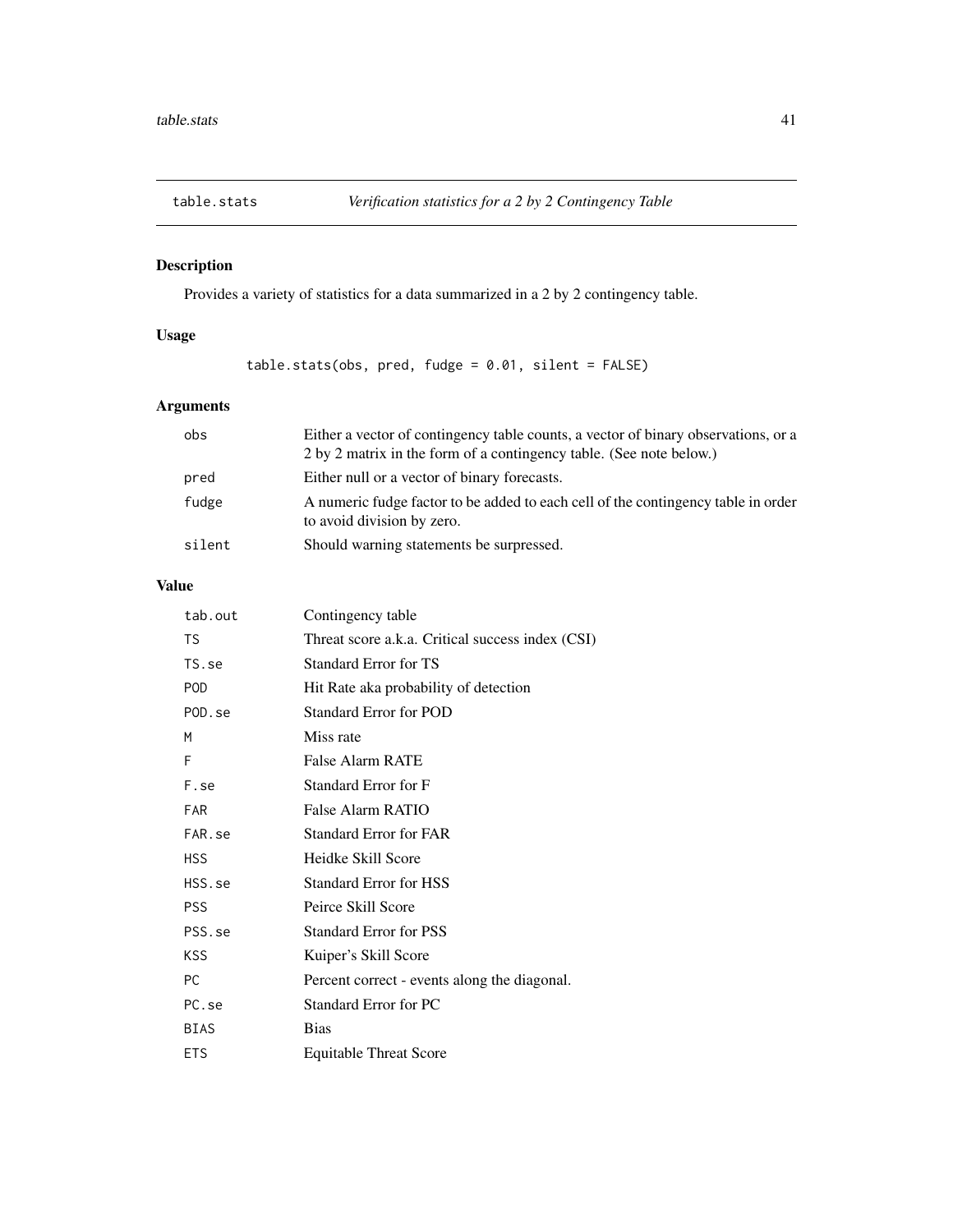| ETS.se     | <b>Standard Error for ETS</b>                         |
|------------|-------------------------------------------------------|
| theta      | Odds Ratio                                            |
| log.theta  | Log Odds Ratio                                        |
| $LOR$ . se | Standard Error for Log Odds Ratio                     |
| n.h        | Degrees of freedom for log.theta                      |
| orss       | Odds ratio skill score, aka Yules's Q                 |
| ORSS.se    | Standard Error for Odds ratio skill score             |
| eds        | <b>Extreme Dependency Score</b>                       |
| esd.se     | <b>Standard Error for EDS</b>                         |
| seds       | Symmetric Extreme Dependency Score                    |
| seds.se    | Standard Error for Symmetric Extreme Dependency Score |
| EDI        | Extreme Dependency Index                              |
| EDI.se     | <b>Standard Error for EDI</b>                         |
| SEDI       | Symmetric EDI                                         |
| SEDI.se    | <b>Standard Error for SEDI</b>                        |

## Note

Initially, table.stats was an internal function used by verify for binary events and multi.cont for categorical events. But occassionally, it is nice to use it directly.

## Author(s)

Matt Pocernich

## References

Jolliffe, I.T. and D.B. Stephenson (2003). Forecast verification: a practitioner's guide in atmospheric science. John Wiley and Sons. See chapter 3 concerning categorical events.

Stephenson, D.B. (2000). "Use of 'Odds Ratio for Diagnosing Forecast Skill." *Weather and Forecasting* 15 221-232.

Hogan, R.J., O'Connor E.J. and Illingworth, 2009. "Verification of cloud-fraction forecasts." *Q.J.R. Meteorol. Soc.* 135, 1494-1511.

#### See Also

```
verify and multi.cont
```

```
DAT<- matrix(c(28, 23, 72, 2680 ), ncol = 2) ## Finley
table.stats(DAT)
```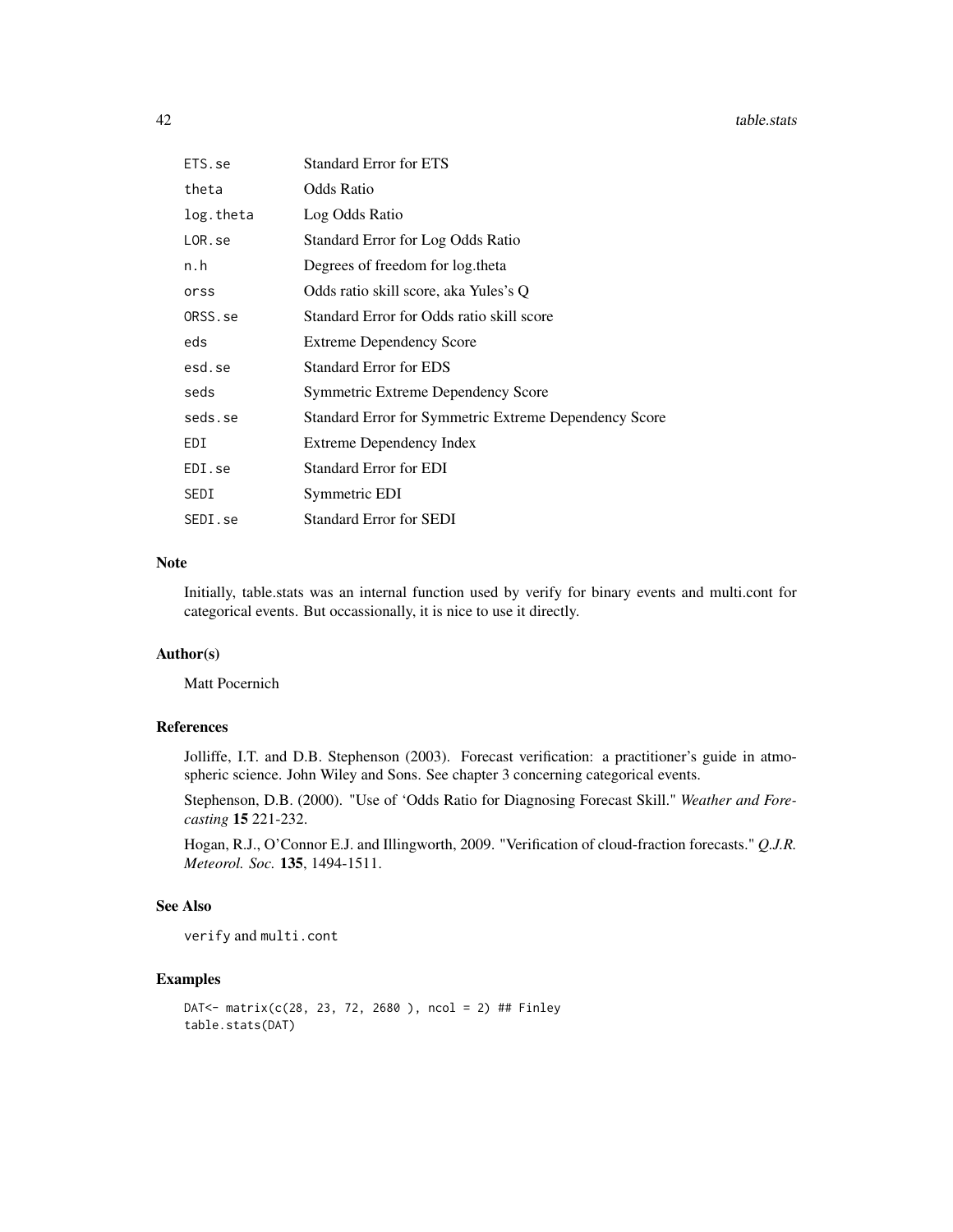<span id="page-42-0"></span>table.stats.boot *Percentile bootstrap for 2 by 2 table*

## Description

Performs a bootstrap on data from a 2 by 2 contingency table returning verification statistics. Potentially useful in creating error bars for performance diagrams.

## Usage

```
table.stats.boot(CT, R = 100, alpha = 0.05, fudge = 0.01)
```
## Arguments

| СT    | Two by two contingency table. Columns summarize observed values. Rows<br>summarize forecasted values.           |
|-------|-----------------------------------------------------------------------------------------------------------------|
| R     | Number of resamples                                                                                             |
| alpha | Confidence intervals.                                                                                           |
| fudge | A numeric fudge factor to be added to each cell of the contingency table in order<br>to avoid division by zero. |

## Value

2 row matrix with upper and lower intervals for bias, pod, far, ets.

#### Author(s)

Matt Pocernich

## See Also

table.stats

```
### example from Roebber.
RB1 <- matrix(c(95, 55, 42, 141), ncol = 2)
table. stats.boot(RB1, R = 1000)
```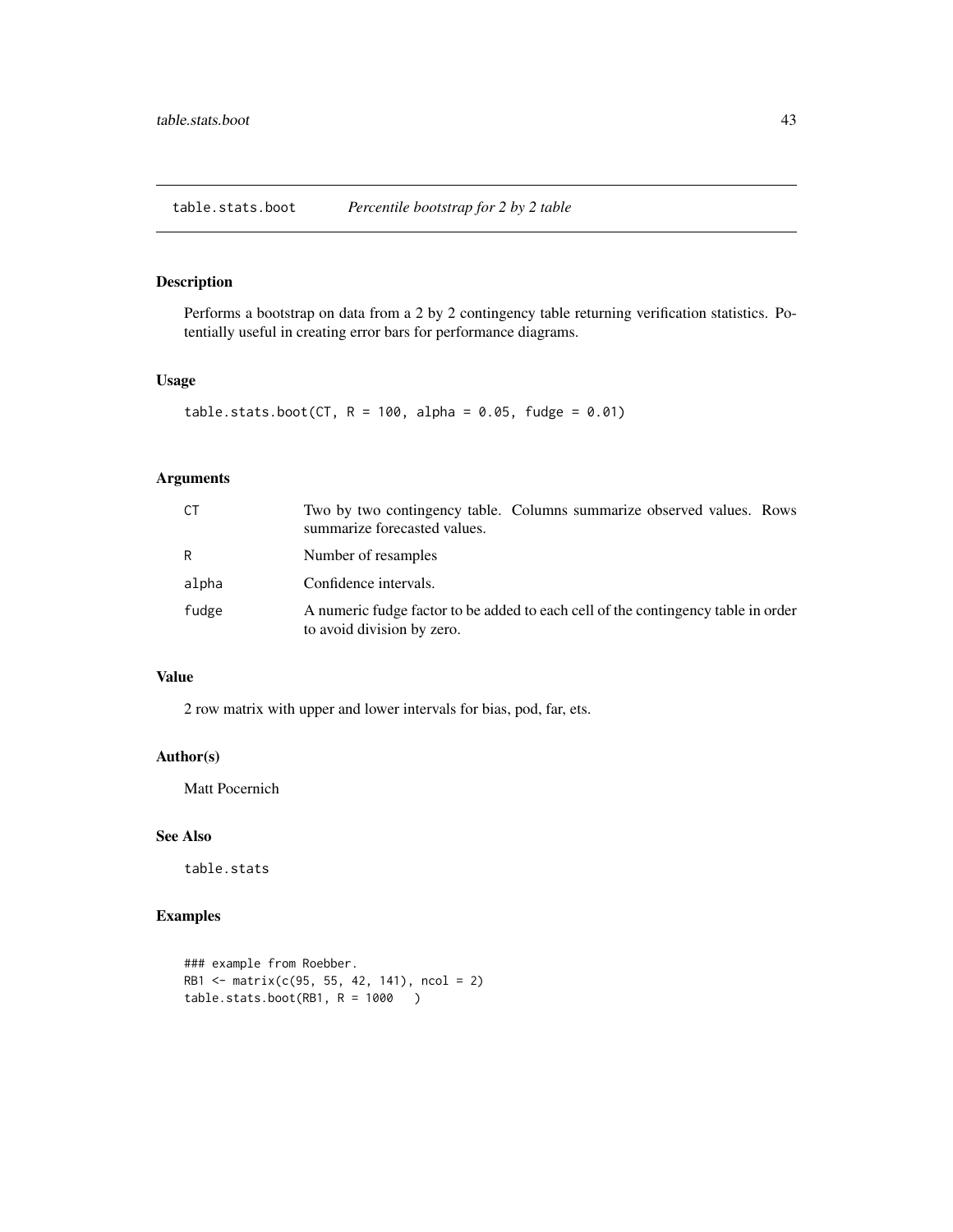## <span id="page-43-1"></span><span id="page-43-0"></span>Description

Calculates the economic value of a forecast based on a cost/loss ratio.

## Usage

```
value(obs, pred= NULL, baseline = NULL, cl = seq(0.05, 0.95, 0.05),
   plot = TRUE, all = FALSE, thresholds = seq(0.05, 0.95, 0.05),ylim = c(-0.05, 1), xlim = c(0,1), ...
```
## Arguments

| obs        | A vector of binary observations or a contingency table summary of values in the<br>form $c(n11, n01, n10, n00)$ where in nab $a = obs$ , $b = forecast$ .                                                                                                      |
|------------|----------------------------------------------------------------------------------------------------------------------------------------------------------------------------------------------------------------------------------------------------------------|
| pred       | A vector of probabilistic predictions.                                                                                                                                                                                                                         |
| baseline   | Baseline or naive forecast. Typically climatology.                                                                                                                                                                                                             |
| cl         | Cost loss ratio. The relative value of being unprepared and taking a loss to that<br>of un-necessarily preparing. For example, $cl = 0.1$ indicates it would cost \\$ 1 to<br>prevent a \\$10 loss. This defaults to the sequence $0.05$ to $0.95$ by $0.05$ . |
| plot       | Should a plot be created? Default is TRUE                                                                                                                                                                                                                      |
| all        | In the case of probabilistic forecasts, should value curves for each thresholds be<br>displayed.                                                                                                                                                               |
| thresholds | Thresholds considered for a probabilistic forecast.                                                                                                                                                                                                            |
| ylim, xlim | Plotting options.                                                                                                                                                                                                                                              |
| $\cdots$   | Options to be passed into the plotting function.                                                                                                                                                                                                               |

## Value

If assigned to an object, the following values are reported.

| vmax           | Maximum value                      |
|----------------|------------------------------------|
|                | Vector of values for each cl value |
| -F             | Conditional false alarm rate.      |
| H              | Conditional hit rate               |
| c <sub>1</sub> | Vector of cost loss ratios.        |
|                | Base rate                          |

## Author(s)

Matt Pocernich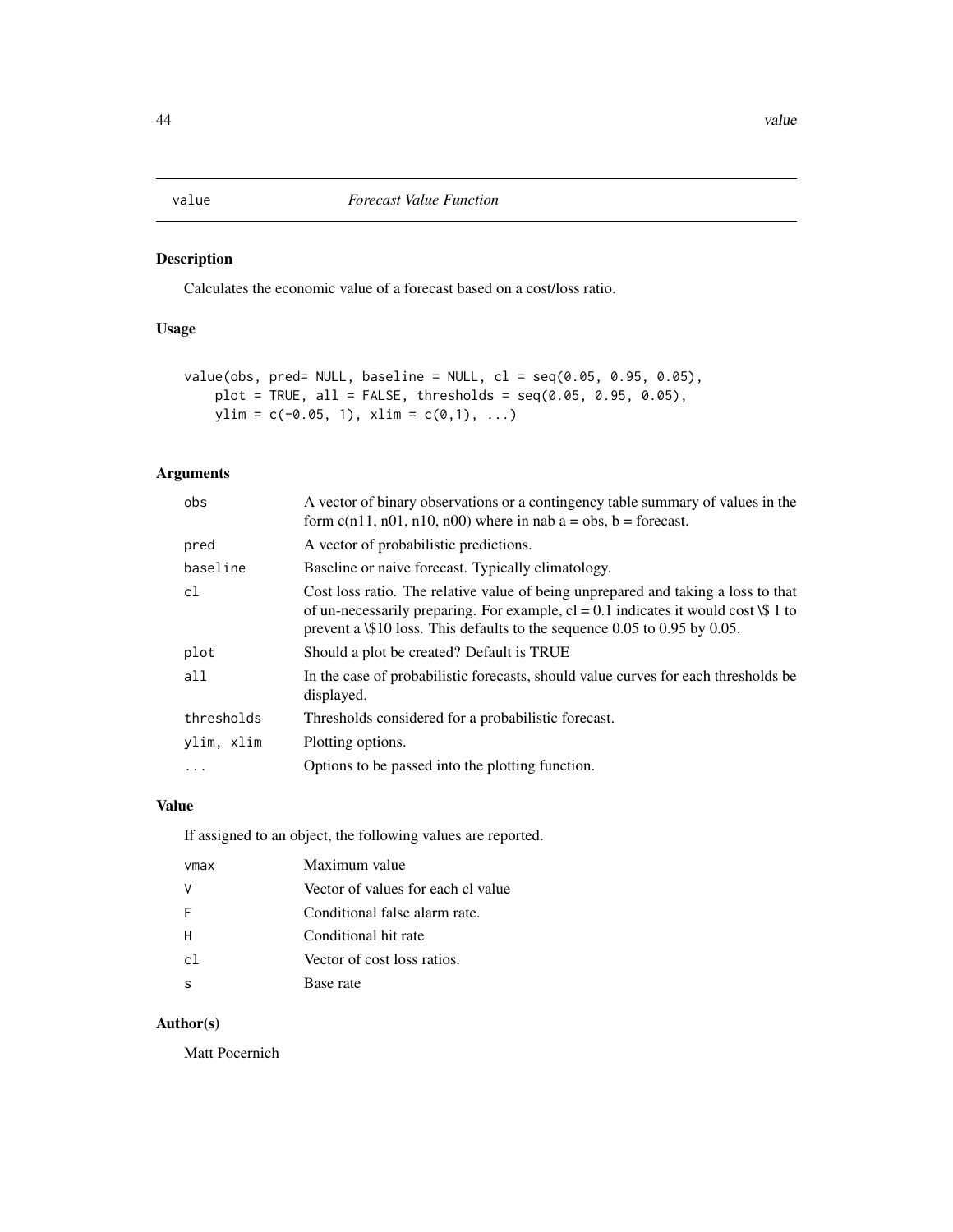#### <span id="page-44-0"></span>verify the contract of the contract of the contract of the contract of the contract of the contract of the contract of the contract of the contract of the contract of the contract of the contract of the contract of the con

## References

Jolliffe, Ian and David B. Stephensen (2003) *Forecast Verification: A Practioner's Guide in Atmospheric Science*, Chapter 8. Wiley

#### Examples

```
## value as a contingency table
## Finley tornado data
obs<- c(28, 72, 23, 2680)
value(obs)
aa <- value(obs)
aa$Vmax # max value
## probabilistic forecast example
obs <- round(runif(100) )
 pred <- runif(100)
value(obs, pred, main = "Sample Plot",
             thresholds = seq(0.02, 0.98, 0.02) )
##########
data(pop)
d <- pop.convert()
value(obs = d$obs_rain, pred = d$p24_rain, all = TRUE)
```
<span id="page-44-1"></span>verify *Verification function*

#### Description

Based on the type of inputs, this function calculates a range of verification statistics and skill scores. Additionally, it creates a verify class object that can be used in further analysis or with other methods such as plot and summary.

#### Usage

```
verify(obs, pred, p = NULL, baseline = NULL,frcst.type = "prob", obs.type = "binary",
   thresholds = seq(0,1,0.1), show = TRUE, bins = TRUE,
   fudge = 0.01, ...)
```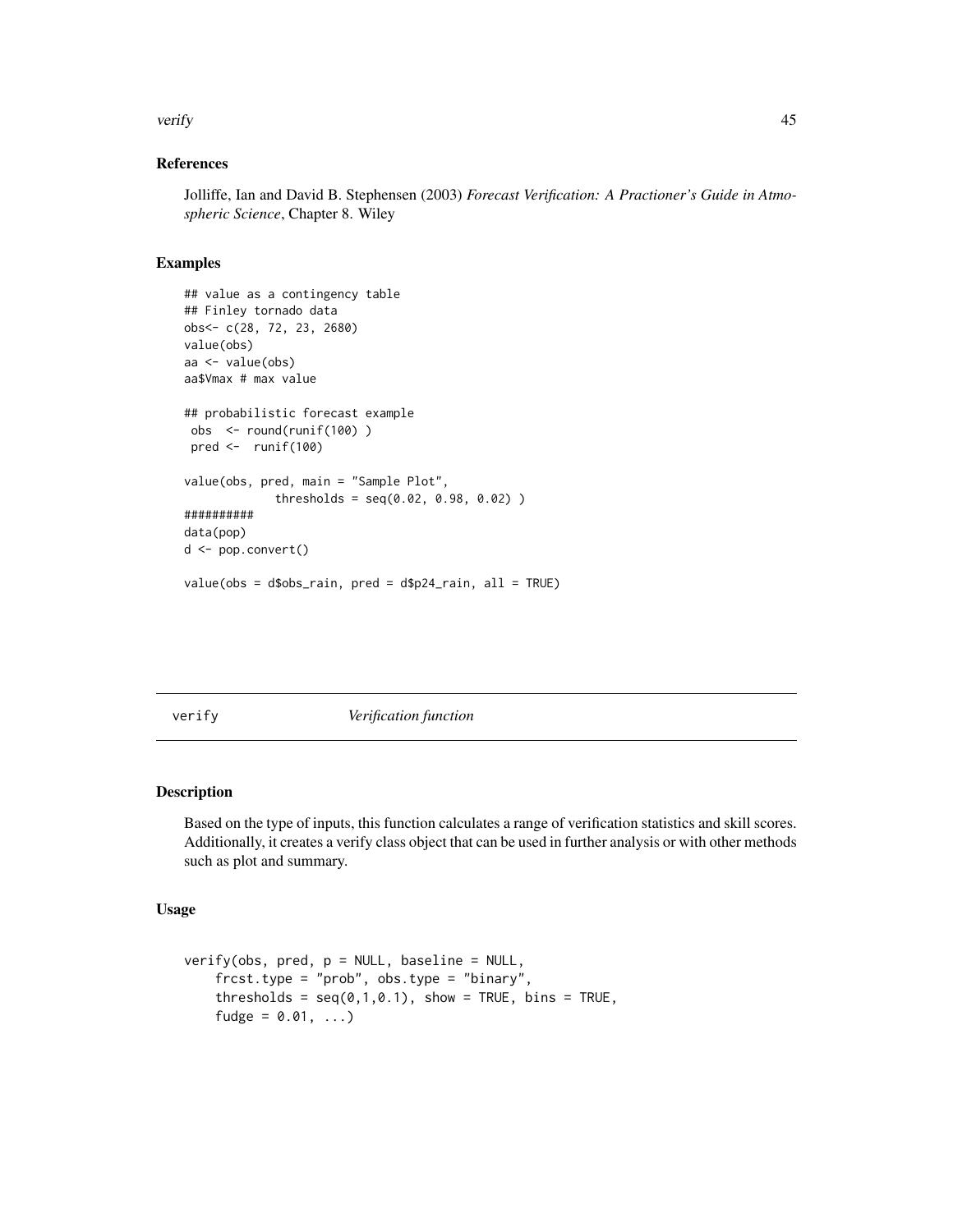## Arguments

| obs        | The values with which the verifications are verified. May be a vector of length<br>4 if the forecast and predictions are binary data summarized in a contingency<br>table. In this case, the value are entered in the order of $c(n11, n01, n10, n00)$ .<br>If obs is a matrix, it is assumed to be a contingency table with observed values<br>summarized in the columns and forecasted values summarized in the rows.                                                                                                    |
|------------|----------------------------------------------------------------------------------------------------------------------------------------------------------------------------------------------------------------------------------------------------------------------------------------------------------------------------------------------------------------------------------------------------------------------------------------------------------------------------------------------------------------------------|
| pred       | Prediction of event. The prediction may be in the form of the a point prediction<br>or the probability of a forecast. Let pred = NULL if obs is a contingency table.                                                                                                                                                                                                                                                                                                                                                       |
| p          | the probability level of the quantile forecast, any value between 0 and 1.                                                                                                                                                                                                                                                                                                                                                                                                                                                 |
| baseline   | In meteorology, climatology is the baseline that represents the no-skill forecast.<br>In other fields this field would differ. This field is used to calculate certain skill<br>scores. If left NULL, these statistics are calculated using sample climatology. If<br>this is not NULL, the mean of these values is used as the baseline forecast. This<br>interpretation is not appropriate for all applications. For example, if a baseline<br>forecast is different for each forecast this will not work appropriately. |
| frcst.type | Forecast type. One of "prob", "binary", "norm.dist", "cat" or "cont", or "quan-<br>tile". Defaults to "prob". "norm.dist" is used when the forecast is in the form of<br>a normal distribution. See crps for more details.                                                                                                                                                                                                                                                                                                 |
| obs.type   | Observation type. Either "binary", "cat" or "cont". Defaults to "binary"                                                                                                                                                                                                                                                                                                                                                                                                                                                   |
| thresholds | Thresholds to be considered for point forecasts of continuous events.                                                                                                                                                                                                                                                                                                                                                                                                                                                      |
| show       | Binary; if TRUE (the default), print warning message                                                                                                                                                                                                                                                                                                                                                                                                                                                                       |
| bins       | Binary; if TRUE (default), the probabilistic forecasts are placed in bins defined<br>by the sequence defined in threshold and assigned the midpoint value.                                                                                                                                                                                                                                                                                                                                                                 |
| fudge      | A numeric fudge factor to be added to each cell of the contingency table in order<br>to avoid division by zero.                                                                                                                                                                                                                                                                                                                                                                                                            |
| $\cdots$   | Additional options.                                                                                                                                                                                                                                                                                                                                                                                                                                                                                                        |

## Details

See Wilks (2006) and the WMO Joint WWRP/WGNE Working Group web site on verification for more details about these verification statistics. See Stephenson et al. (2008) and Ferro and Stephenson (2011) for more on the extreme dependence scores and indices. For information on confidence intervals for these scores, see Gilleland (2010).

#### Value

An object of the verify class. Depending on the type of data used, the following information may be returned. The following notation is used to describe which values are produced for which type of forecast/observations. (BB = binary/binary, PB = probablistic/binary, CC = continuous/continuous, CTCT = categorical/categorical)

| BS         | Brier Score (PB)                     |
|------------|--------------------------------------|
| <b>BSS</b> | Brier Skill Score(PB)                |
| <b>SS</b>  | Skill Score (BB)                     |
| hit.rate   | Hit rate, aka PODy, \$h\$ (PB, CTCT) |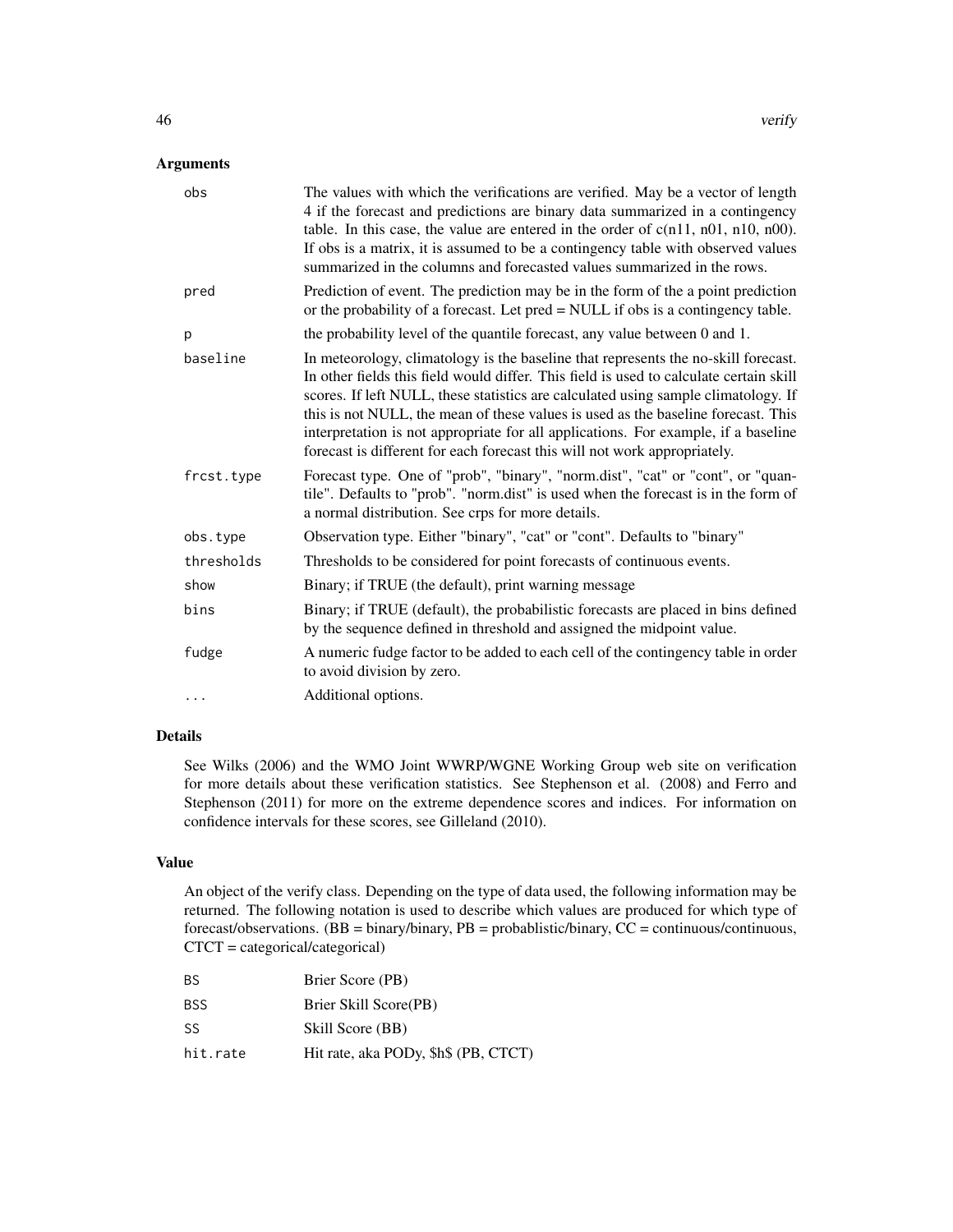#### verify the contract of the contract of the contract of the contract of the contract of the contract of the contract of the contract of the contract of the contract of the contract of the contract of the contract of the con

| false.alarm.rate |                                                             |
|------------------|-------------------------------------------------------------|
|                  | False alarm rate, PODn, \$f\$ (PB, CTCT)                    |
| <b>TS</b>        | Threat Score or Critical Success Index (CSI)(BB, CTCT)      |
| <b>ETS</b>       | Equitable Threat Score (BB, CTCT)                           |
| <b>BIAS</b>      | Bias (BB, CTCT)                                             |
| <b>PC</b>        | Percent correct or hit rate (BB, CTCT)                      |
| Cont.Table       | Contingency Table (BB)                                      |
| <b>HSS</b>       | Heidke Skill Score(BB, CTCT)                                |
| <b>KSS</b>       | Kuniper Skill Score (BB)                                    |
| <b>PSS</b>       | Pierce Skill Score (CTCT)                                   |
| GS               | Gerrity Score (CTCT)                                        |
| <b>ME</b>        | Mean error $(CC)$                                           |
| <b>MSE</b>       | Mean-squared error (CC)                                     |
| <b>MAE</b>       | Mean absolute error (CC)                                    |
| theta            | Odds Ratio (BB)                                             |
| log.theta        | Log Odds Ratio                                              |
| n.h              | Degrees of freedom for log.theta (BB)                       |
| orss             | Odds ratio skill score, aka Yules's Q (BB)                  |
| eds              | Extreme Dependency Score (BB)                               |
| eds.se           | Standard Error for Extreme Dependence Score (BB)            |
| seds             | Symmetric Extreme Dependency Score (BB)                     |
| seds.se          | Standard Error for Symmetric Extreme Dependency Score (BB)  |
| <b>EDI</b>       | Extremal Dependence Index (BB)                              |
| EDI.se           | Standard Error for Extremal Dependence Index (BB)           |
| SEDI             | Symmetric Extremal Dependence Index (BB)                    |
| SEDI.se          | Standard Error for Symmetric Extremal Dependence Index (BB) |

## Note

There are other packages in R and Bioconductor which are usefull for verification tasks. This includes the ROCR, ROC, package and the limma package (in the Bioconductor repository.) Written by people in different fields, each provides tools for verification from different perspectives.

For the categorical forecast and verification, the Gerrity score only makes sense for forecast that have order, or are basically ordinal. It is assumed that the forecasts are listed in order. For example, if the rows of a contigency table were summarized as "medium, low, high", the Gerrity score will be incorrectly summarized.

As of version 1.37, the intensity scale (IS) verification funcitons have been removed from this package. Please use SpatialVx for this functionality.

#### Author(s)

Matt Pocernich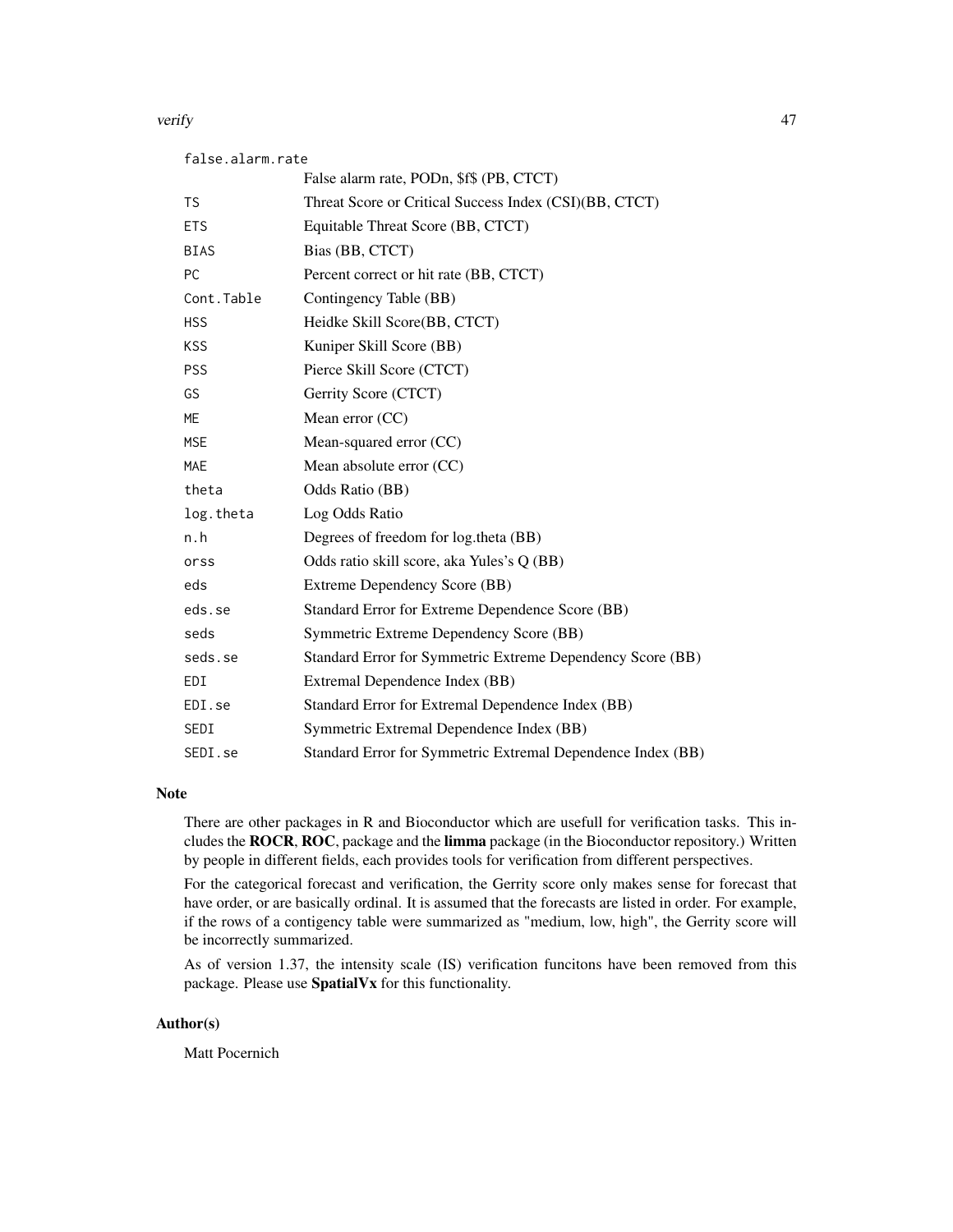#### References

Ferro, C. A. T. and D. B. Stephenson, 2011. Extremal dependence indices: Improved verification measures for deterministic forecasts of rare binary events. *Wea. Forecasting*, 26, 699 - 713.

Gilleland, E., 2010. Confidence intervals for forecast verification. NCAR Technical Note NCAR/TN-479+STR, 71pp. Available at: http://nldr.library.ucar.edu/collections/technotes/asset-000-000-000- 846.pdf

Stephenson, D. B., B. Casati, C. A. T. Ferro, and C. A. Wilson, 2008. The extreme dependency score: A non-vanishing measure for forecasts of rare events. *Meteor. Appl.*, 15, 41 - 50.

Wilks, D. S., 2006. *Statistical Methods in the Atmospheric Sciences* , San Diego: Academic Press., 627 pp. (2nd Editiion).

WMO Joint WWRP/WGNE Working Group on Verification Website

<http://www.cawcr.gov.au/projects/verification/>

#### See Also

table.stats

```
# binary/binary example
obs<- round(runif(100))
pred<- round(runif(100))
# binary/binary example
# Finley tornado data.
obs<- c(28, 72, 23, 2680)
A<- verify(obs, pred = NULL, frcst.type = "binary", obs.type = "binary")
summary(A)
# categorical/categorical example
# creates a simulated 5 category forecast and observation.
obs <- round(runif(100, 1,5) )
pred <- round(runif(100, 1,5) )
A \leftarrow \text{verify(obs, pred, frcst.type = "cat", obs.type = "cat" )}summary(A)
# probabilistic/ binary example
pred<- runif(100)
A \leftarrow \text{verify(obs, pred, frcst.type = "prob", obs.type = "binary")}summary(A)
# continuous/ continuous example
obs<- rnorm(100)
pred<- rnorm(100)
baseline \le rnorm(100, sd = 0.5)
```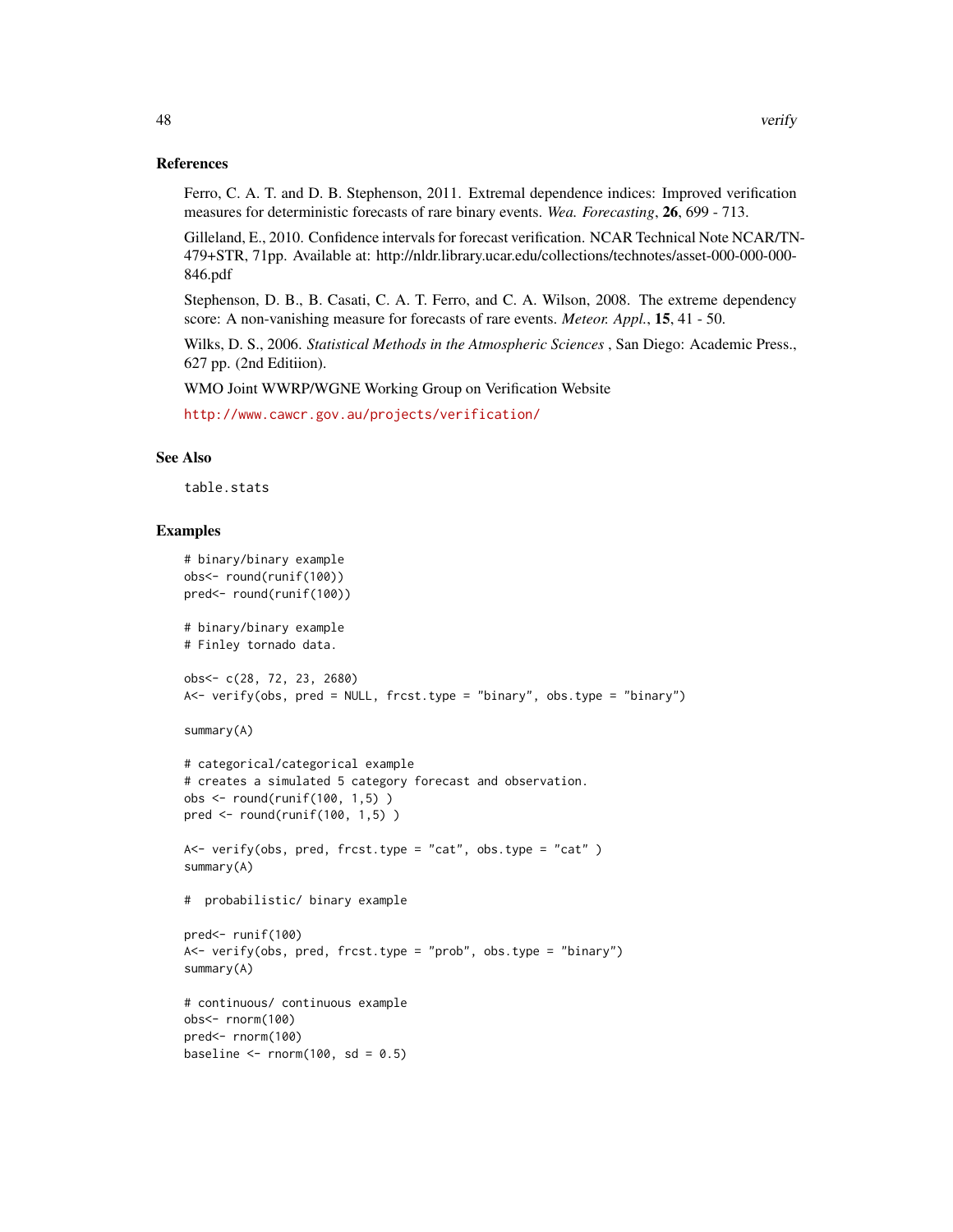verify the contract of the contract of the contract of the contract of the contract of the contract of the contract of the contract of the contract of the contract of the contract of the contract of the contract of the con

A<- verify(obs, pred, baseline = baseline, frcst.type = "cont", obs.type = "cont") summary(A)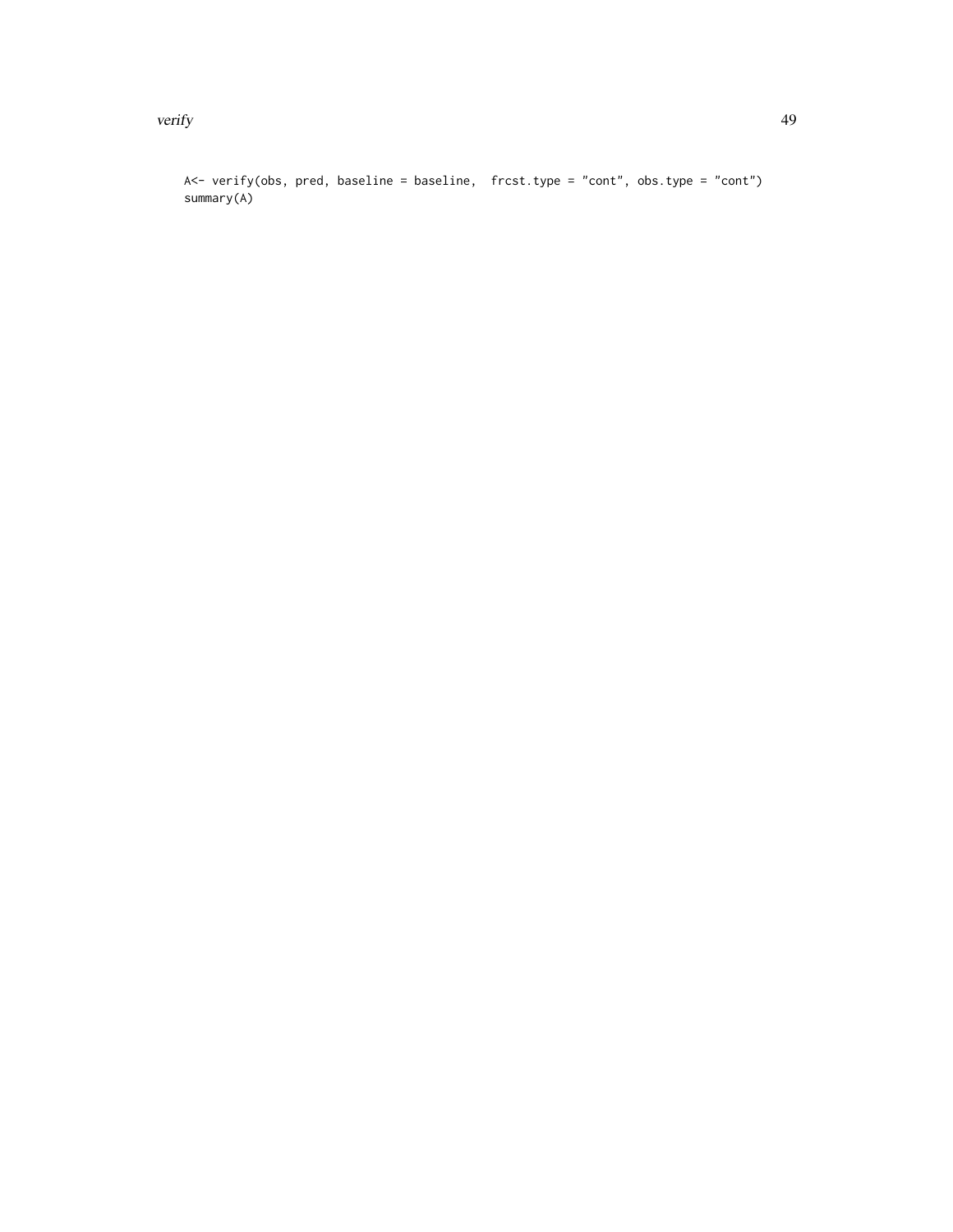# <span id="page-49-0"></span>Index

∗Topic datasets disc.dat, [11](#page-10-0) pop, [22](#page-21-0) precip.ensemble, [22](#page-21-0) prob.frcs.dat, [26](#page-25-0) ∗Topic file attribute, [2](#page-1-0) brier, [4](#page-3-0) conditional.quantile, [7](#page-6-0) crps, [8](#page-7-0) crpsDecompostion, [9](#page-8-0) discrimination.plot, [11](#page-10-0) fss, [12](#page-11-0) leps, [14](#page-13-0) lines.verify, [16](#page-15-0) measurement.error, [16](#page-15-0) multi.cont, [18](#page-17-0) observation.error, [20](#page-19-0) performance.diagram, [21](#page-20-0) probcont2disc, [27](#page-26-0) reliability.plot, [33](#page-32-0) roc.area, [35](#page-34-0) roc.plot, [36](#page-35-0) rps, [39](#page-38-0) table.stats, [41](#page-40-0) value, [44](#page-43-0) verify, [45](#page-44-0) ∗Topic hplot qrel.plot, [28](#page-27-0) ∗Topic htest predcomp.test, [23](#page-22-0) ∗Topic manip check.func, [6](#page-5-0) quantile2disc, [29](#page-28-0) quantileScore, [30](#page-29-0) acf, *[26](#page-25-0)* attribute, [2](#page-1-0)

brier, [4](#page-3-0)

check.func, [6,](#page-5-0) *[31](#page-30-0)* conditional.quantile, [7](#page-6-0) crps, [8,](#page-7-0) *[40](#page-39-0)* crpsDecomposition *(*crpsDecompostion*)*, [9](#page-8-0) crpsDecompostion, [9](#page-8-0) crpsFromAlphaBeta *(*crpsDecompostion*)*, [9](#page-8-0) disc.dat, [11](#page-10-0) discrimination.plot, *[11](#page-10-0)*, [11](#page-10-0) dtw, *[26](#page-25-0)* exponentialACV *(*predcomp.test*)*, [23](#page-22-0) fss, [12](#page-11-0) leps, [14](#page-13-0) lines.attrib *(*lines.verify*)*, [16](#page-15-0) lines.roc, *[38](#page-37-0)* lines.roc *(*lines.verify*)*, [16](#page-15-0) lines.verify, [16](#page-15-0) losserr *(*predcomp.test*)*, [23](#page-22-0) measurement.error, [16,](#page-15-0) *[20](#page-19-0)* multi.cont, [18](#page-17-0) nls, *[26](#page-25-0)* observation.error, [20](#page-19-0) performance.diagram, [21](#page-20-0) pop, [22,](#page-21-0) *[38](#page-37-0)* precip.ensemble, [22](#page-21-0) predcomp.test, [23](#page-22-0) print.htest, *[26](#page-25-0)* prob.frcs.dat, [26](#page-25-0) probcont2disc, [27](#page-26-0) qrel.plot, [28,](#page-27-0) *[31](#page-30-0)* quantile2disc, [29](#page-28-0) quantileScore, *[29](#page-28-0)*, [30](#page-29-0) rcrv, [32](#page-31-0)